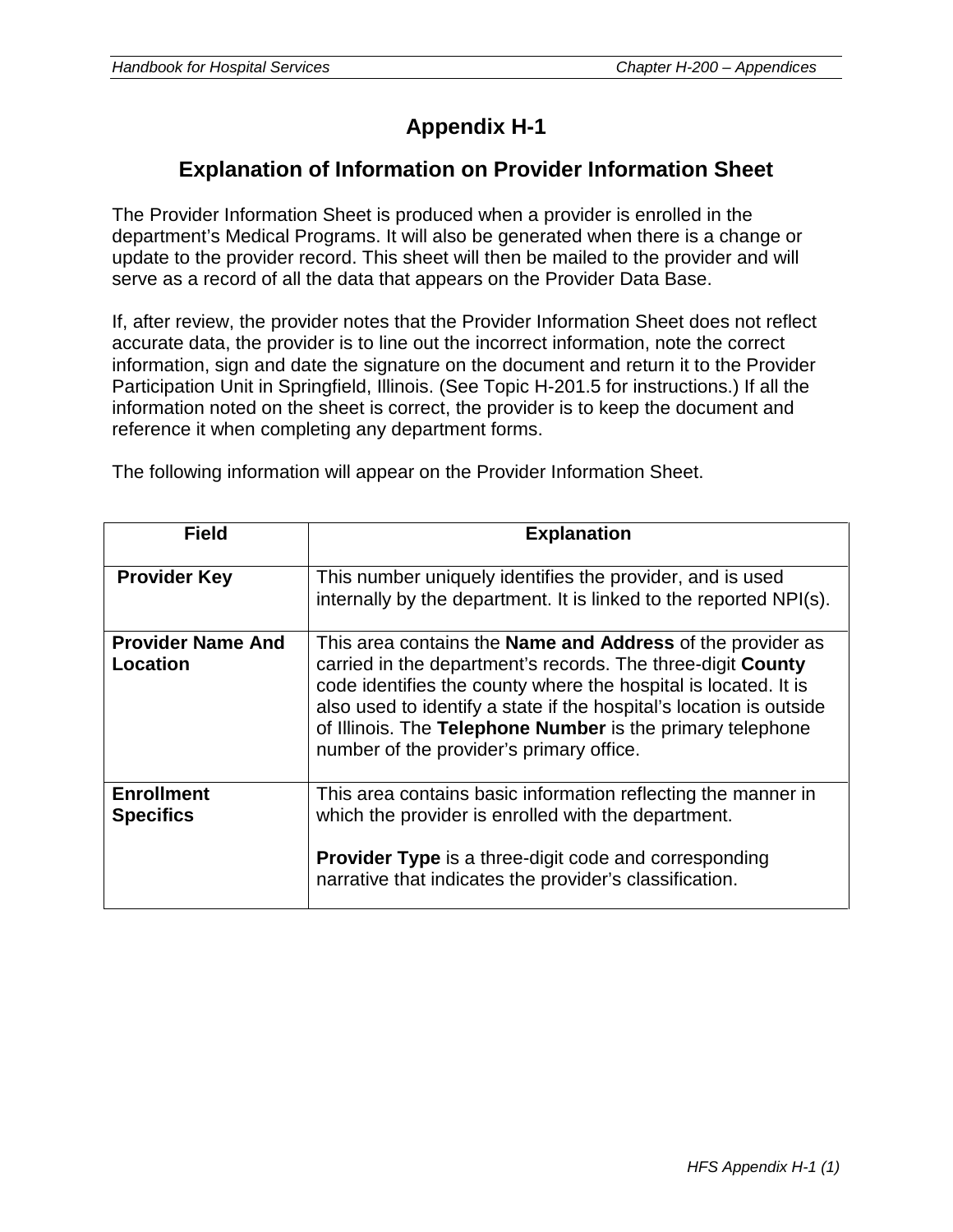| <b>Field</b>                | <b>Explanation</b>                                                                                                                                                                                                                                                                                                                                                                                                                                                                                                                                                                                        |
|-----------------------------|-----------------------------------------------------------------------------------------------------------------------------------------------------------------------------------------------------------------------------------------------------------------------------------------------------------------------------------------------------------------------------------------------------------------------------------------------------------------------------------------------------------------------------------------------------------------------------------------------------------|
| <b>Enrollment Specifics</b> | Organization Type is a two-digit code and corresponding narrative<br>indicating the legal structure of the environment in which the provider<br>primarily performs services. The possible codes are:<br>$01 =$ Sole Proprietary<br>$02$ = Partnership<br>$03$ = Corporation                                                                                                                                                                                                                                                                                                                               |
|                             | <b>Enrollment Status</b> is a one-digit code and corresponding narrative<br>that indicates whether or not the provider is currently an active<br>participant in the department's Medical Programs. Cost report<br>requirements are also indicated. The possible codes are:<br>A = Active, Cost Report Required<br>B = Active, Cost Report Not Required<br>$l =$ Inactive<br>$N = Non Participating$                                                                                                                                                                                                       |
|                             | Immediately following the enrollment status indicator are the Begin<br>date indicating when the provider was most recently enrolled in the<br>department's Medical Programs and the End date indicating the end<br>of the provider's most current enrollment period. If the provider is still<br>actively enrolled, the word "ACTIVE" will appear in the End date<br>field.                                                                                                                                                                                                                               |
|                             | <b>Exception Indicator</b> may contain a one-digit code and<br>corresponding narrative indicating that the provider's claims will be<br>reviewed manually prior to payment. The possible codes are:<br>$A =$ Intent to Terminate<br>$B =$ Expired License<br>$C =$ Citation to Discover Assets<br>D = Delinquent Child Support<br>$E =$ Provider Review<br>$F =$ Fraud Investigations<br>$G =$ Garnishment<br>$I = Indictment$<br>L = Student Loan Suspensions<br>$R =$ Intent to Terminate/Recovery<br>S = Exception Requested by Provider Participation Unit<br>$T = Tax Levy$<br>$X = Tax$ Suspensions |
|                             | If this item is blank, the provider has no exception.                                                                                                                                                                                                                                                                                                                                                                                                                                                                                                                                                     |
|                             | Immediately following the Exception Indicator are the Begin date<br>indicating the first date when the provider's claims are to be manually<br>reviewed and the End date indicating the last date the provider's<br>claims are to be manually reviewed. If the provider has no exception,<br>the date fields will be blank.                                                                                                                                                                                                                                                                               |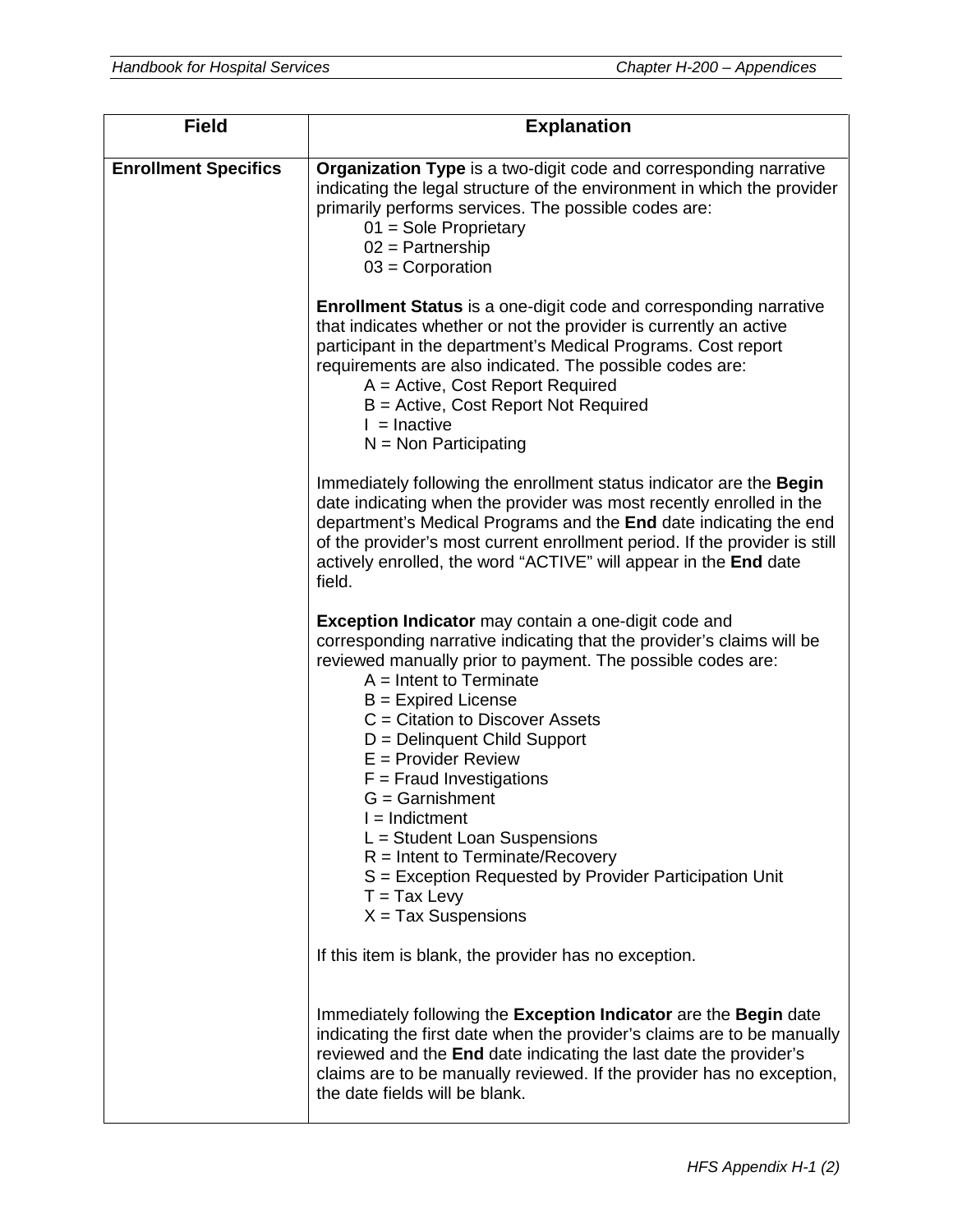| <b>Field</b>                           | <b>Explanation</b>                                                                                                                                                                                                                                                                                                                                                                                                                                                                                                                                                                                                                            |
|----------------------------------------|-----------------------------------------------------------------------------------------------------------------------------------------------------------------------------------------------------------------------------------------------------------------------------------------------------------------------------------------------------------------------------------------------------------------------------------------------------------------------------------------------------------------------------------------------------------------------------------------------------------------------------------------------|
| <b>Medicare Number</b>                 | This is the number that the Medicare processing agency uses<br>to identify the hospital.                                                                                                                                                                                                                                                                                                                                                                                                                                                                                                                                                      |
| <b>Categories of</b><br><b>Service</b> | This area identifies the types of service a provider is enrolled to<br>provide.                                                                                                                                                                                                                                                                                                                                                                                                                                                                                                                                                               |
|                                        | Eligibility Category of Service contains one or more three-<br>digit codes and corresponding narrative indicating the types of<br>service a provider is authorized to render to patients covered<br>under the department's Medical Programs. Each entry is<br>followed by the date on which the provider was approved to<br>render services for each category listed. Since there are<br>multiple categories of services for which a general, psychiatric,<br>or rehabilitation hospital may enroll, refer to the instructions for<br>the Provider Enrollment Application (HFS 2243), which defines<br>all applicable categories of services. |
| Payee<br><b>Information</b>            | This area records the name and address of the entity<br>authorized to receive payments on behalf of the hospital. The<br>payee is assigned a single-digit Payee Code.                                                                                                                                                                                                                                                                                                                                                                                                                                                                         |
|                                        | Payee ID Number is a sixteen-digit identification number<br>assigned to each payee, for whom warrants may be issued. A<br>portion of this number is used for tax reporting purposes;<br>therefore, no payments can be made to a payee unless the<br>number is on file. Immediately following this number is the<br>effective date when payment may be made to each payee on<br>behalf of the provider.                                                                                                                                                                                                                                        |
| <b>NPI</b>                             | The National Provider Identification Number contained in the<br>department's database.                                                                                                                                                                                                                                                                                                                                                                                                                                                                                                                                                        |
| <b>Signature</b>                       | The provider is required to affix an original signature when<br>submitting changes to the Department of Healthcare and<br>Family Services.                                                                                                                                                                                                                                                                                                                                                                                                                                                                                                    |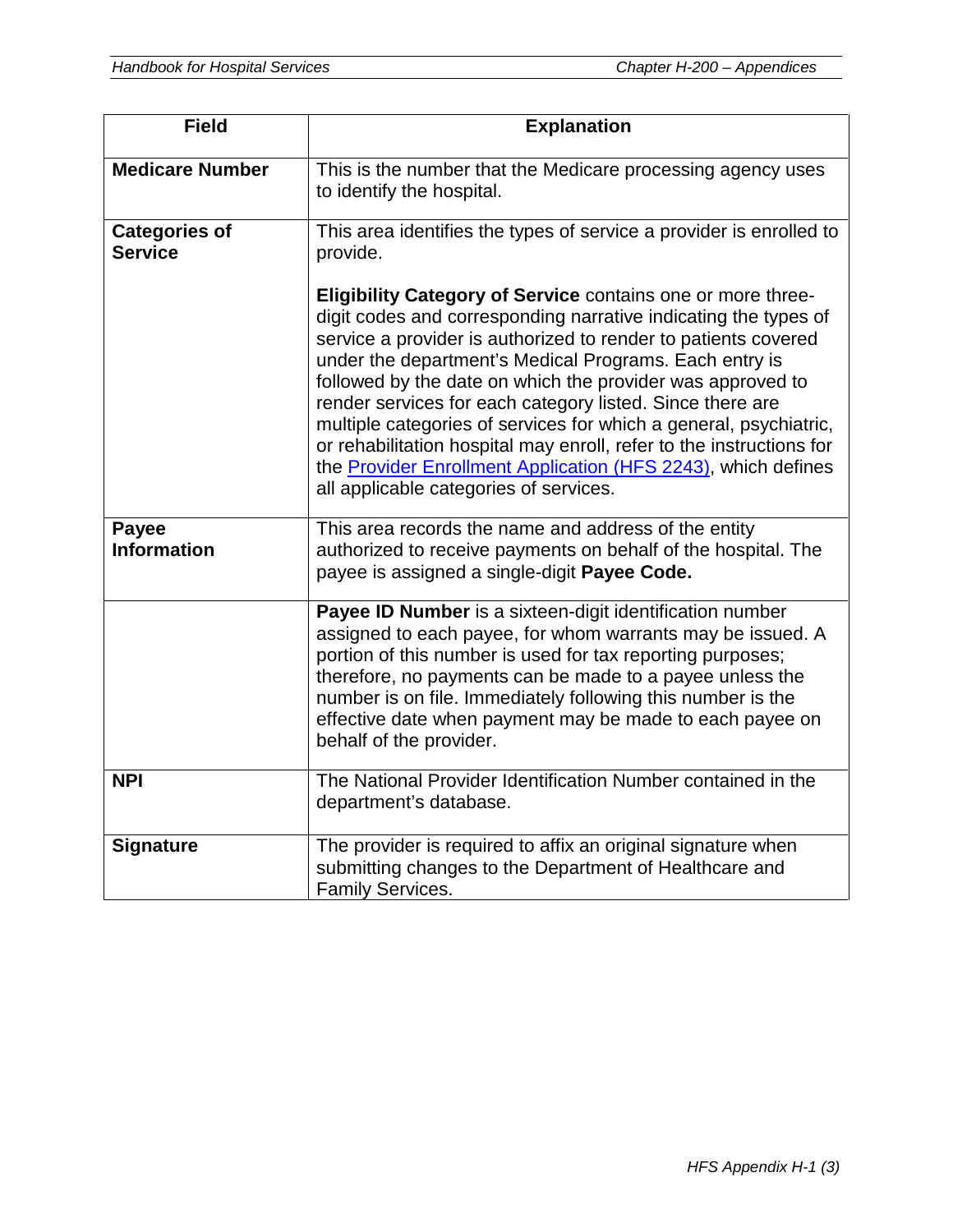#### **Appendix H-1a Reduced Facsimile of Provider Information Sheet**

| STATE OF ILLINOIS<br>MEDICAID SYSTEM (MMIS)<br>HEALTHCARE AND FAMILY SERVICES<br>RUN DATE: 12/16/13<br>PROVIDER SUBSYSTEM<br>RUN TIME: 11:47:06<br>REPORT ID: A2741KD1<br>MAINT DATE: 12/16/13<br>PROVIDER INFORMATION SHEET<br>SEQUENCE: PROVIDER TYPE<br>$\mathtt{PAGE}$ :<br>84<br>PROVIDER NAME                                    |
|----------------------------------------------------------------------------------------------------------------------------------------------------------------------------------------------------------------------------------------------------------------------------------------------------------------------------------------|
| - -PROVIDER KEY- -<br>PROVIDER TYPE: 030 - GENERAL HOSPITAL<br>PROVIDER NAME AND ADDRESS<br>ORGANIZATION TYPE: 03 - CORPORATION<br>000011111111<br>ENROLLMENT STATUS A - ACTIV CST<br>BEGIN 11/15/86 END ACTIVE<br>EXCEPTION INDICATOR<br>- NO EXCEPT<br>BEGIN<br>END<br>AGR: YES BILL: NONE                                           |
| COUNTY 089-SCOTT<br>TELEPHONE NUMBER<br>CERTIFIC/LICENSE NUM -<br>ENDING<br>CLIA #:<br>RE-ENRL IND: N DATE: 11/15/86<br>LAST TRANSACTION ADD<br>AS OF 04/21/97 MEDICARE #<br>INSTITUTION INFORMATION:<br>FACILITY CTL/AFFIL:<br>FISCAL YEAR END: PSYCH BED COUNT: ACUTE BED COUNT:<br>INSTITUTION BED CNT:<br>INST BED: BEGIN 02/01/99 |
| HEALTHY KIDS/HEALTHY MOMS INFORMATION: BEGIN DATE: / /<br>ELIG<br>ELIG<br>TERMINATION<br><b>COS</b><br>ELIGIBILITY CATEGORY OF SERVICE<br>BEG DATE<br>COS<br>ELIGIBLITY CATEGORY OF SERVICE BEG DATE<br>REASON                                                                                                                         |
| PAYEE<br>CODE<br>PAYEE NAME<br>PAYEE STREET PAYEE CITY<br>ST ZIP<br>PAYEE ID NUMBER DMERC#<br>EFF DATE<br>$\mathbf{1}$<br>DBA:<br>VENDOR ID: 01                                                                                                                                                                                        |
| *** NPI NUMBERS REGISTERED FOR THIS HFS PROVIDER ARE:<br>XXXXXXXXXX<br>********** PLEASE NOTE: *********<br>* ORIGINAL SIGNATURE OF PROVIDER REOUIRED WHEN SUBMITTING CHANGES VIA THIS FORM: DATE                                                                                                                                      |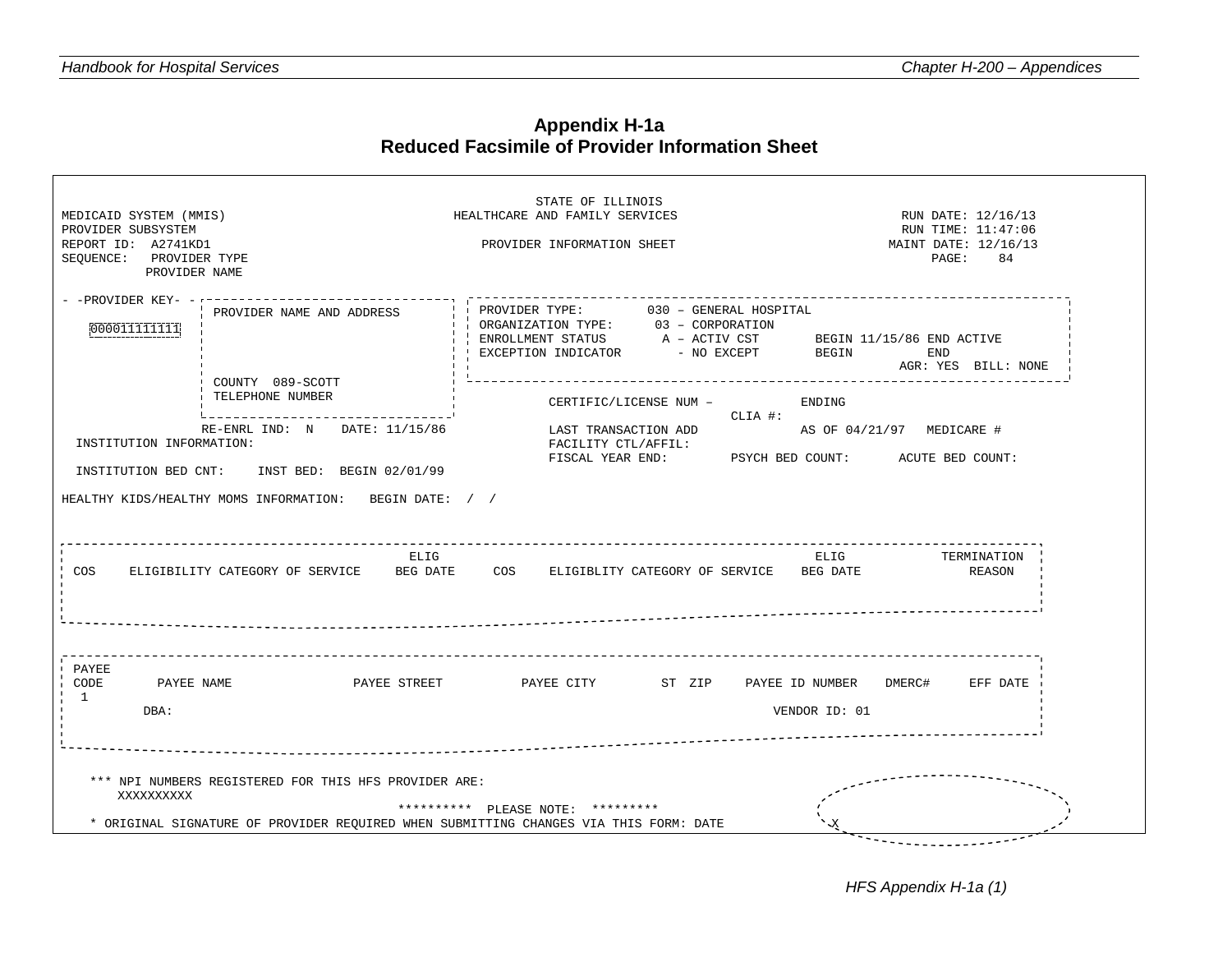# **Appendix H-2**

## **UB-04 Requirements for HFS Adjudication of Inpatient, Outpatient, and Renal Dialysis Claims**

Instructions for completion of this form follow in the order entries appear on the form. Mailing instructions follow the claim preparation instructions. **For detailed form locator information, all providers should have a copy of the UB-04 Data Specifications Manual for reference.** To become a UB-04 Subscriber, refer to the [National Uniform](http://www.nubc.org/become.html)  [Billing Committee \(NUBC\)](http://www.nubc.org/become.html) website. The UB-04 Data Specifications Manual contains a blank facsimile of the UB-04. Providers may also view a [UB-04 facsimile](http://www.illinois.gov/hfs/SiteCollectionDocuments/123008renal.pdf) on the department's website. For billing purposes, providers must still submit an original UB-04.

The left hand column of the following instructions identifies mandatory and optional items for form completion as follows:

| Required | $=$ $\overline{ }$ | Entry always required. |  |
|----------|--------------------|------------------------|--|
|----------|--------------------|------------------------|--|

- **Optional**  $=$  Entry optional In some cases failure to include an entry will result in certain assumptions by the department and will preclude corrections of certain claiming errors by the department.
- **Conditionally** = Entries that are required based on certain circumstances. **Required** Conditions of the requirement are identified in the instruction text.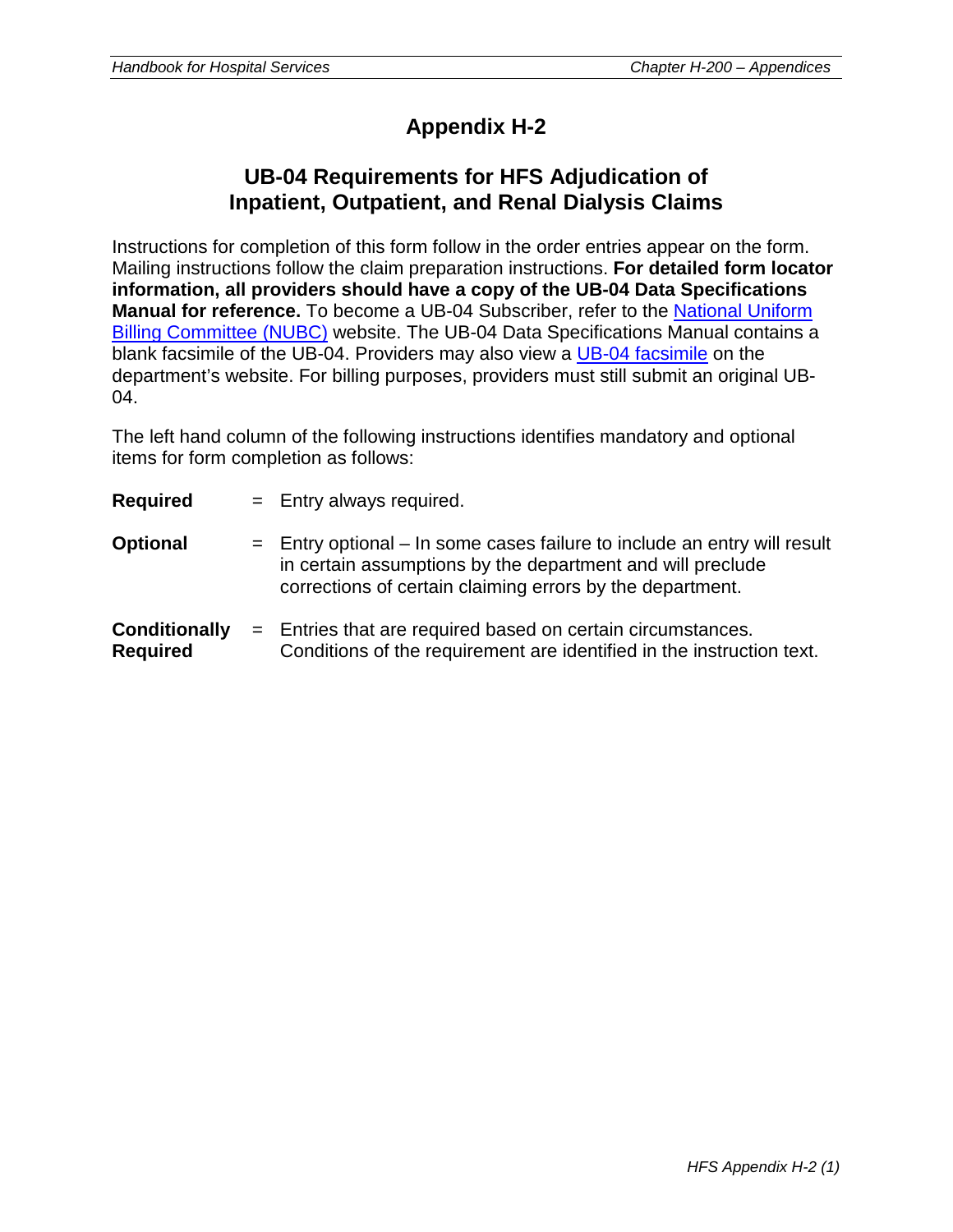# **Appendix H-2a**

| <b>Completion</b>                       | Form<br>Locator | Form Locator Explanation and Instructions For<br><b>Inpatient Claims</b>                                                                                                                                                                                                                                                                                                                                                                             |
|-----------------------------------------|-----------------|------------------------------------------------------------------------------------------------------------------------------------------------------------------------------------------------------------------------------------------------------------------------------------------------------------------------------------------------------------------------------------------------------------------------------------------------------|
| <b>Required</b>                         | 1.              | <b>Provider Name</b> - Enter the provider's name exactly as it<br>appears on the Provider Information Sheet.                                                                                                                                                                                                                                                                                                                                         |
| <b>Conditionally</b><br><b>Required</b> | 2.              | Pay-To Name and Address - Report the Pay-To Provider<br>(Payee) NPI, which is registered to the appropriate 16-digit<br>payee number, on Line 4.<br>Payee information is only required when the payee is a<br>different entity than the Billing Provider. Refer to the<br>Provider Information Sheet for payee information.<br>The Pay-To Address is required when the address for<br>payment is different than that of the Billing Provider in FL1. |
| <b>Optional</b>                         | 3a.             | <b>Patient Control Number</b>                                                                                                                                                                                                                                                                                                                                                                                                                        |
| <b>Optional</b>                         | $3b$ .          | <b>Medical Record Number</b>                                                                                                                                                                                                                                                                                                                                                                                                                         |
| <b>Required</b>                         | 4.              | <b>Type of Bill</b> $-$ A four-digit field is required. Do not drop the<br>leading zero in this field.                                                                                                                                                                                                                                                                                                                                               |
| <b>Optional</b>                         | 5.              | Fed. Tax No.                                                                                                                                                                                                                                                                                                                                                                                                                                         |
| <b>Required</b>                         | 6.              | <b>Statement Covers Period</b>                                                                                                                                                                                                                                                                                                                                                                                                                       |
| <b>Conditionally</b><br><b>Required</b> | 10.             | Patient Birth Date - If a birth date is entered, the<br>department will, where possible, correct claims suspended<br>due to recipient name and number errors. If a birth date is<br>not entered, the department will not attempt corrections.<br>A birth date is required only if the claim contains a Type of<br>Admission 4 (newborn).                                                                                                             |
| <b>Required</b>                         | 12.             | <b>Admission Date</b>                                                                                                                                                                                                                                                                                                                                                                                                                                |
| <b>Conditionally</b><br><b>Required</b> | 13.             | Admission Hour - An admission hour is required only if<br>the Type of Bill Frequency Code is 1 or 2.                                                                                                                                                                                                                                                                                                                                                 |
| <b>Required</b>                         | 14.             | <b>Priority (Type) of Visit</b>                                                                                                                                                                                                                                                                                                                                                                                                                      |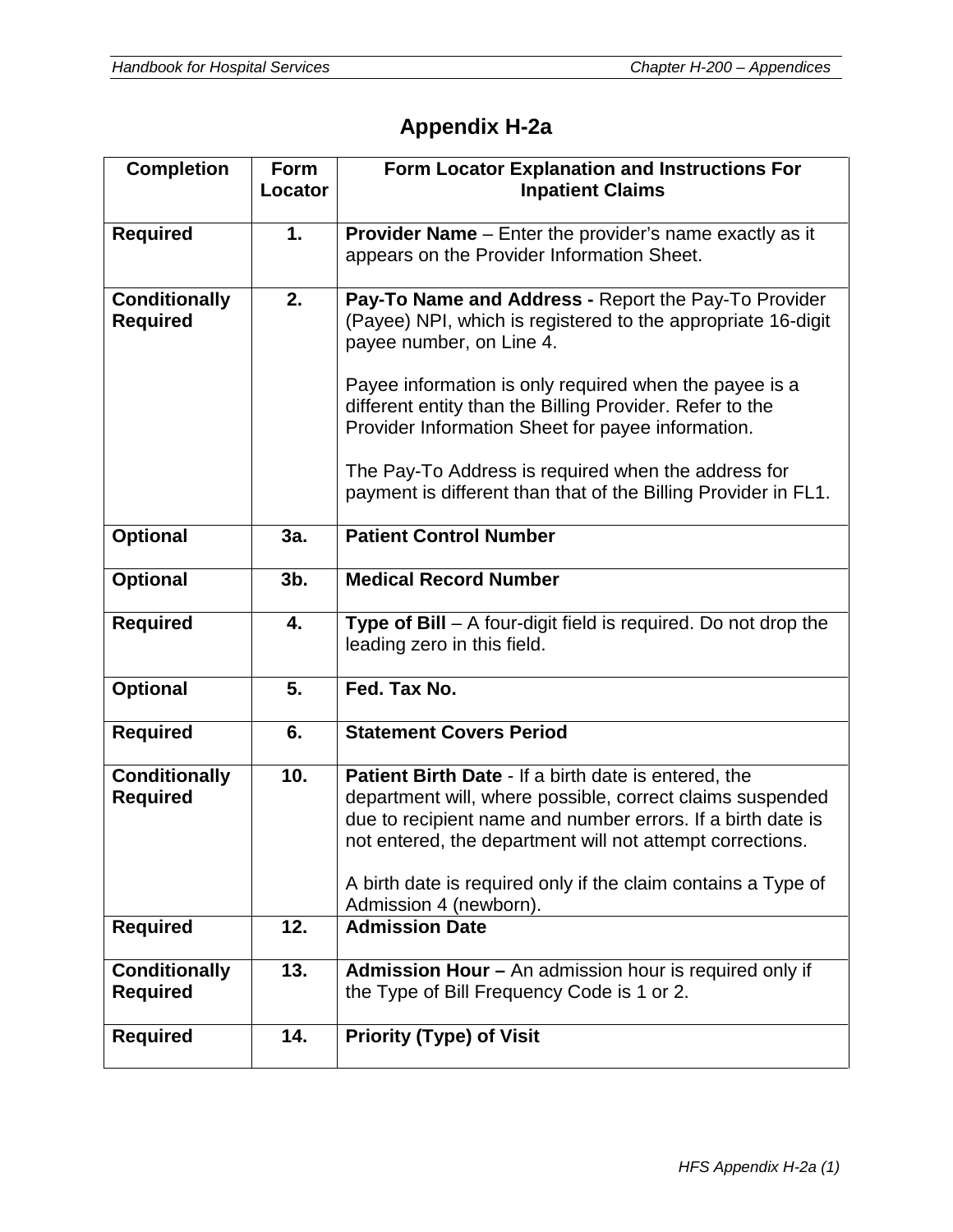| <b>Completion</b>                       | Form<br>Locator | Form Locator Explanation and Instructions For<br><b>Inpatient Claims</b>                                                                                                                                                                                                                                                                                                                                                                                                                                                                                                                                                                                                                                                                                                                                                                                                      |
|-----------------------------------------|-----------------|-------------------------------------------------------------------------------------------------------------------------------------------------------------------------------------------------------------------------------------------------------------------------------------------------------------------------------------------------------------------------------------------------------------------------------------------------------------------------------------------------------------------------------------------------------------------------------------------------------------------------------------------------------------------------------------------------------------------------------------------------------------------------------------------------------------------------------------------------------------------------------|
| <b>Conditionally</b><br><b>Required</b> | 15.             | <b>Source of Referral for Admission - Code 4 or D is</b><br>required when a patient is transferred from another hospital<br>or transferred from hospital inpatient in the same facility,<br>resulting in a separate claim to the payer.                                                                                                                                                                                                                                                                                                                                                                                                                                                                                                                                                                                                                                       |
| <b>Required</b>                         | 17.             | <b>Patient Discharge Status</b>                                                                                                                                                                                                                                                                                                                                                                                                                                                                                                                                                                                                                                                                                                                                                                                                                                               |
| <b>Conditionally</b><br><b>Required</b> | 18-28.          | <b>Condition Codes - Required if a condition code applies to</b><br>this claim, such as C1, C3, AJ, or applicable abortion<br>codes. Condition Code 04 (Information Only Bill) is<br>required when a hospital submits a claim for a Medicare<br>HMO patient to identify those inpatient days for<br>disproportionate share calculation.                                                                                                                                                                                                                                                                                                                                                                                                                                                                                                                                       |
| <b>Conditionally</b><br><b>Required</b> | $31 - 34.$      | <b>Occurrence Codes and Dates - Refer to the UB-04 Data</b><br>Specifications Manual for usage requirements.                                                                                                                                                                                                                                                                                                                                                                                                                                                                                                                                                                                                                                                                                                                                                                  |
| <b>Conditionally</b><br><b>Required</b> | 35-36.          | Occurrence Span Code/From/Through - When reporting<br>non-covered days, providers must indicate the non-covered<br>date span.                                                                                                                                                                                                                                                                                                                                                                                                                                                                                                                                                                                                                                                                                                                                                 |
| <b>Required</b>                         | $39 - 41.$      | Value Codes - Value Code entries, if a non-dollar amount,<br>must be positioned right-justified to the left of the<br>dollar/cents delimiter.<br>Value Code 54 – Required to report birth weight in grams<br>of newborns 14 days of age or less on the admission date.<br>Value Code 66 - Spenddown liability must be reported<br>using Value Code 66 along with a dollar amount to identify<br>the patient's Spenddown liability. The HFS 2432, Split<br>Billing Transmittal, must accompany the claim.<br>Value Code 80 is required for all inpatient claims (the<br>number of days covered by the primary payer). The other<br>value codes below are conditionally required based upon<br>the particular claim.<br>Value Code 81 – The number of days of care not covered<br>by the primary payer.<br>Value Codes applicable to Medicare deductible or<br>coinsurance due. |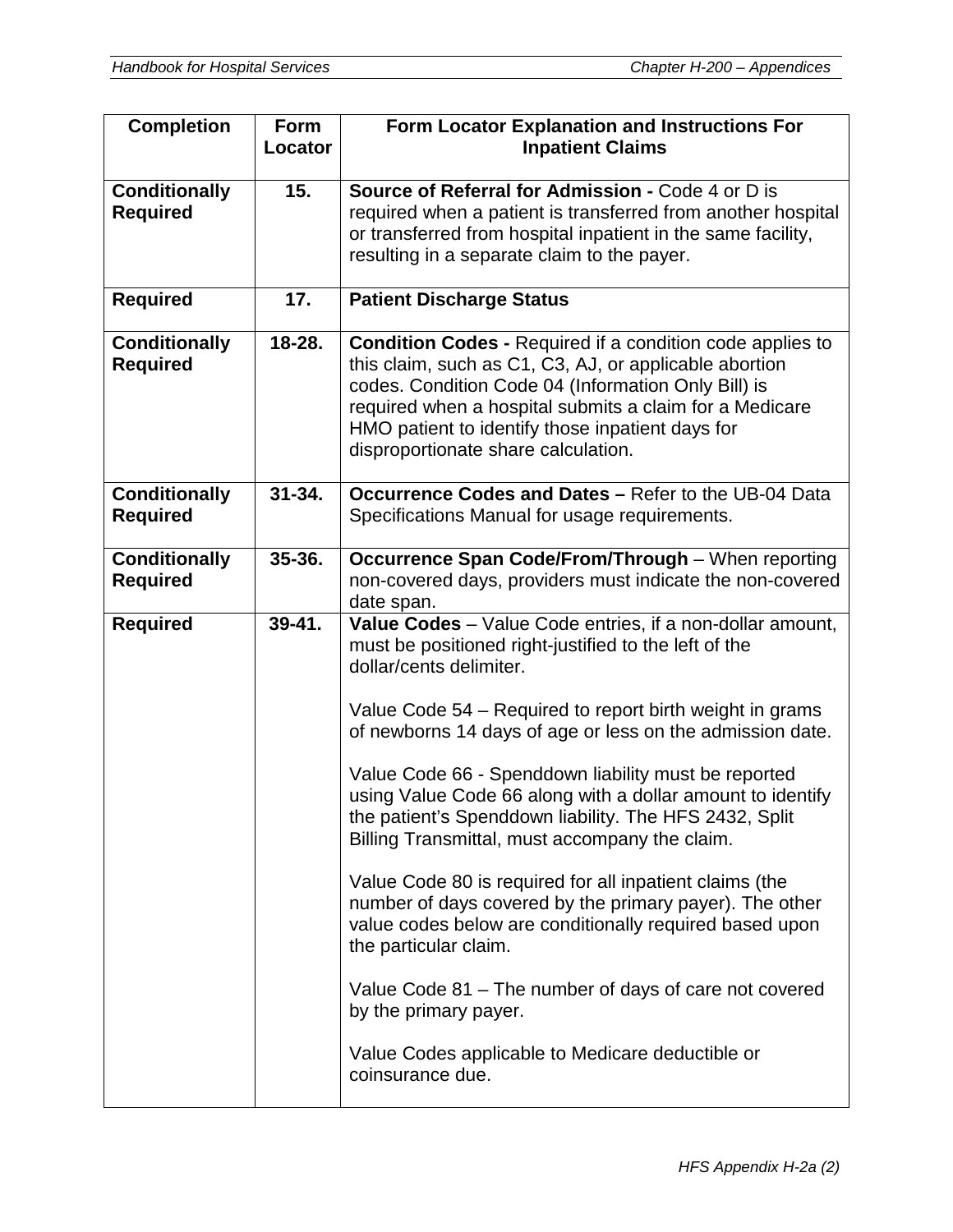| <b>Completion</b>                       | <b>Form</b><br>Locator | <b>Form Locator Explanation and Instructions For</b><br><b>Inpatient Claims</b>                                                                                                                                                                                                                                                                                                                 |
|-----------------------------------------|------------------------|-------------------------------------------------------------------------------------------------------------------------------------------------------------------------------------------------------------------------------------------------------------------------------------------------------------------------------------------------------------------------------------------------|
| <b>Required</b>                         | 42.                    | <b>Revenue Code - Enter the appropriate revenue code for</b><br>the service provided. The 23 <sup>rd</sup> Revenue Line contains an<br>incrementing page count and total number of pages for the<br>claim on each page, creation date of the claim on each<br>page, and a claim total for covered and non-covered<br>charges on the final claim page only indicated using<br>Revenue Code 0001. |
| <b>Required</b>                         | 43.                    | <b>Revenue Description</b>                                                                                                                                                                                                                                                                                                                                                                      |
| <b>Required</b>                         | 44.                    | <b>HCPCS/Accommodation Rates - For accommodation</b><br>revenue codes, dollar values reported must include whole<br>dollars, the decimal, and the cents. Hospitals are required<br>to bill modifiers according to national coding guidelines.                                                                                                                                                   |
| <b>Required</b>                         | 46.                    | <b>Service Units - For each accommodation revenue code,</b><br>enter the total number of covered days associated with that<br>revenue code. If there are no covered days associated with<br>an accommodation revenue code, the hospital must still<br>enter a "0" (zero) in this field.                                                                                                         |
| <b>Required</b>                         | 47.                    | Total Charges (By Revenue Code category)<br>For Revenue Code 0001, see FL 42 above.                                                                                                                                                                                                                                                                                                             |
| <b>Conditionally</b><br><b>Required</b> | 48.                    | Non-Covered Charges - Reflects any non-covered<br>charges pertaining to the related revenue code.                                                                                                                                                                                                                                                                                               |
| <b>Required</b>                         | 50.                    | Payer - Illinois Medicaid or 98916 must be shown as the<br>payer of last resort.                                                                                                                                                                                                                                                                                                                |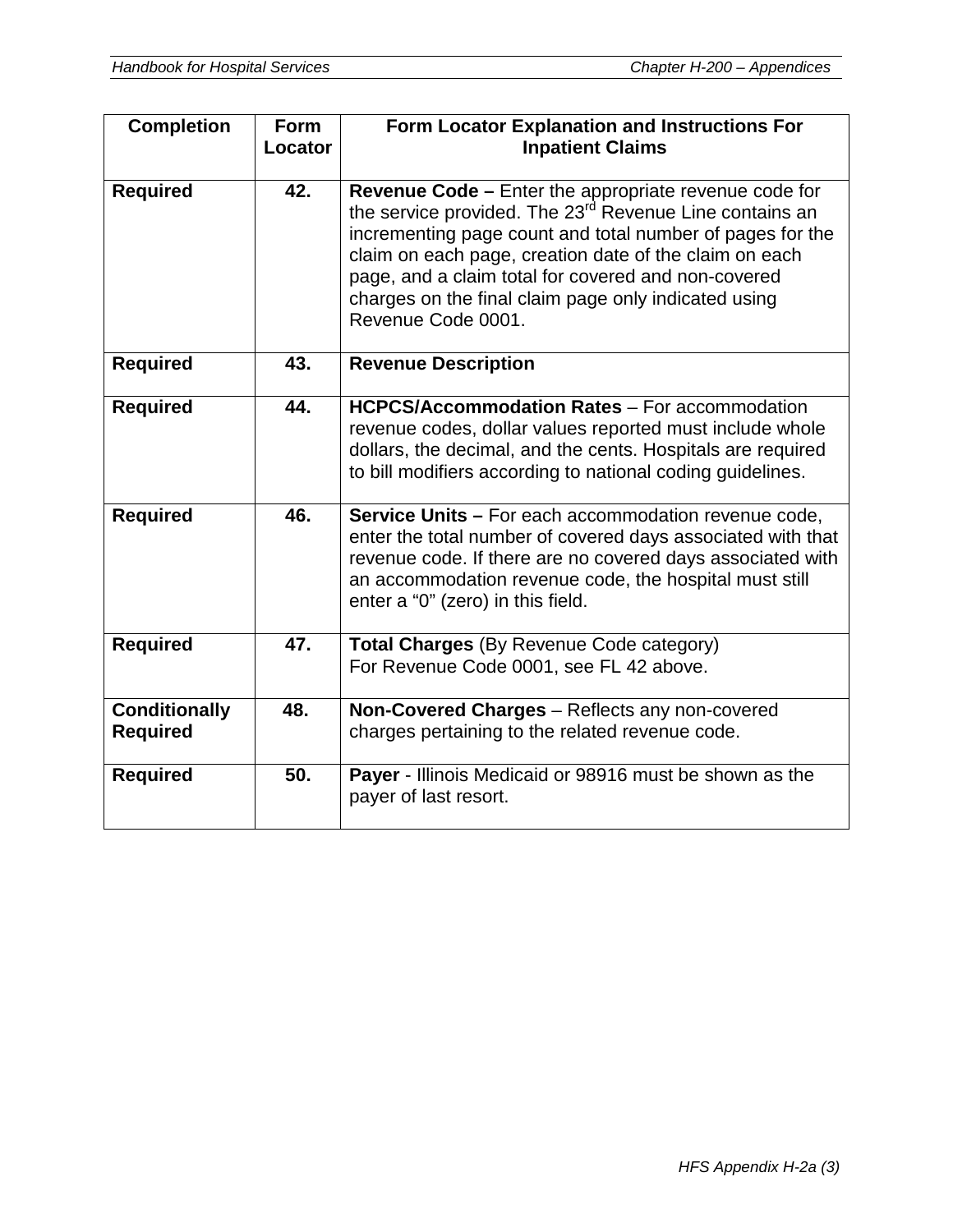| <b>Completion</b>                       | Form<br>Locator | Form Locator Explanation and Instructions For<br><b>Inpatient Claims</b>                                                                                                                                                                                                                                                                                                                                                                                                                                                                                                                                                                                                                                                                                                                  |
|-----------------------------------------|-----------------|-------------------------------------------------------------------------------------------------------------------------------------------------------------------------------------------------------------------------------------------------------------------------------------------------------------------------------------------------------------------------------------------------------------------------------------------------------------------------------------------------------------------------------------------------------------------------------------------------------------------------------------------------------------------------------------------------------------------------------------------------------------------------------------------|
|                                         |                 |                                                                                                                                                                                                                                                                                                                                                                                                                                                                                                                                                                                                                                                                                                                                                                                           |
| <b>Conditionally</b><br><b>Required</b> | 51.             | <b>Health Plan Identification Number</b><br>HFS will require that providers report our legacy three-digit TPL codes<br>and two-digit TPL status codes in this field, until the HIPAA National<br>Plan Identifier is mandated. The format will continue to be the three-<br>digit TPL code, one space, and then the two-digit status code. This is<br>required if there is a third party source.<br><b>TPL Code</b> – The patient's numeric three-digit code must be entered in                                                                                                                                                                                                                                                                                                            |
|                                         |                 | this field. If payment was received from a third party resource not<br>identified by the department, enter the appropriate TPL Code as listed<br>in Chapter 100, General Appendix 9.                                                                                                                                                                                                                                                                                                                                                                                                                                                                                                                                                                                                      |
|                                         |                 | <b>Status</b> – If a TPL code is shown, a two-digit code indicating the<br>disposition of the third party claim must be entered. No entry is required<br>if the TPL code is blank.                                                                                                                                                                                                                                                                                                                                                                                                                                                                                                                                                                                                        |
|                                         |                 | The TPL Status Codes are:<br>01 - TPL Adjudicated - total payment shown: TPL Status<br>Code 01 is to be entered when payment has been received from<br>the patient's third party resource. The amount of payment<br>received must be entered in the TPL amount box.<br>02 - TPL Adjudicated - patient not covered: TPL Status Code<br>02 is to be entered when the provider is advised by the third<br>party resource that the patient was not insured at the time<br>services were provided.<br>03 - TPL Adjudicated - services not covered: TPL Status                                                                                                                                                                                                                                  |
|                                         |                 | Code 03 is to be entered when the provider is advised by the<br>third party resource that services provided are not covered.<br>05 - Patient not covered: TPL Status Code 05 is to be entered<br>when a patient informs the provider that the third party resource<br>identified on the MediPlan Card is not in force.<br>06 - Services not covered: TPL Status Code 06 is to be<br>entered when the provider determines that the identified<br>resource is not applicable to the service provided.<br>07 - Third Party Adjudication Pending: TPL Status Code 07<br>may be entered when a claim has been submitted to the third<br>party, thirty (30) days have elapsed since the third party was<br>billed, and reasonable follow-up efforts to obtain payment have                      |
|                                         |                 | failed.<br>08 - Estimated Payment: TPL Status Code 08 may be entered<br>if the provider has billed the third party, contact was made with<br>the third party, and payment is forthcoming but not yet received.<br>The provider must indicate the amount of the payment estimated<br>by the third party. The provider is responsible for any adjustment,<br>if required, after the actual receipt of the payment from the third<br>party.<br>10 - Deductible Not Met: TPL Status Code 10 is to be entered<br>when the provider has been informed by the third party resource<br>that non-payment of the service was because the deductible was<br>not met.<br>99 - Zero or Negative Payment: TPL Status Code 99 identifies<br>a zero or negative payment by Medicare on a crossover claim. |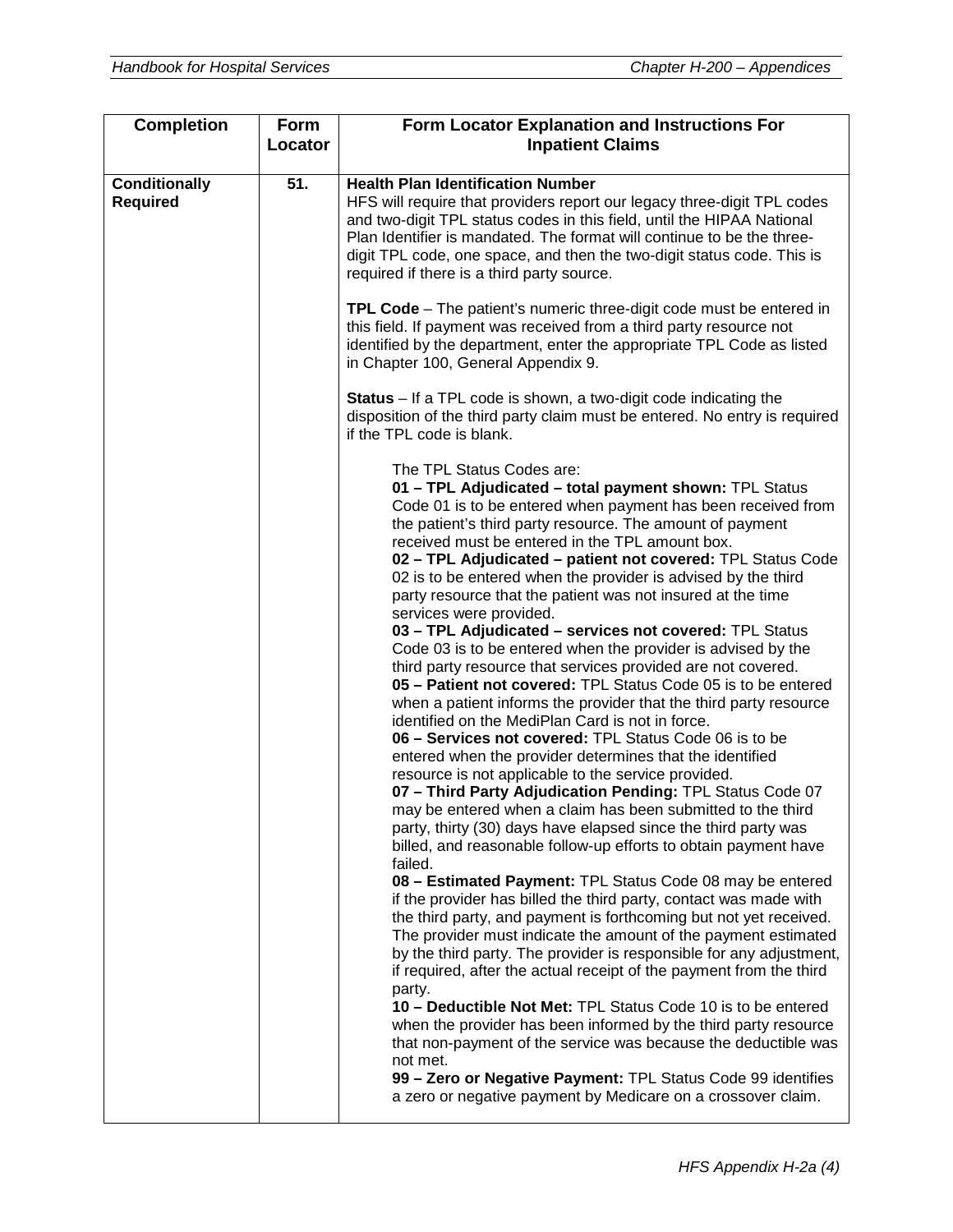| <b>Completion</b>                       | <b>Form</b><br>Locator | Form Locator Explanation and Instructions For<br><b>Inpatient Claims</b>                                                                                                                                                                                                                                                                                                                                                                                              |
|-----------------------------------------|------------------------|-----------------------------------------------------------------------------------------------------------------------------------------------------------------------------------------------------------------------------------------------------------------------------------------------------------------------------------------------------------------------------------------------------------------------------------------------------------------------|
| <b>Conditionally</b><br><b>Required</b> | 54A,B.                 | <b>Prior Payments</b> – TPL payments are identified on Lines A<br>and B to correspond to any insurance source in FL 51<br>Lines A and B.                                                                                                                                                                                                                                                                                                                              |
| <b>Required</b>                         | 56.                    | National Provider Identifier - Billing Provider<br>The NPI is the unique identification number assigned to<br>the provider submitting the bill.                                                                                                                                                                                                                                                                                                                       |
| <b>Optional</b>                         | 57.                    | <b>Other (Billing) Provider Identifier</b><br>Enter the HFS legacy provider number on the line that<br>corresponds to Illinois Medicaid. The HFS legacy number<br>will not be used for adjudication.                                                                                                                                                                                                                                                                  |
| <b>Required</b>                         | 58.                    | Insured's Name - Enter the patient's name exactly as it<br>appears on the Identification Card or Notice issued by the<br>department.                                                                                                                                                                                                                                                                                                                                  |
| <b>Required</b>                         | 60.                    | Insured's Unique Identifier (Recipient Identification<br><b>Number)</b> - Enter the nine-digit recipient number assigned<br>to the individual as shown on the Identification Card or<br>Notice issued by the department. Use no punctuation or<br>spaces. Do not use the Case Identification Number.                                                                                                                                                                  |
| <b>Conditionally</b><br><b>Required</b> | 64.                    | Document Control Number - At the time the department<br>implements the void/rebill process, the DCN will be<br>required when the Type of Bill Frequency Code (FL 4)<br>indicates this claim is a replacement or void to a previously<br>adjudicated claim. Enter the DCN of the previously<br>adjudicated claim.                                                                                                                                                      |
| <b>Required</b>                         | 67.                    | <b>Principal Diagnosis Code and Present on Admission</b><br>(POA) Indicator - Enter the specific ICD-9-CM, or upon<br>implementation, ICD-10-CM code without the decimal. If<br>required based on the diagnosis code, the POA indicator is<br>placed in the 8 <sup>th</sup> position shaded area. If the POA indicator<br>is not placed in the shaded areas noted, it will be captured<br>as part of the diagnosis code, which may cause the claim<br>to be rejected. |
| <b>Conditionally</b><br><b>Required</b> | 67A-Q.                 | <b>Other Diagnosis Codes</b><br>Enter the specific ICD-9-CM, or upon implementation, ICD-<br>10-CM code without the decimal. If required based on the<br>diagnosis code, the POA indicator is placed in the $8th$<br>position shaded area.                                                                                                                                                                                                                            |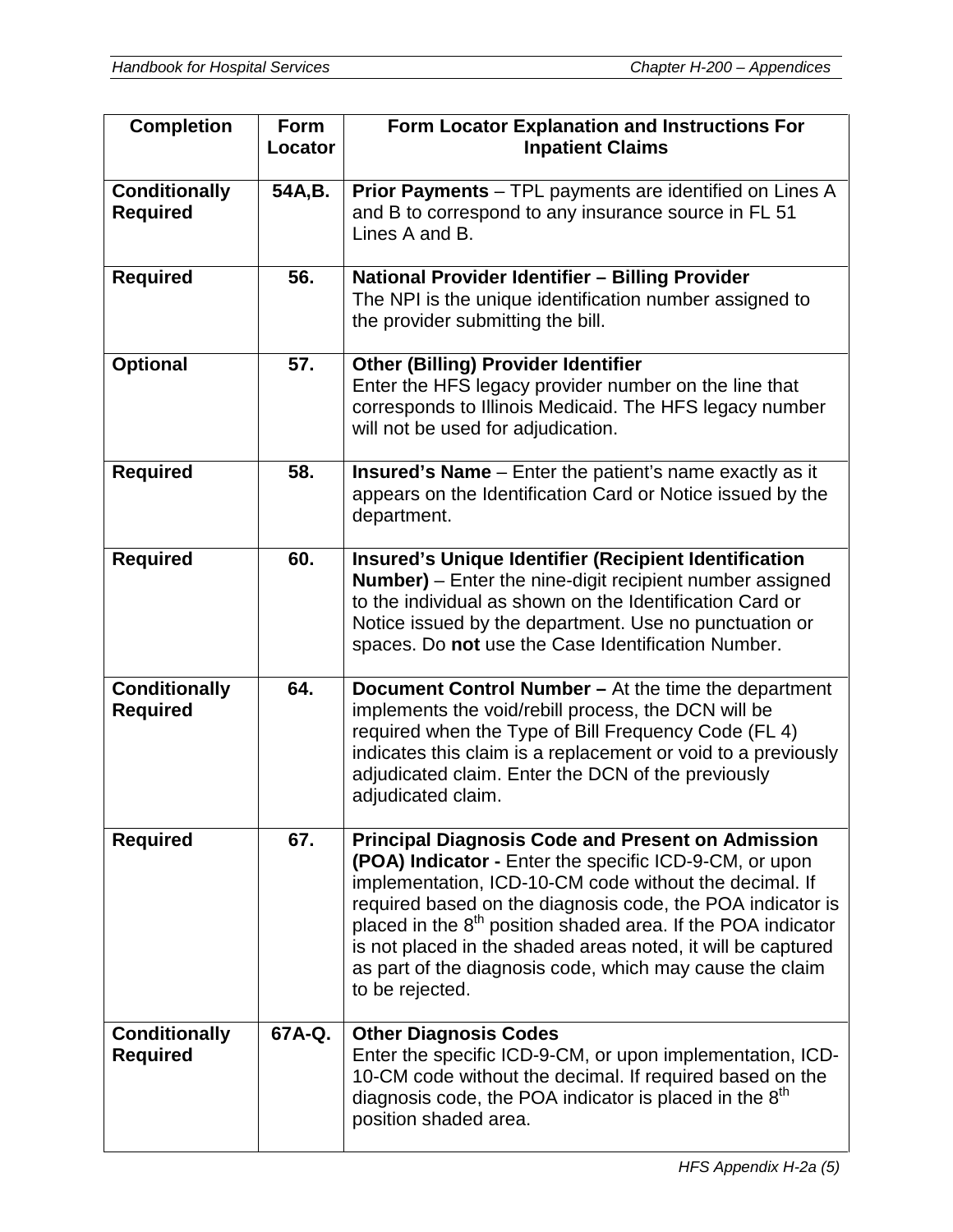| <b>Completion</b>                       | <b>Form</b><br>Locator | Form Locator Explanation and Instructions For<br><b>Inpatient Claims</b>                                                                                                                                                                                                                                                                                                                                                                                                       |
|-----------------------------------------|------------------------|--------------------------------------------------------------------------------------------------------------------------------------------------------------------------------------------------------------------------------------------------------------------------------------------------------------------------------------------------------------------------------------------------------------------------------------------------------------------------------|
| <b>Required</b>                         | 69.                    | Admitting Diagnosis Code - Enter the specific ICD-9-<br>CM, or upon implementation, ICD-10-CM code without the<br>decimal.                                                                                                                                                                                                                                                                                                                                                     |
| <b>Conditionally</b><br><b>Required</b> | 70a-c.                 | Patient's Reason for Visit - This field is required if the<br>claim contains Revenue Code 045X, 0516, 0526, or 0762.                                                                                                                                                                                                                                                                                                                                                           |
| <b>Conditionally</b><br><b>Required</b> | 72A-C.                 | External Cause of Injury (ECI) Code - The ICD-9-CM, or<br>upon implementation, ICD-10-CM diagnosis codes<br>pertaining to external cause of injuries, poisoning, or<br>adverse effect.                                                                                                                                                                                                                                                                                         |
| <b>Conditionally</b><br><b>Required</b> | 74.                    | Principal Procedure Code and Date - Required if a<br>procedure is performed.                                                                                                                                                                                                                                                                                                                                                                                                   |
| <b>Conditionally</b><br><b>Required</b> | 74а-е.                 | Other Procedure Codes and Dates - Required if there<br>were any additional procedures performed.                                                                                                                                                                                                                                                                                                                                                                               |
| <b>Required</b>                         | 76.                    | <b>Attending Provider Name and Identifiers</b><br>The department will adjudicate claims based on the NPI.                                                                                                                                                                                                                                                                                                                                                                      |
| <b>Conditionally</b><br><b>Required</b> | 77.                    | <b>Operating Physician Name and Identifiers</b> - Required if<br>a surgical procedure is performed. The department will<br>adjudicate claims based on the NPI.                                                                                                                                                                                                                                                                                                                 |
| <b>Conditionally</b><br><b>Required</b> | 78-79.                 | Other Provider (Individual) Names and Identifiers -<br>Refer to the UB-04 Data Specifications Manual for usage<br>requirements. If utilizing this field, the provider must use<br>the two-digit provider type qualifier code in conjunction with<br>the NPI.                                                                                                                                                                                                                   |
| <b>Required</b>                         | 81.                    | Code-Code Field - HFS Requirement (Needed for<br>Adjudication) Qualifier "B3" - Healthcare Provider<br>Taxonomy Code. Taxonomy codes are identified in<br>Chapter 300, Handbook for Electronic Processing,<br>available on the department's website. This form locator<br>can also be used to report additional codes related to a<br>form locator (overflow) or to report externally maintained<br>codes approved by the NUBC for inclusion in the<br>institutional data set. |

### **\*Additional notes**

Form Locator 80 Remarks – HFS utilizes this field to assign each claim's unique Document Control Number. Providers do not utilize this field.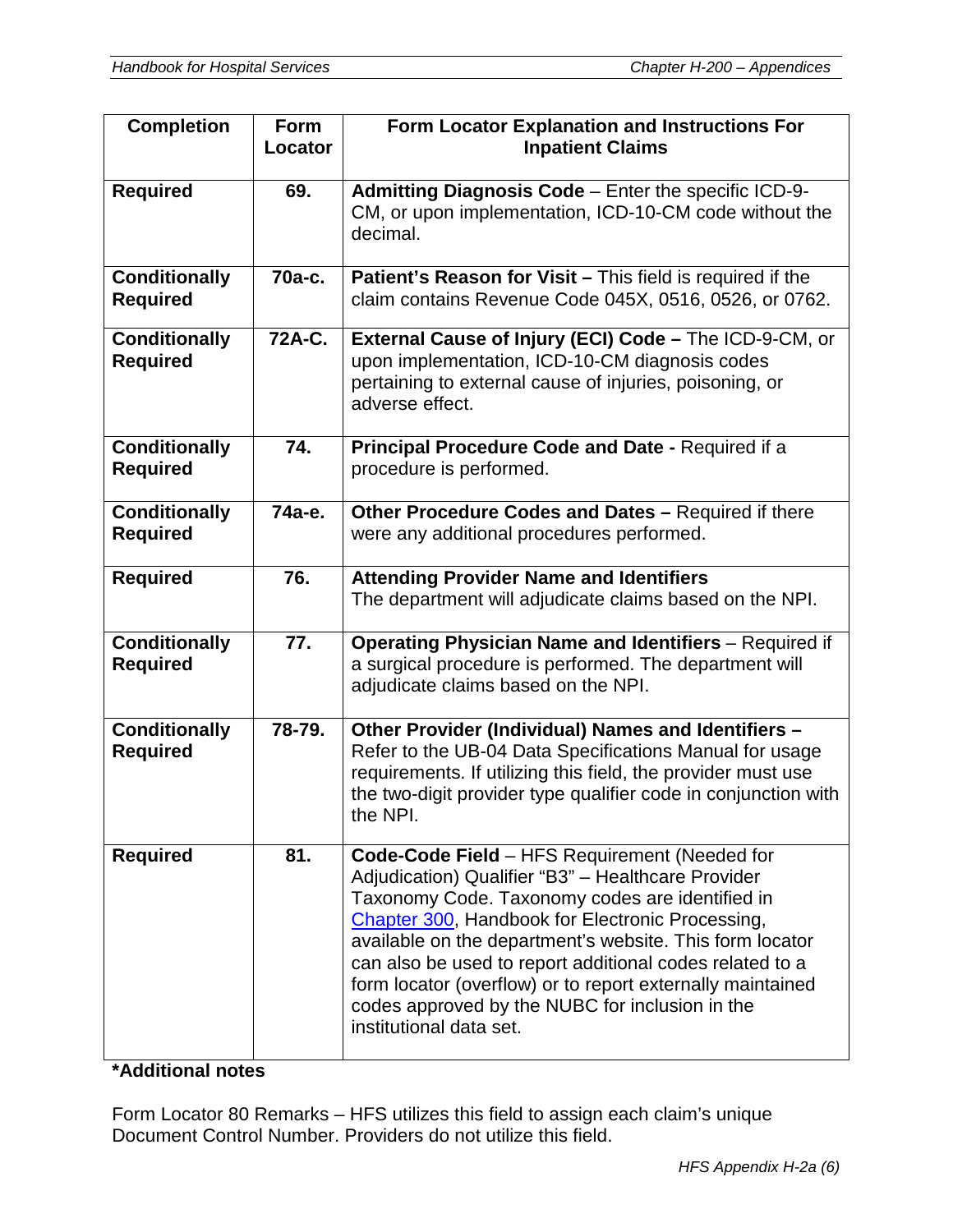# **Appendix H-2b**

| <b>Completion</b>                       | <b>Form</b><br>Locator | Form Locator Explanation and Instructions for General<br><b>Outpatient and Outpatient Psychiatric Claims</b>                                                                                                                                                                                                                |
|-----------------------------------------|------------------------|-----------------------------------------------------------------------------------------------------------------------------------------------------------------------------------------------------------------------------------------------------------------------------------------------------------------------------|
| <b>Required</b>                         | 1.                     | <b>Provider Name</b> – Enter the provider's name exactly as it<br>appears on the Provider Information Sheet.                                                                                                                                                                                                                |
| <b>Conditionally</b><br><b>Required</b> | 2.                     | Pay-To Name and Address - Report the Pay-To Provider<br>(Payee) NPI, which is registered to the appropriate 16-digit<br>payee number, on Line 4.<br>Payee information is only required when the payee is a<br>different entity than the Billing Provider. Refer to the<br>Provider Information Sheet for payee information. |
|                                         |                        | The Pay-To Address is required when the address for<br>payment is different than that of the Billing Provider in FL1.                                                                                                                                                                                                       |
| <b>Optional</b>                         | 3a.                    | <b>Patient Control Number</b>                                                                                                                                                                                                                                                                                               |
| <b>Optional</b>                         | 3 <sub>b</sub>         | <b>Medical Record Number</b>                                                                                                                                                                                                                                                                                                |
| <b>Required</b>                         | 4.                     | Type of Bill - A four-digit field is required. Do not drop the<br>leading zero in this field.                                                                                                                                                                                                                               |
| <b>Optional</b>                         | 5.                     | Fed. Tax No.                                                                                                                                                                                                                                                                                                                |
| <b>Required</b>                         | 6.                     | <b>Statement Covers Period</b>                                                                                                                                                                                                                                                                                              |
| <b>Optional</b>                         | 10.                    | <b>Patient Birth Date - If the birth date is entered, the</b><br>department will, where possible, correct claims suspended<br>due to recipient name and number errors. If the birth date is<br>not entered, the department will not attempt corrections.                                                                    |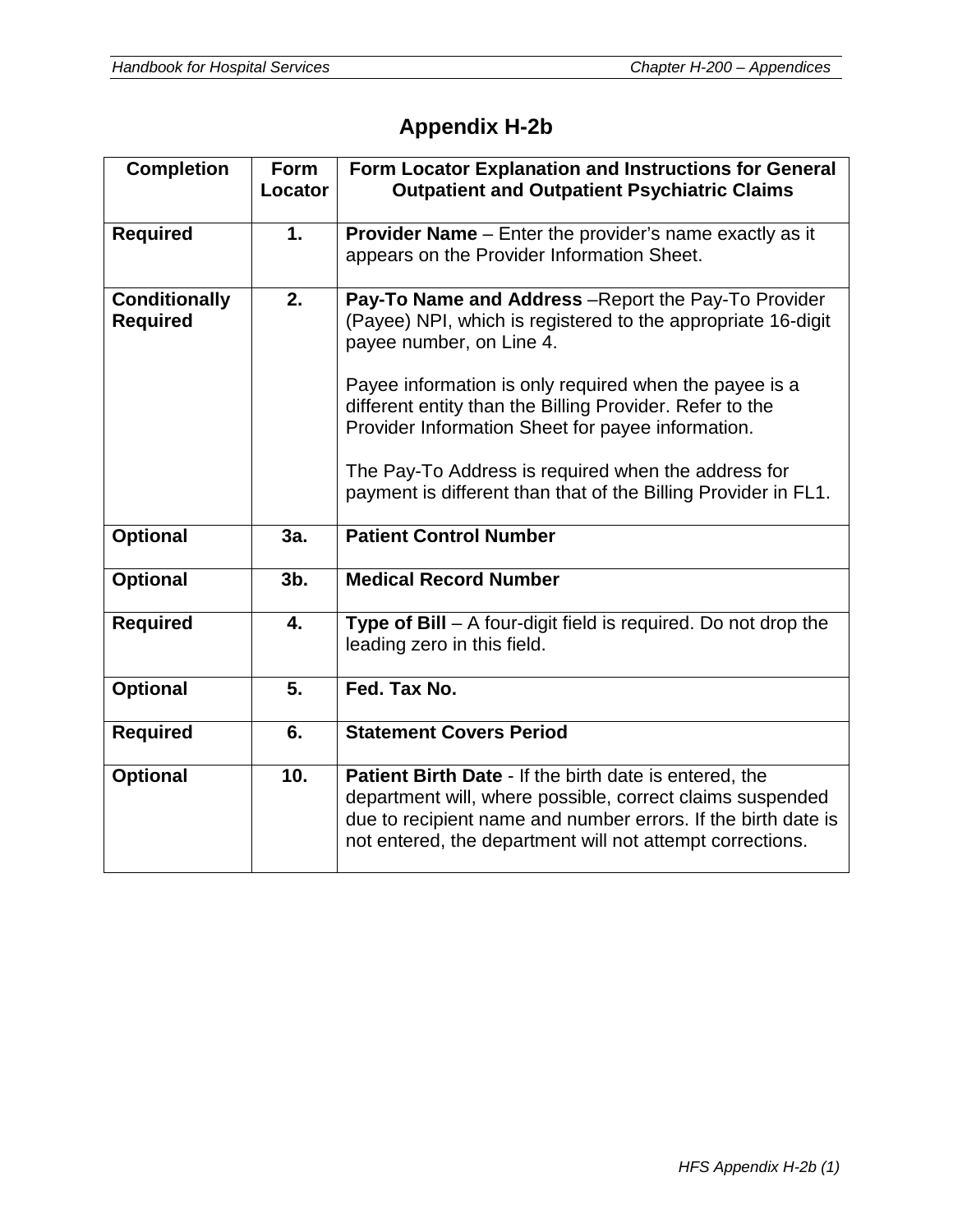| <b>Completion</b>                       | <b>Form</b><br>Locator | Form Locator Explanation and Instructions for General<br><b>Outpatient and Outpatient Psychiatric Claims</b>                                                                                                                                                                                                                                                                                                                                                                                                                                                                                                                  |
|-----------------------------------------|------------------------|-------------------------------------------------------------------------------------------------------------------------------------------------------------------------------------------------------------------------------------------------------------------------------------------------------------------------------------------------------------------------------------------------------------------------------------------------------------------------------------------------------------------------------------------------------------------------------------------------------------------------------|
| <b>Conditionally</b><br><b>Required</b> | 18-28.                 | <b>Condition Codes</b> – Claims containing an abortion<br>procedure need a corresponding abortion condition code.                                                                                                                                                                                                                                                                                                                                                                                                                                                                                                             |
| <b>Conditionally</b><br><b>Required</b> | 35-36.                 | Occurrence Span Code/From/Through - When reporting<br>non-covered days, providers must indicate the non-covered<br>date span.                                                                                                                                                                                                                                                                                                                                                                                                                                                                                                 |
| <b>Conditionally</b><br><b>Required</b> | $39 - 41.$             | Value Codes - The value codes below are conditionally<br>required based upon the particular claim. Value Code<br>entries, if a non-dollar amount, must be positioned right-<br>justified to the left of the dollar/cents delimiter.<br>Value Code 66 - Spenddown liability must be reported<br>using Value Code 66 along with a dollar amount to identify<br>the patient's Spenddown liability. The HFS 2432, Split<br>Billing Transmittal, must accompany the claim.<br>Value Code 80 – The number of covered days is required<br>for series claims.<br>Value Codes applicable to Medicare deductible or<br>coinsurance due. |
| <b>Required</b>                         | 42.                    | Revenue Code - Enter the appropriate revenue code for<br>the service provided. The 23 <sup>rd</sup> Revenue Line contains an<br>incrementing page count and total number of pages for the<br>claim on each page, creation date of the claim on each<br>page, and a claim total for covered and non-covered<br>charges on the final claim page only indicated using<br>Revenue Code 0001.                                                                                                                                                                                                                                      |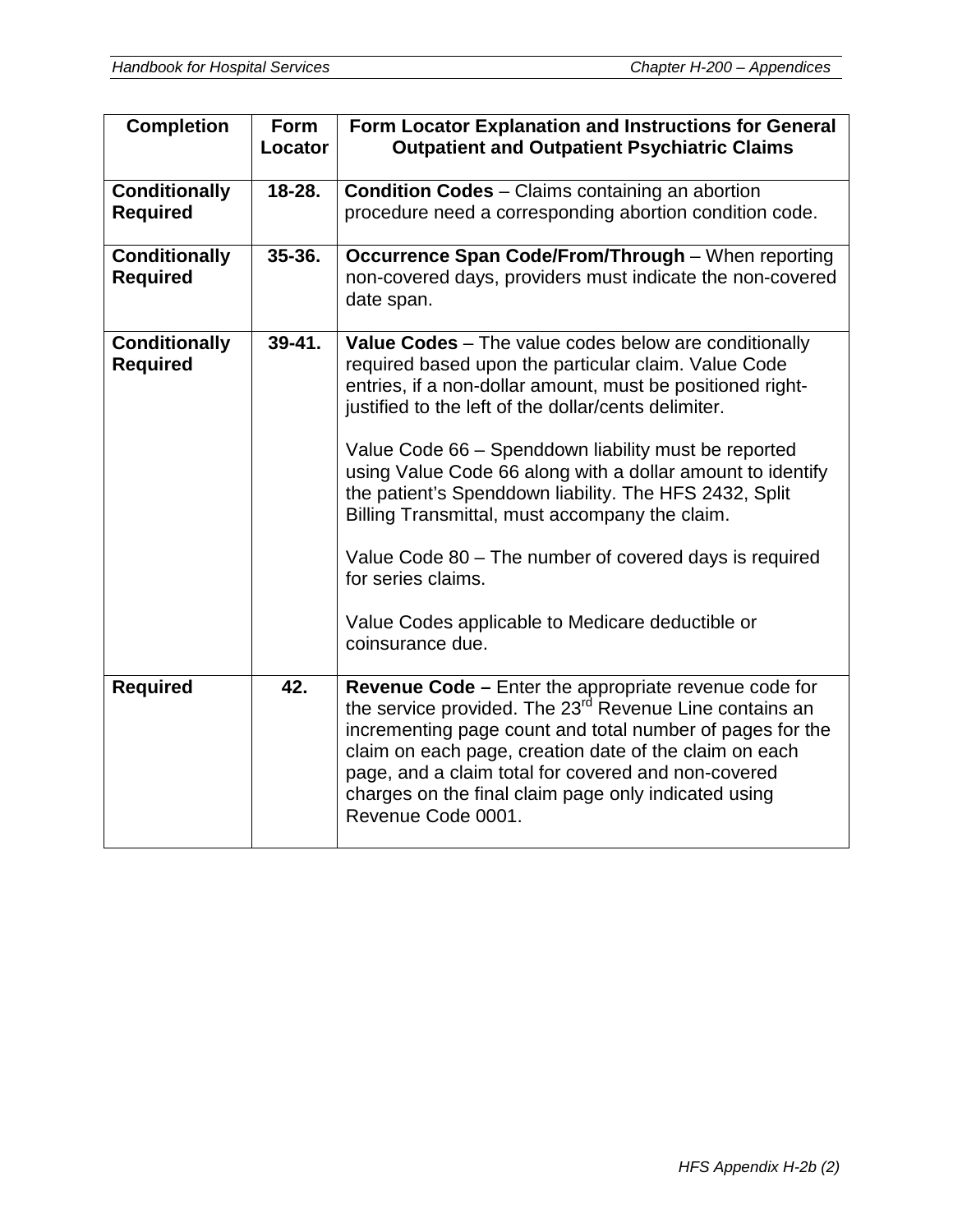| <b>Completion</b> | Form<br>Locator | Form Locator Explanation and Instructions for General<br><b>Outpatient and Outpatient Psychiatric Claims</b>                                                                                                                                                                                                                                                                                                                                                                                                                                                                                                                                                                                                                |
|-------------------|-----------------|-----------------------------------------------------------------------------------------------------------------------------------------------------------------------------------------------------------------------------------------------------------------------------------------------------------------------------------------------------------------------------------------------------------------------------------------------------------------------------------------------------------------------------------------------------------------------------------------------------------------------------------------------------------------------------------------------------------------------------|
| <b>Required</b>   | 43.             | Revenue Description - Refer to the UB-04 Manual for<br>details.<br>NDC reporting of all drug codes is required. When a<br>provider uses more than one NDC for a drug, the provider<br>must include all NDCs on the claim. Duplicate revenue<br>codes identifying the same HCPCS code but different<br>NDCs on the same claim are not to have the HCPCS Units<br>and Charges rolled into the first Revenue Code line. Each<br>Revenue Code line must contain detailed reporting.                                                                                                                                                                                                                                             |
|                   |                 | Report the N4 qualifier in the first two (2) positions,<br>left- justified<br>Followed immediately by the 11-character National<br>Drug Code (NDC), in the 5-4-2 format (no hyphens)<br>Immediately following the last digit of the NDC (no<br>$\bullet$<br>delimiter) the Unit of Measurement Qualifier. The<br>Unit of Measurement Qualifier Codes are as follows:<br>• F2 - International Unit<br>$\bullet$ GR – Gram<br>• ML - Milliliter<br>$\bullet$ UN $-$ Unit<br>Immediately following the Unit of Measurement<br>Qualifier, the unit quantity with a floating decimal for<br>fractional units limited to three (3) digits (to the right<br>of the decimal).<br>Any spaces unused for the quantity are left blank. |
| <b>Required</b>   | 44.             | <b>HCPCS/Accommodation Rates - Claims containing</b><br>emergency, observation, or psychiatric department services<br>must identify specific procedure codes. Refer to the final<br>page of the APL on the website.<br>Hospitals are required to bill modifiers according to national<br>coding guidelines.<br>Modifier "UD" is required to denote all 340B-purchased<br>drugs. Modifier "UD" must be the first modifier listed after<br>the HCPCS procedure code.                                                                                                                                                                                                                                                          |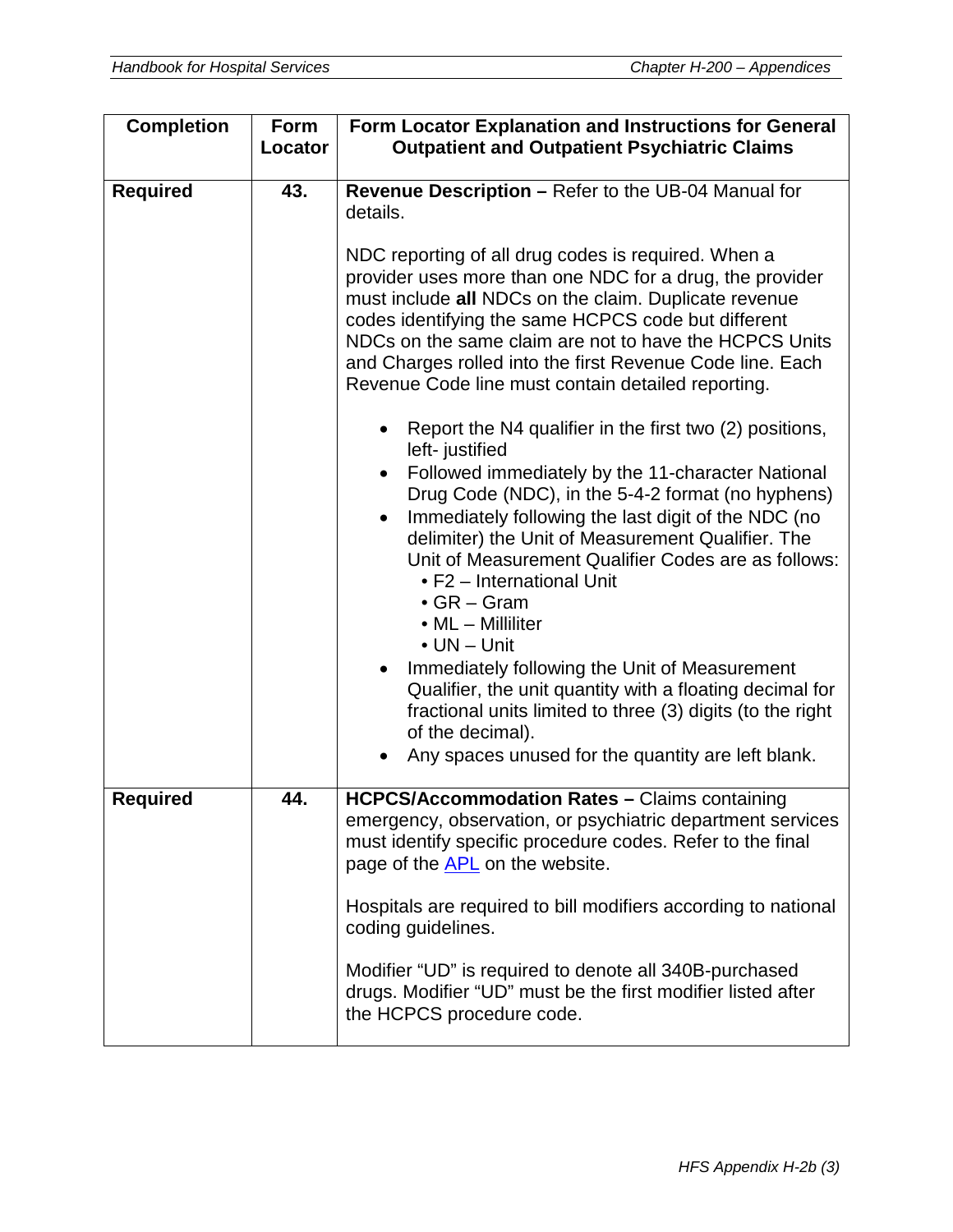| <b>Completion</b>                       | <b>Form</b><br>Locator | Form Locator Explanation and Instructions for General<br><b>Outpatient and Outpatient Psychiatric Claims</b>                                                                                                                                                                                                                                                                                                                                                                                                                         |
|-----------------------------------------|------------------------|--------------------------------------------------------------------------------------------------------------------------------------------------------------------------------------------------------------------------------------------------------------------------------------------------------------------------------------------------------------------------------------------------------------------------------------------------------------------------------------------------------------------------------------|
| <b>Required</b>                         | 45.                    | <b>Service Date</b>                                                                                                                                                                                                                                                                                                                                                                                                                                                                                                                  |
| <b>Conditionally</b><br><b>Required</b> | 46.                    | <b>Service Units - Claims for the following services must</b><br>contain an entry:<br>Observation claims must contain the number of<br>hours of observation.<br>For dates of service prior to July 1, 2014, claims<br>$\bullet$<br>containing an expensive drug, as identified on the<br>department's website and associated with Revenue<br>Code 0636, must contain the number of units given.<br>Series claims for series-billable revenue codes must<br>contain an entry that is at least equal to the number<br>of Covered Days. |
| <b>Required</b>                         | 47.                    | <b>Total Charges</b> (By Revenue Code category)<br>For Revenue Code 0001, see FL 42 above.                                                                                                                                                                                                                                                                                                                                                                                                                                           |
| <b>Conditionally</b><br><b>Required</b> | 48.                    | Non-Covered Charges - Reflects any non-covered<br>charges pertaining to the related revenue code.                                                                                                                                                                                                                                                                                                                                                                                                                                    |
| <b>Required</b>                         | 50.                    | <b>Payer</b> - Illinois Medicaid or 98916 must be shown as the<br>payer of last resort                                                                                                                                                                                                                                                                                                                                                                                                                                               |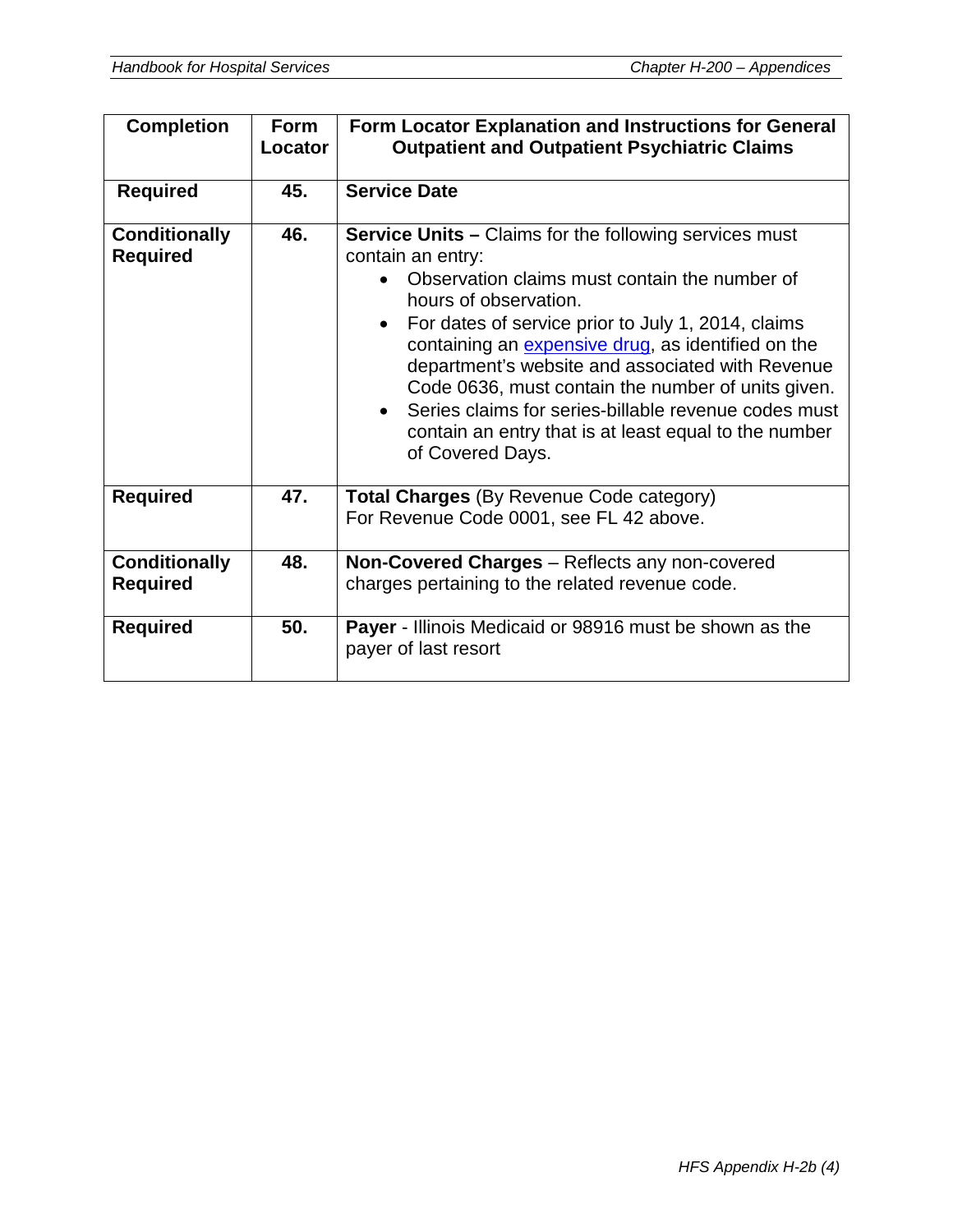| <b>Completion</b>                       | Form    | <b>Form Locator Explanation and Instructions for General</b>                                                                                                                                                                                                                                                                                                                                                                                                                                                                                                                                                                                                                                                                                                                                                                                                                                                                                                                                                                                                                                                                                                                                                                                                                                                                                                                                                                                                                                                                                                                                                                                                                                                                                                                                                                              |
|-----------------------------------------|---------|-------------------------------------------------------------------------------------------------------------------------------------------------------------------------------------------------------------------------------------------------------------------------------------------------------------------------------------------------------------------------------------------------------------------------------------------------------------------------------------------------------------------------------------------------------------------------------------------------------------------------------------------------------------------------------------------------------------------------------------------------------------------------------------------------------------------------------------------------------------------------------------------------------------------------------------------------------------------------------------------------------------------------------------------------------------------------------------------------------------------------------------------------------------------------------------------------------------------------------------------------------------------------------------------------------------------------------------------------------------------------------------------------------------------------------------------------------------------------------------------------------------------------------------------------------------------------------------------------------------------------------------------------------------------------------------------------------------------------------------------------------------------------------------------------------------------------------------------|
|                                         | Locator | <b>Outpatient and Outpatient Psychiatric Claims</b>                                                                                                                                                                                                                                                                                                                                                                                                                                                                                                                                                                                                                                                                                                                                                                                                                                                                                                                                                                                                                                                                                                                                                                                                                                                                                                                                                                                                                                                                                                                                                                                                                                                                                                                                                                                       |
| <b>Conditionally</b><br><b>Required</b> | 51.     | Health Plan Identification Number - HFS will require that<br>providers report our legacy three-digit TPL codes and two-digit TPL<br>status codes in this field until the HIPAA National Plan Identifier is<br>mandated. The format will continue to be the three-digit TPL code,<br>one space, and then the two-digit status code. Required if there is a<br>third party source.                                                                                                                                                                                                                                                                                                                                                                                                                                                                                                                                                                                                                                                                                                                                                                                                                                                                                                                                                                                                                                                                                                                                                                                                                                                                                                                                                                                                                                                          |
|                                         |         | TPL Code - The patient's numeric three-digit code must be<br>entered in this field. If payment was received from a third party<br>resource not identified by the department, enter the appropriate<br>TPL Code as listed in Chapter 100, General Appendix 9.                                                                                                                                                                                                                                                                                                                                                                                                                                                                                                                                                                                                                                                                                                                                                                                                                                                                                                                                                                                                                                                                                                                                                                                                                                                                                                                                                                                                                                                                                                                                                                              |
|                                         |         | <b>Status</b> – If a TPL code is shown, a two-digit code indicating the<br>disposition of the third party claim must be entered. No entry is<br>required if the TPL code is blank.                                                                                                                                                                                                                                                                                                                                                                                                                                                                                                                                                                                                                                                                                                                                                                                                                                                                                                                                                                                                                                                                                                                                                                                                                                                                                                                                                                                                                                                                                                                                                                                                                                                        |
|                                         |         | The TPL Status Codes are:<br>01 - TPL Adjudicated - total payment shown: TPL Status Code<br>01 is to be entered when payment has been received from the<br>patient's third party resource. The amount of payment received<br>must be entered in the TPL amount box.<br>02 - TPL Adjudicated - patient not covered: TPL Status Code<br>02 is to be entered when the provider is advised by the third party<br>resource that the patient was not insured at the time services were<br>provided.<br>03 - TPL Adjudicated - services not covered: TPL Status Code<br>03 is to be entered when the provider is advised by the third party<br>resource that services provided are not covered.<br>05 - Patient not covered: TPL Status Code 05 is to be entered<br>when a patient informs the provider that the third party resource<br>identified on the MediPlan Card is not in force.<br>06 - Services not covered: TPL Status Code 06 is to be entered<br>when the provider determines that the identified resource is not<br>applicable to the service provided.<br>07 - Third Party Adjudication Pending: TPL Status Code 07<br>may be entered when a claim has been submitted to the third<br>party, thirty (30) days have elapsed since the third party was billed,<br>and reasonable follow-up efforts to obtain payment have failed.<br>08 - Estimated Payment: TPL Status Code 08 may be entered if<br>the provider has billed the third party, contact was made with the<br>third party, and payment is forthcoming but not yet received. The<br>provider must indicate the amount of the payment estimated by the<br>third party. The provider is responsible for any adjustment, if<br>required, after the actual receipt of the payment from the third<br>party.<br>10 - Deductible Not Met: TPL Status Code 10 is to be entered |
|                                         |         | when the provider has been informed by the third party resource<br>that non-payment of the service was because the deductible was<br>not met.<br>99 - Zero or Negative Payment: TPL Status Code 99 identifies a<br>zero or negative payment by Medicare on a crossover claim.                                                                                                                                                                                                                                                                                                                                                                                                                                                                                                                                                                                                                                                                                                                                                                                                                                                                                                                                                                                                                                                                                                                                                                                                                                                                                                                                                                                                                                                                                                                                                             |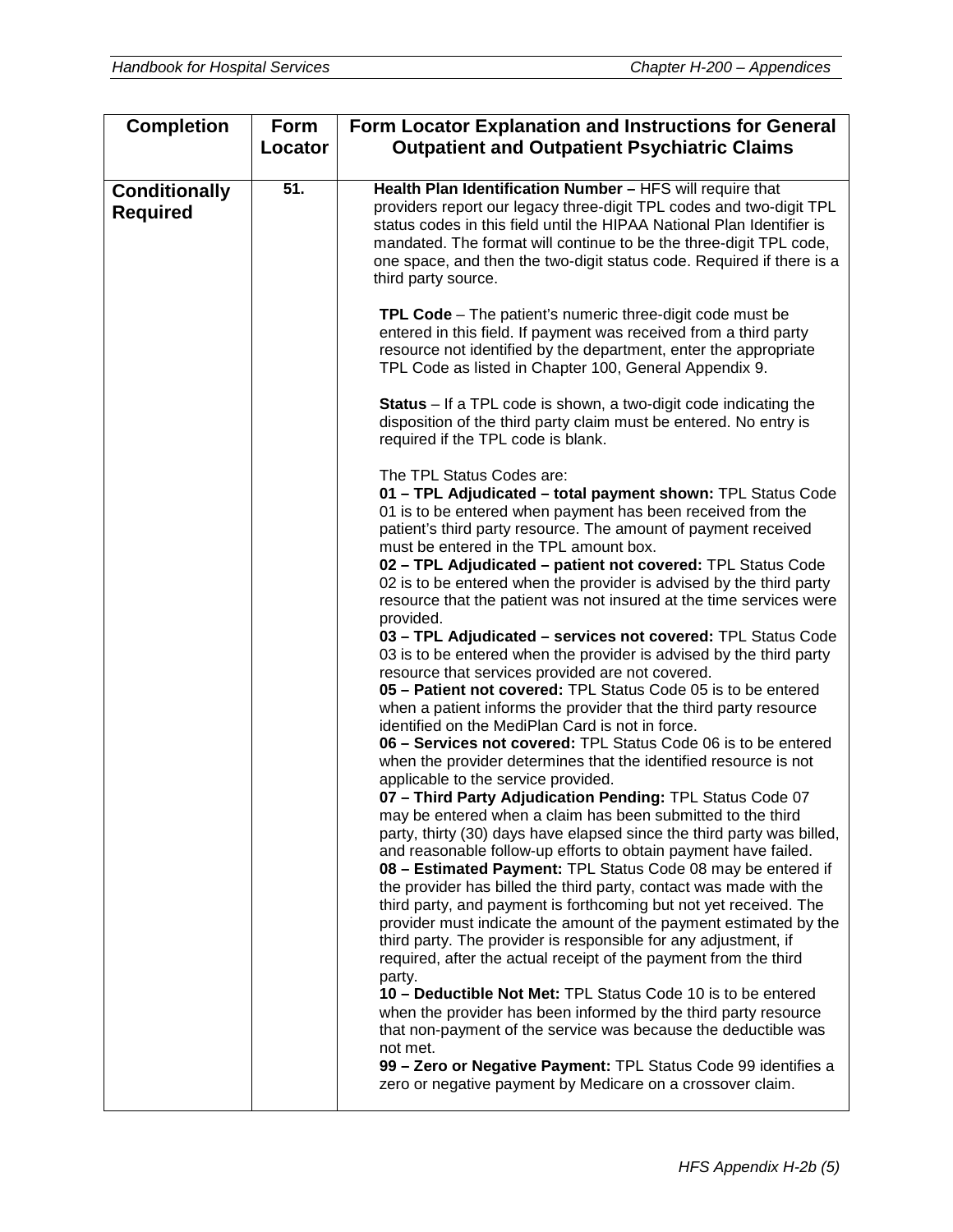| <b>Completion</b>                       | <b>Form</b><br>Locator | Form Locator Explanation and Instructions for General<br><b>Outpatient and Outpatient Psychiatric Claims</b>                                                                                                                                                                                                     |
|-----------------------------------------|------------------------|------------------------------------------------------------------------------------------------------------------------------------------------------------------------------------------------------------------------------------------------------------------------------------------------------------------|
| <b>Conditionally</b><br><b>Required</b> | 54A,B.                 | Prior Payments - TPL payments are identified on Lines A<br>and B to correspond to any insurance source in FL 51<br>Lines A and B.                                                                                                                                                                                |
| <b>Required</b>                         | 56.                    | National Provider Identifier - Billing Provider<br>The NPI is the unique identification number assigned to the<br>provider submitting the bill.                                                                                                                                                                  |
| <b>Optional</b>                         | 57.                    | <b>Other (Billing) Provider Identifier</b><br>Enter the HFS legacy provider number on the line that<br>corresponds to Illinois Medicaid. The HFS legacy number<br>will not be used for adjudication.                                                                                                             |
| <b>Required</b>                         | 58.                    | <b>Insured's Name</b> - Enter the patient's name exactly as it<br>appears on the Identification Card or Notice issued by the<br>department.                                                                                                                                                                      |
| <b>Required</b>                         | 60.                    | <b>Insured's Unique Identifier (Recipient Identification</b><br>Number) - Enter the nine-digit recipient number assigned<br>to the individual as shown on the Identification Card or<br>Notice issued by the department. Use no punctuation or<br>spaces. Do not use the Case Identification Number.             |
| <b>Conditionally</b><br><b>Required</b> | 64.                    | Document Control Number - At the time the department<br>implements the void/rebill process, the DCN will be<br>required when the Type of Bill Frequency Code (FL 4)<br>indicates this claim is a replacement or void to a previously<br>adjudicated claim. Enter the DCN of the previously<br>adjudicated claim. |
| <b>Required</b>                         | 67.                    | <b>Principal Diagnosis Code and Present on Admission</b><br>(POA) Indicator - Enter the specific ICD-9-CM, or upon<br>implementation, ICD-10-CM code without the decimal. The<br>POA indicator is not required for outpatient claims.                                                                            |
| <b>Conditionally</b><br><b>Required</b> | 67A-Q.                 | <b>Other Diagnosis Codes - Enter the specific ICD-9-CM, or</b><br>upon implementation, ICD-10-CM code without the<br>decimal. The POA indicator is not required for outpatient<br>claims.                                                                                                                        |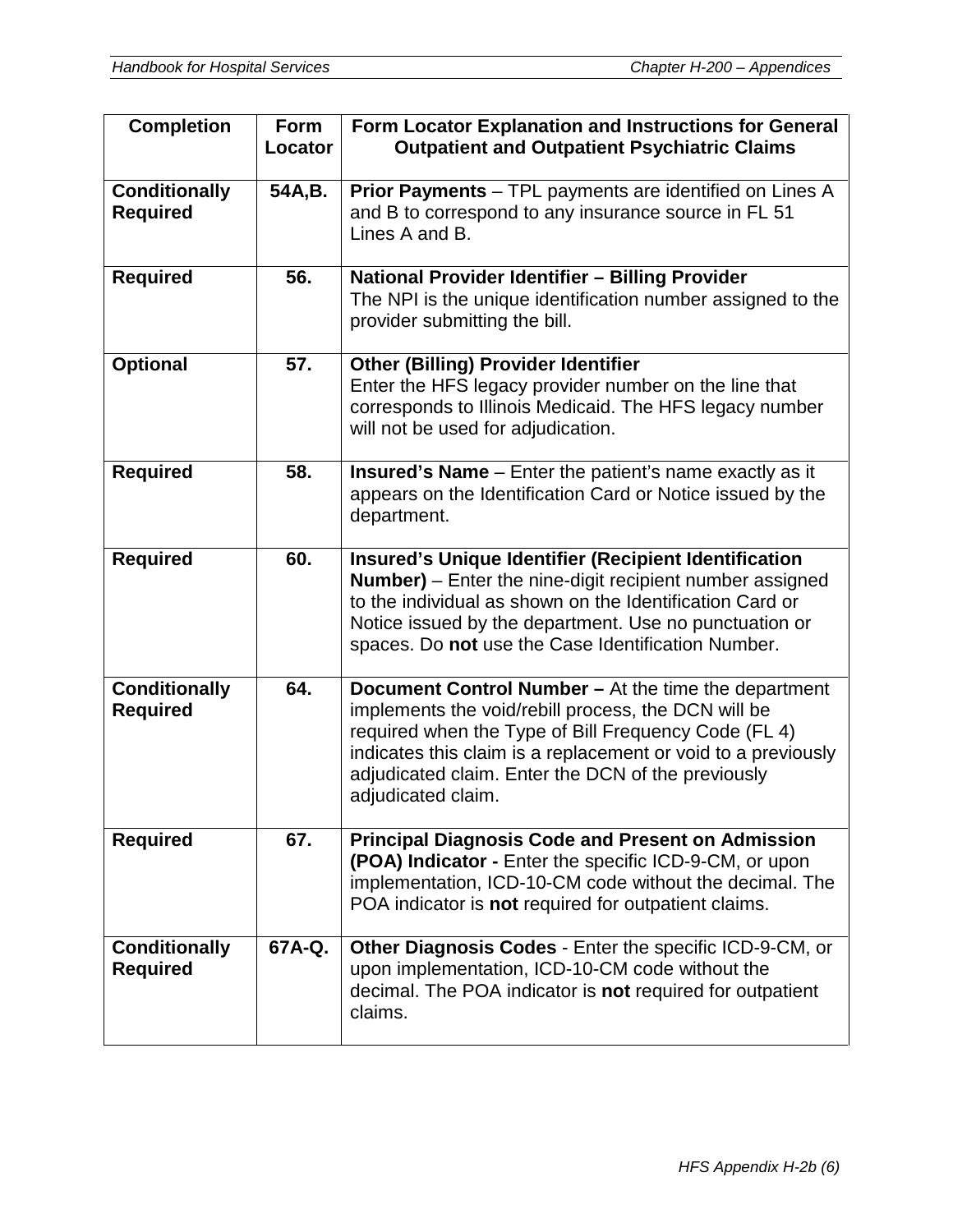| <b>Completion</b>                       | <b>Form</b><br>Locator | Form Locator Explanation and Instructions for General<br><b>Outpatient and Outpatient Psychiatric Claims</b>                                                                                                                                                                                                                                                                                                                                                                   |
|-----------------------------------------|------------------------|--------------------------------------------------------------------------------------------------------------------------------------------------------------------------------------------------------------------------------------------------------------------------------------------------------------------------------------------------------------------------------------------------------------------------------------------------------------------------------|
| <b>Conditionally</b><br><b>Required</b> | $70a-c.$               | Patient's Reason for Visit - This field is required if the<br>claim contains Revenue Code 045X, 0516, 0526, or 0762.                                                                                                                                                                                                                                                                                                                                                           |
| <b>Conditionally</b><br><b>Required</b> | 72A-C.                 | External Cause of Injury (ECI) Code - The ICD-9-CM, or<br>upon implementation, ICD-10-CM diagnosis codes<br>pertaining to external cause of injuries, poisoning, or<br>adverse effect.                                                                                                                                                                                                                                                                                         |
| <b>Required</b>                         | 76.                    | <b>Attending Provider Name and Identifiers - The</b><br>department will adjudicate claims based on the NPI.                                                                                                                                                                                                                                                                                                                                                                    |
| <b>Conditionally</b><br><b>Required</b> | 77.                    | <b>Operating Physician Name and Identifiers - Required if</b><br>a surgical procedure is performed. The department will<br>adjudicate claims based on the NPI.                                                                                                                                                                                                                                                                                                                 |
| <b>Conditionally</b><br><b>Required</b> | 78-79.                 | Other Provider (Individual) Names and Identifiers -<br>Refer to the UB-04 Data Specifications Manual for usage<br>requirements. If utilizing this field, the provider must use<br>the two-digit provider type qualifier code in conjunction with<br>the NPI.                                                                                                                                                                                                                   |
| <b>Required</b>                         | 81.                    | Code-Code Field - HFS Requirement (Needed for<br>Adjudication) Qualifier "B3" - Healthcare Provider<br>Taxonomy Code. Taxonomy codes are identified in<br>Chapter 300, Handbook for Electronic Processing,<br>available on the department's website. This form locator<br>can also be used to report additional codes related to a<br>form locator (overflow) or to report externally maintained<br>codes approved by the NUBC for inclusion in the<br>institutional data set. |

## **\*Additional notes**

FL 80 - Remarks – HFS utilizes this field to assign each claim's unique Document Control Number. Providers do not utilize this field.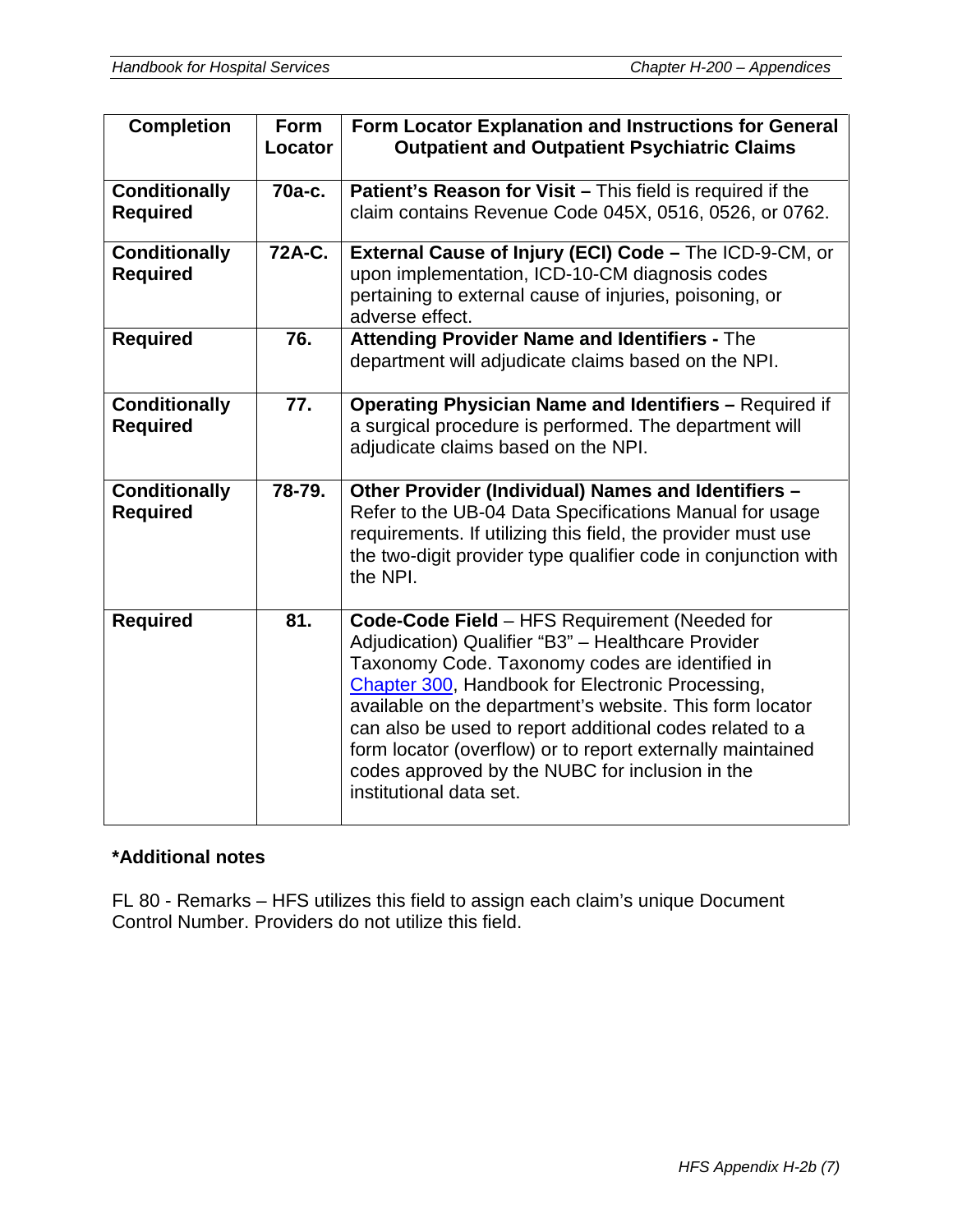# **Appendix H-2c**

| <b>Completion</b>                       | <b>Form</b><br>Locator | Form Locator Explanation and Instructions for<br><b>Renal Dialysis Outpatient Claims</b>                                                                                                                                                                                                                                    |
|-----------------------------------------|------------------------|-----------------------------------------------------------------------------------------------------------------------------------------------------------------------------------------------------------------------------------------------------------------------------------------------------------------------------|
| <b>Required</b>                         | 1.                     | <b>Provider Name</b> – Enter the provider's name exactly as it<br>appears on the Provider Information Sheet.                                                                                                                                                                                                                |
| <b>Conditionally</b><br><b>Required</b> | 2.                     | Pay-To Name and Address - Report the Pay-To Provider<br>(Payee) NPI, which is registered to the appropriate 16-digit<br>payee number, on Line 4.<br>Payee information is only required when the payee is a<br>different entity than the Billing Provider. Refer to the<br>Provider Information Sheet for payee information. |
|                                         |                        | The Pay-To Address is required when the address for<br>payment is different than that of the Billing Provider in FL1.                                                                                                                                                                                                       |
| <b>Optional</b>                         | 3a.                    | <b>Patient Control Number</b>                                                                                                                                                                                                                                                                                               |
| <b>Optional</b>                         | $3b$ .                 | <b>Medical Record Number</b>                                                                                                                                                                                                                                                                                                |
| <b>Required</b>                         | 4.                     | Type of Bill - A four-digit field is required. Do not drop the<br>leading zero in this field.                                                                                                                                                                                                                               |
| <b>Optional</b>                         | 5.                     | Fed. Tax No.                                                                                                                                                                                                                                                                                                                |
| <b>Required</b>                         | 6.                     | <b>Statement Covers Period</b>                                                                                                                                                                                                                                                                                              |
| <b>Optional</b>                         | 10.                    | <b>Patient Birth Date - If the birth date is entered, the</b><br>department will, where possible, correct claims suspended<br>due to recipient name and number errors. If the birth date<br>is not entered, the department will not attempt corrections.                                                                    |
| <b>Required</b>                         | 18-28.                 | Condition Codes - Identify the dialysis place of service.<br>The department recognizes the following codes: 71-72, 74-<br>76                                                                                                                                                                                                |
| <b>Conditionally</b><br><b>Required</b> | $35 - 37.$             | <b>Occurrence Span Code/From/Through - When reporting</b><br>non-covered days, providers must indicate the non-<br>covered date span.                                                                                                                                                                                       |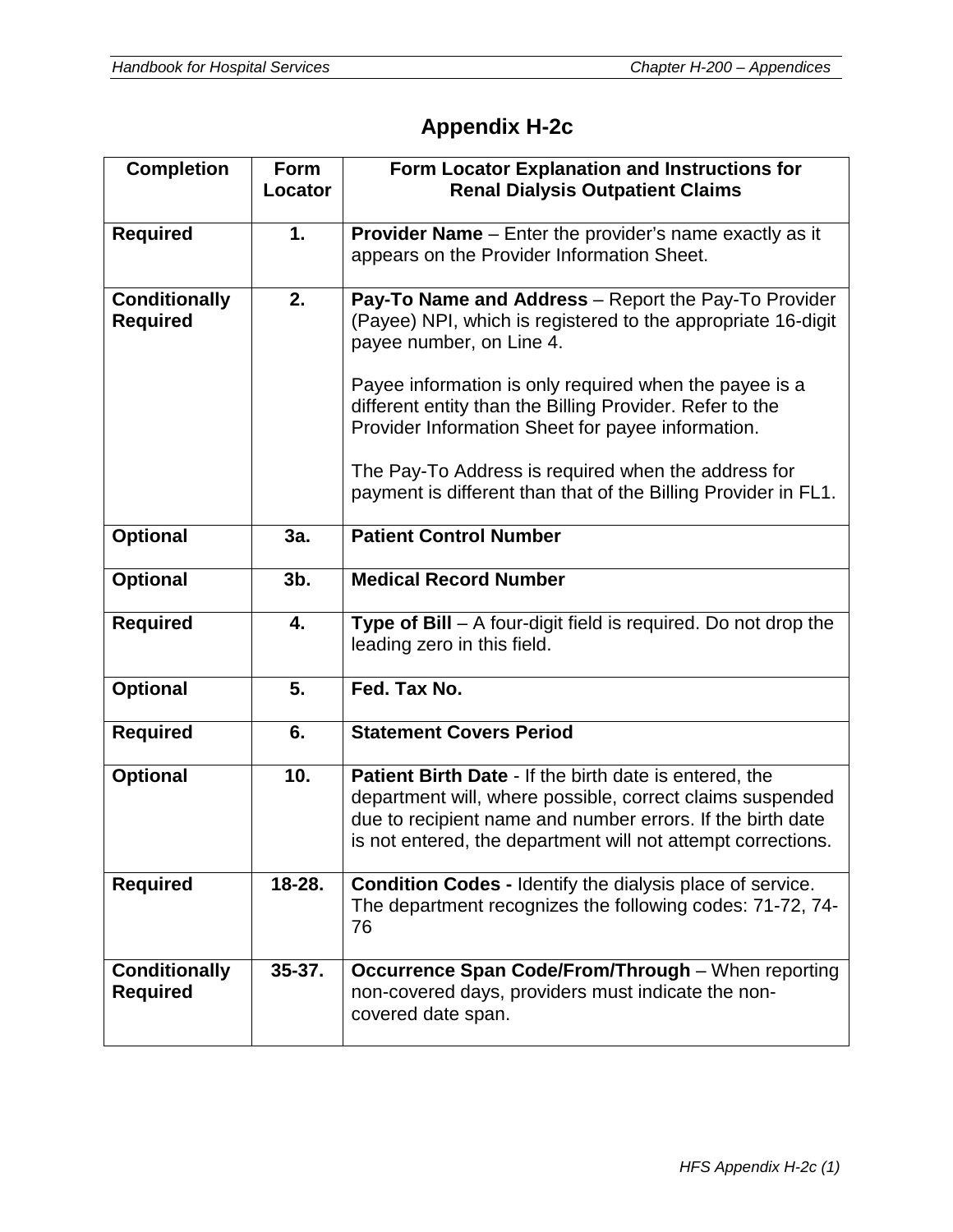| <b>Completion</b>                                             | <b>Form</b><br>Locator | Form Locator Explanation and Instructions for<br><b>Renal Dialysis Outpatient Claims</b>                                                                                                                                                                                                                                                                                                                                                                                                                                                                                                                     |
|---------------------------------------------------------------|------------------------|--------------------------------------------------------------------------------------------------------------------------------------------------------------------------------------------------------------------------------------------------------------------------------------------------------------------------------------------------------------------------------------------------------------------------------------------------------------------------------------------------------------------------------------------------------------------------------------------------------------|
| =Conditionally<br><b>Required</b><br><b>Revised June 2016</b> | $39 - 41.$             | Value Codes - The value codes below are conditionally<br>required based upon the particular claim. Value Code<br>entries, if a non-dollar amount, must be positioned right-<br>justified to the left of the dollar/cents delimiter.<br>Value Code 66 - Spenddown liability must be reported<br>using Value Code 66 along with a dollar amount to identify<br>the patient's Spenddown liability. The HFS 2432, Split<br>Billing Transmittal, must accompany the claim.                                                                                                                                        |
|                                                               |                        | Value Code 68 - The total units of Epogen must be<br>reported using Value Code 68.<br>Value Code 80 – The number of covered days is required<br>for series claims.<br>Value Codes applicable to Medicare deductible or<br>coinsurance due.                                                                                                                                                                                                                                                                                                                                                                   |
| =Required<br><b>Revised Effective</b><br><b>June 2016</b>     | 42.                    | <b>Revenue Code –</b> Enter the appropriate revenue code for<br>the service provided. If billing series claims, providers must<br>bill individual revenue lines for each dialysis service date.<br>Providers may no longer bill one dialysis revenue line and<br>identify multiple Service Units. The 23 <sup>rd</sup> Revenue Line<br>contains an incrementing page count and total number of<br>pages for the claim on each page, creation date of the<br>claim on each page, and a claim total for covered and non-<br>covered charges on the final claim page only indicated<br>using Revenue Code 0001. |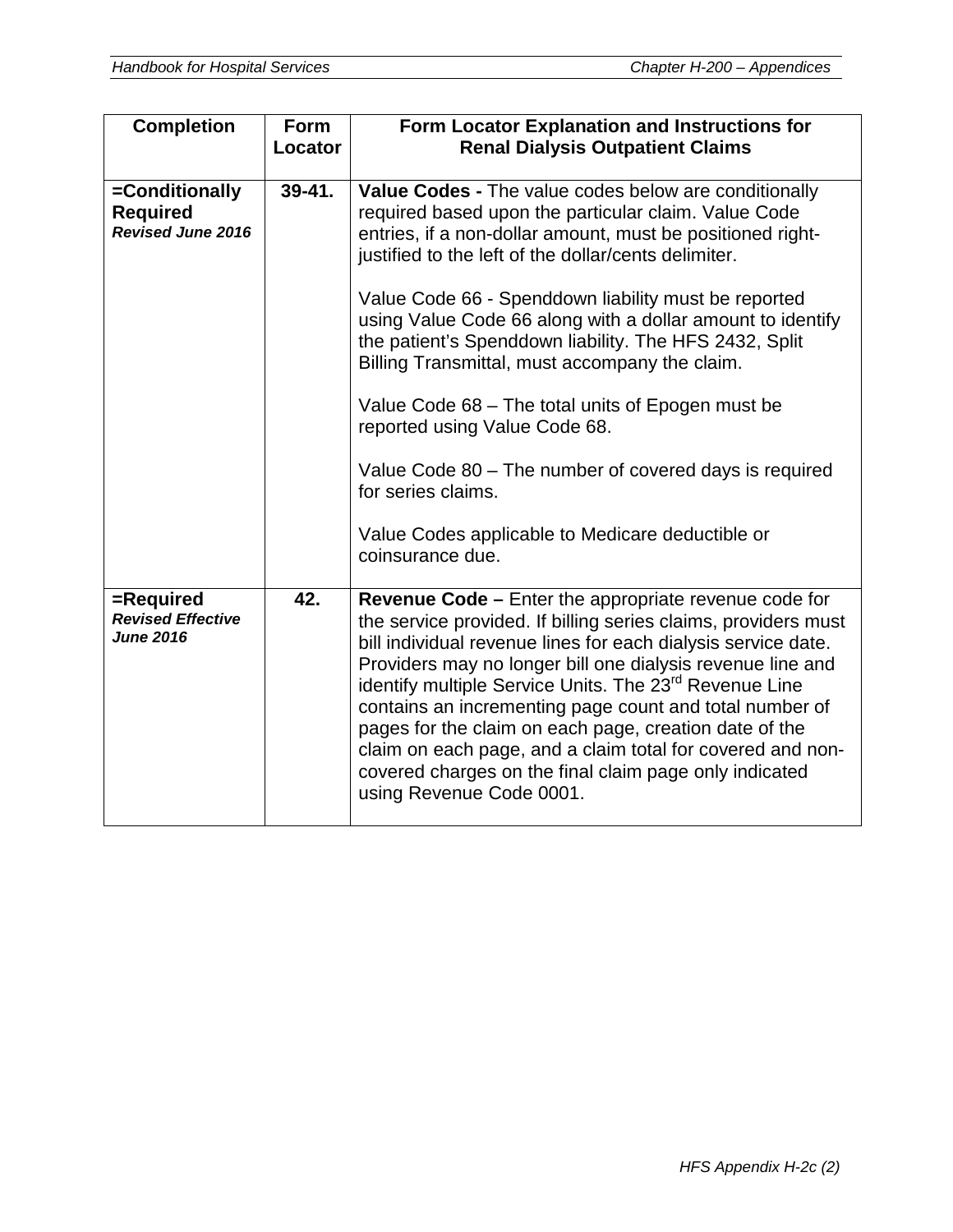| <b>Completion</b>                                         | Form    | Form Locator Explanation and Instructions for                                                                                                                                                                                                                                                                                                                                                                                         |
|-----------------------------------------------------------|---------|---------------------------------------------------------------------------------------------------------------------------------------------------------------------------------------------------------------------------------------------------------------------------------------------------------------------------------------------------------------------------------------------------------------------------------------|
|                                                           | Locator | <b>Renal Dialysis Outpatient Claims</b>                                                                                                                                                                                                                                                                                                                                                                                               |
| <b>Required</b>                                           | 43.     | Revenue Description - NDC reporting of all drug codes is<br>required. When a provider uses more than one NDC for a<br>drug, the provider must include all NDCs on the claim.<br>Duplicate revenue codes identifying the same HCPCS<br>code but different NDCs on the same claim are not to have<br>the HCPCS Units and Charges rolled into the first<br>Revenue Code line. Each Revenue Code line must contain<br>detailed reporting. |
|                                                           |         | Report the N4 qualifier in the first two (2) positions,<br>left- justified<br>Followed immediately by the 11-character National<br>$\bullet$<br>Drug Code (NDC), in the 5-4-2 format (no hyphens)<br>Immediately following the last digit of the NDC (no<br>delimiter) the Unit of Measurement Qualifier. The<br>Unit of Measurement Qualifier codes are as<br>follows:                                                               |
|                                                           |         | • F2 - International Unit<br>$\bullet$ GR – Gram<br>• ML - Milliliter<br>$\bullet$ UN $-$ Unit<br>Immediately following the Unit of Measurement<br>$\bullet$                                                                                                                                                                                                                                                                          |
|                                                           |         | Qualifier, the unit quantity with a floating decimal<br>for fractional units limited to three (3) digits (to the<br>right of the decimal).<br>Any spaces unused for the quantity are left blank.                                                                                                                                                                                                                                      |
| <b>Required</b>                                           | 44.     | <b>HCPCS/Accommodation Rates - Enter the</b><br>corresponding HCPCS code associated with Revenue<br>Lines 0634, 0635, or 0636. Hospitals are required to bill<br>modifiers according to national coding guidelines.                                                                                                                                                                                                                   |
|                                                           |         | Modifier "UD" is required to denote all 340B-purchased<br>drugs. Modifier "UD" must be the first modifier listed after<br>the HCPCS procedure code.                                                                                                                                                                                                                                                                                   |
| =Required<br><b>Revised Effective</b><br><b>June 2016</b> | 45.     | <b>Service Date - Dialysis revenue codes and injectable drug</b><br>revenue codes 0634, 0635, and 0636 require a separate<br>service line for each date of service.                                                                                                                                                                                                                                                                   |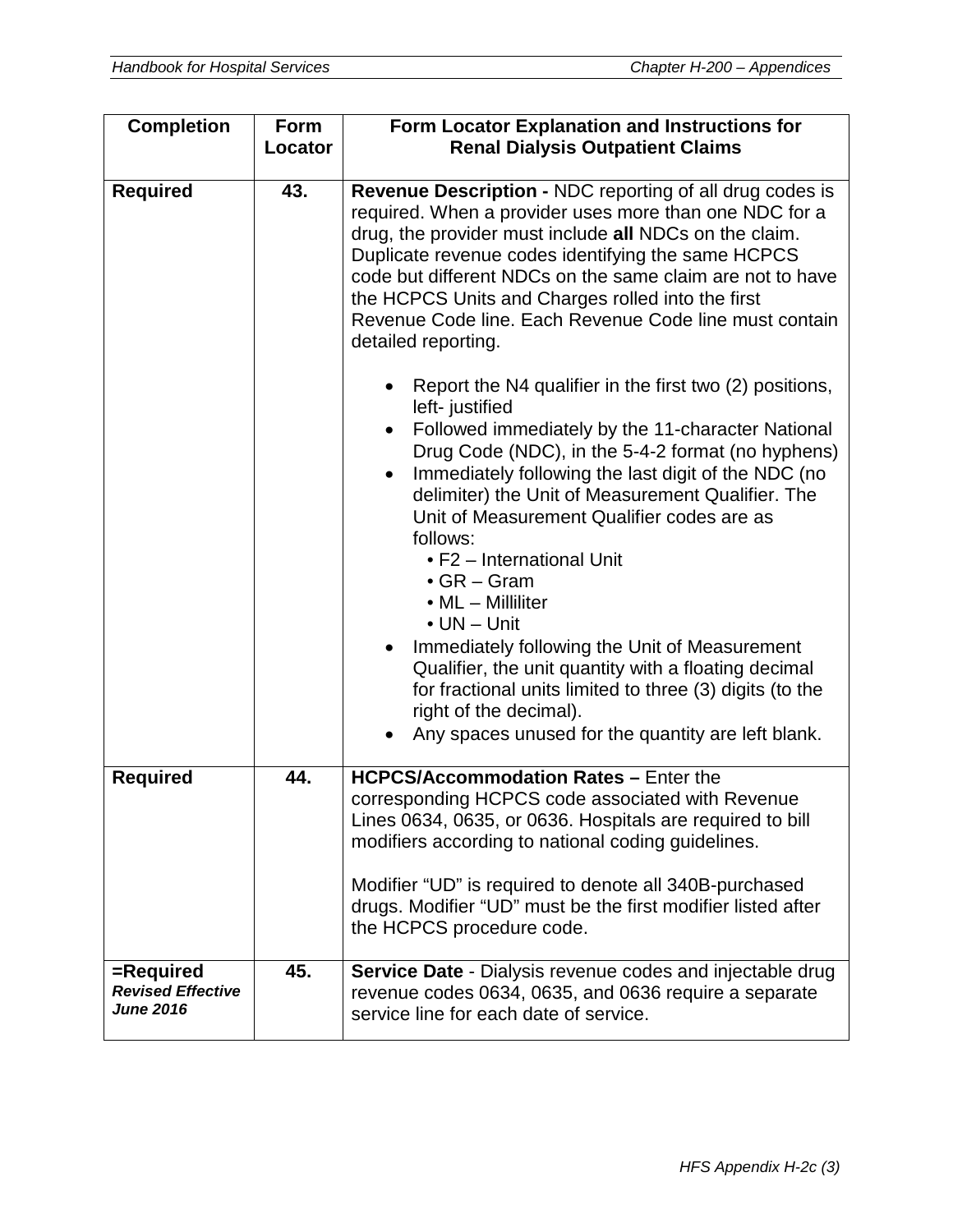| <b>Completion</b>                                                                 | <b>Form</b><br>Locator | Form Locator Explanation and Instructions for<br><b>Renal Dialysis Outpatient Claims</b>                                                                                                                                                                                                                                                                                                                                                                           |
|-----------------------------------------------------------------------------------|------------------------|--------------------------------------------------------------------------------------------------------------------------------------------------------------------------------------------------------------------------------------------------------------------------------------------------------------------------------------------------------------------------------------------------------------------------------------------------------------------|
| =Conditionally<br><b>Required</b><br><b>Revised Effective</b><br><b>June 2016</b> | 46.                    | <b>Service Units - An entry is required to correspond to each</b><br>renal dialysis revenue code. Also, an entry is required for<br>claims containing Revenue Codes 0634 and 0635 for<br>Epogen, or Revenue Code 0636 for specified renal dialysis<br>injectable drugs or specified expensive drugs. Units should<br>not be combined for multiple dates of service. Expensive<br>drugs are only separately billable for dates of service<br>through June 30, 2014. |
| <b>Required</b>                                                                   | 47.                    | <b>Total Charges (By Revenue Code category)</b><br>For dates of service beginning February 1, 2013, providers<br>may add a \$12.00 dispensing fee to the actual acquisition<br>cost for a drug from the Renal Dialysis Injectable Drug<br>Listing if that drug is 340B-purchased.<br>For Revenue Code 0001, see FL 42 above.                                                                                                                                       |
| <b>Conditionally</b><br><b>Required</b>                                           | 48.                    | Non-Covered Charges - Reflects any non-covered<br>charges pertaining to the related revenue code.                                                                                                                                                                                                                                                                                                                                                                  |
| <b>Required</b>                                                                   | 50.                    | <b>Payer</b> - Illinois Medicaid or 98916 must be shown as the<br>payer of last resort.                                                                                                                                                                                                                                                                                                                                                                            |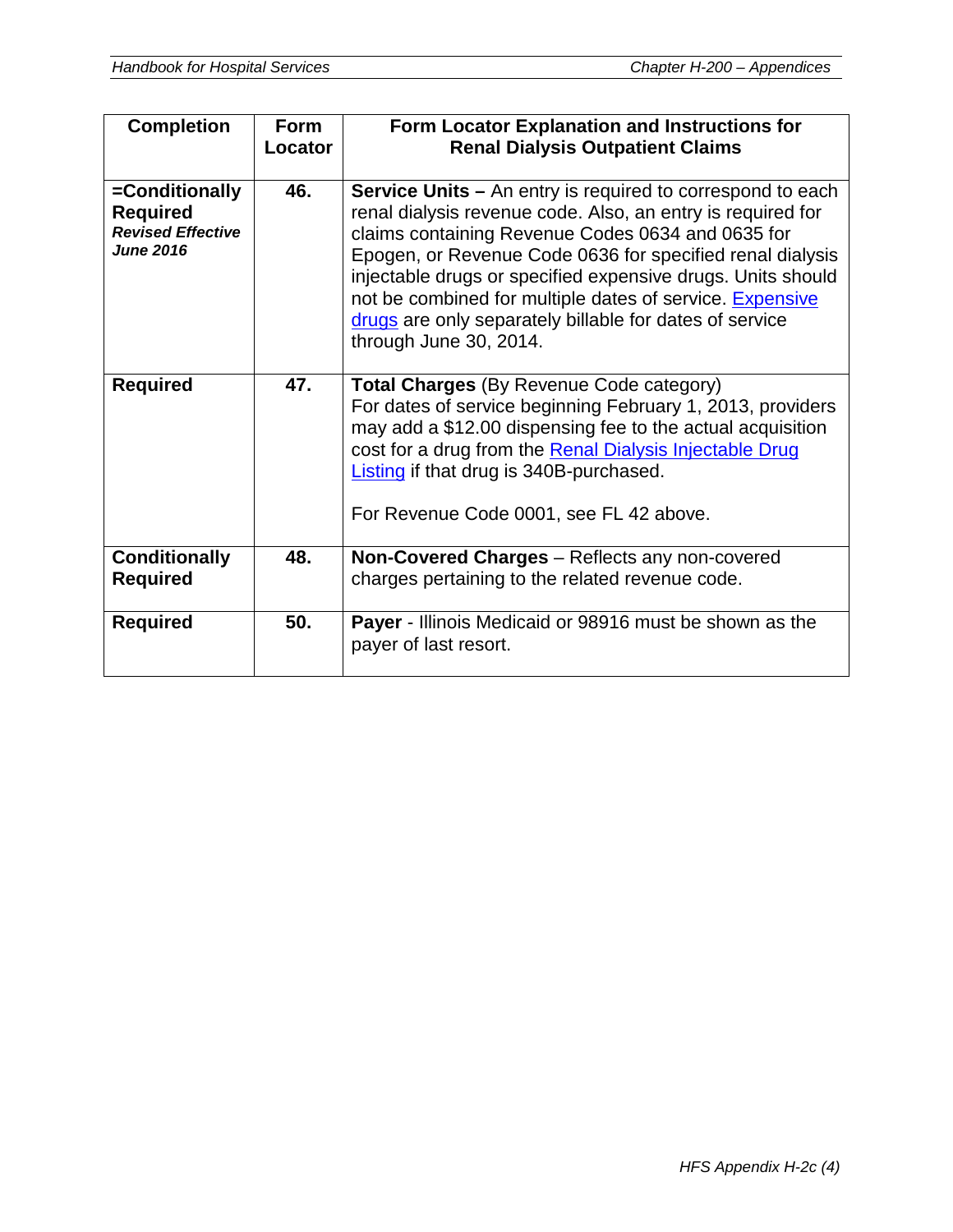| <b>Completion</b>                       | Form<br>Locator | Form Locator Explanation and Instructions for<br><b>Renal Dialysis Outpatient Claims</b>                                                                                                                                                                                                                                                                                                                                                                                                                                                                                                                                                                                                                                                                                                                                                                                                                                                                                                                                                                                                                                                                                                                                                                                                                                                                                                                                                                                                                                                                                                                                                                                                                                                                                                                                                                                                                                                                                                                                                                                                                                   |
|-----------------------------------------|-----------------|----------------------------------------------------------------------------------------------------------------------------------------------------------------------------------------------------------------------------------------------------------------------------------------------------------------------------------------------------------------------------------------------------------------------------------------------------------------------------------------------------------------------------------------------------------------------------------------------------------------------------------------------------------------------------------------------------------------------------------------------------------------------------------------------------------------------------------------------------------------------------------------------------------------------------------------------------------------------------------------------------------------------------------------------------------------------------------------------------------------------------------------------------------------------------------------------------------------------------------------------------------------------------------------------------------------------------------------------------------------------------------------------------------------------------------------------------------------------------------------------------------------------------------------------------------------------------------------------------------------------------------------------------------------------------------------------------------------------------------------------------------------------------------------------------------------------------------------------------------------------------------------------------------------------------------------------------------------------------------------------------------------------------------------------------------------------------------------------------------------------------|
|                                         |                 |                                                                                                                                                                                                                                                                                                                                                                                                                                                                                                                                                                                                                                                                                                                                                                                                                                                                                                                                                                                                                                                                                                                                                                                                                                                                                                                                                                                                                                                                                                                                                                                                                                                                                                                                                                                                                                                                                                                                                                                                                                                                                                                            |
| <b>Conditionally</b><br><b>Required</b> | 51.             | Health Plan Identification Number - HFS will require that providers<br>report our legacy three-digit TPL codes and two-digit TPL status codes<br>in this field until the HIPAA National Plan Identifier is mandated. The<br>format will continue to be the three-digit TPL code, one space, and<br>then the two-digit status code. Required if there is a third party source.                                                                                                                                                                                                                                                                                                                                                                                                                                                                                                                                                                                                                                                                                                                                                                                                                                                                                                                                                                                                                                                                                                                                                                                                                                                                                                                                                                                                                                                                                                                                                                                                                                                                                                                                              |
|                                         |                 | TPL Code - The patient's numeric three-digit code must be entered in<br>this field. If payment was received from a third party resource not<br>identified by the department, enter the appropriate TPL Code as listed<br>in Chapter 100, General Appendix 9.<br><b>Status</b> – If a TPL code is shown, a two-digit code indicating the<br>disposition of the third party claim must be entered. No entry is<br>required if the TPL code is blank.                                                                                                                                                                                                                                                                                                                                                                                                                                                                                                                                                                                                                                                                                                                                                                                                                                                                                                                                                                                                                                                                                                                                                                                                                                                                                                                                                                                                                                                                                                                                                                                                                                                                         |
|                                         |                 | The TPL Status Codes are:<br>01 - TPL Adjudicated - total payment shown: TPL Status Code 01<br>is to be entered when payment has been received from the<br>patient's third party resource. The amount of payment received<br>must be entered in the TPL amount box.<br>02 - TPL Adjudicated - patient not covered: TPL Status Code 02 is<br>to be entered when the provider is advised by the third party<br>resource that the patient was not insured at the time services<br>were provided.<br>03 - TPL Adjudicated - services not covered: TPL Status Code 03<br>is to be entered when the provider is advised by the third party<br>resource that services provided are not covered.<br>05 - Patient not covered: TPL Status Code 05 is to be entered when<br>a patient informs the provider that the third party resource<br>identified on the MediPlan Card is not in force.<br>06 - Services not covered: TPL Status Code 06 is to be entered<br>when the provider determines that the identified resource is not<br>applicable to the service provided.<br>07 - Third Party Adjudication Pending: TPL Status Code 07 may be<br>entered when a claim has been submitted to the third party, thirty<br>(30) days have elapsed since the third party was billed, and<br>reasonable follow-up efforts to obtain payment have failed.<br>08 - Estimated Payment: TPL Status Code 08 may be entered if the<br>provider has billed the third party, contact was made with the third<br>party, and payment is forthcoming but not yet received. The<br>provider must indicate the amount of the payment estimated by<br>the third party. The provider is responsible for any adjustment, if<br>required, after the actual receipt of the payment from the third<br>party.<br>10 - Deductible Not Met: TPL Status Code 10 is to be entered when<br>the provider has been informed by the third party resource that<br>non-payment of the service was because the deductible was not<br>met.<br>99 - Zero or Negative Payment: TPL Status Code 99 identifies a<br>zero or negative payment by Medicare on a crossover claim. |
|                                         |                 |                                                                                                                                                                                                                                                                                                                                                                                                                                                                                                                                                                                                                                                                                                                                                                                                                                                                                                                                                                                                                                                                                                                                                                                                                                                                                                                                                                                                                                                                                                                                                                                                                                                                                                                                                                                                                                                                                                                                                                                                                                                                                                                            |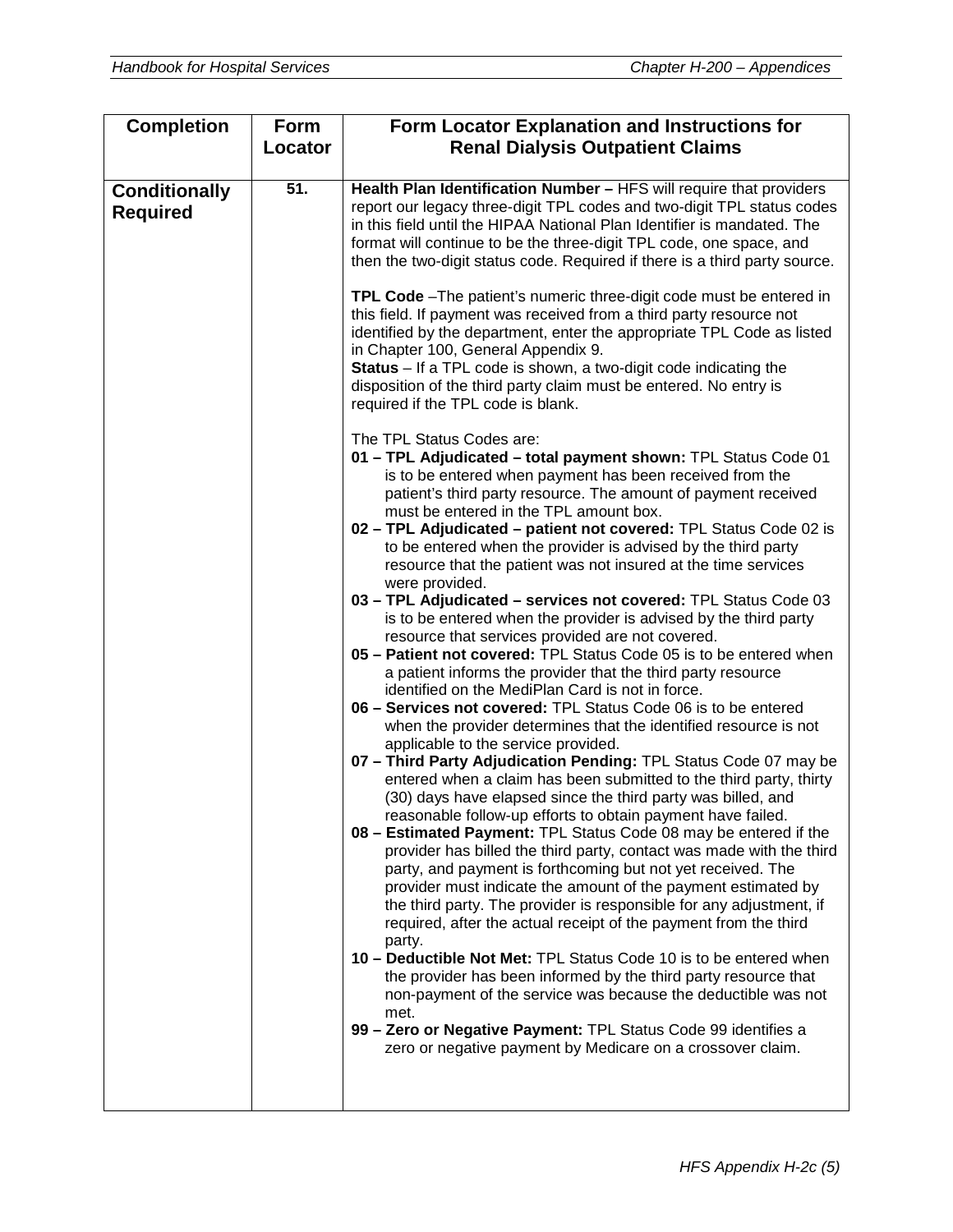| <b>Completion</b>                       | <b>Form</b><br>Locator | Form Locator Explanation and Instructions for<br><b>Renal Dialysis Outpatient Claims</b>                                                                                                                                                                                                                         |
|-----------------------------------------|------------------------|------------------------------------------------------------------------------------------------------------------------------------------------------------------------------------------------------------------------------------------------------------------------------------------------------------------|
| <b>Conditionally</b><br><b>Required</b> | 54A-B.                 | <b>Prior Payments</b> – TPL payments are identified on Lines<br>A and B to correspond to any insurance source in FL 51<br>Lines A and B.                                                                                                                                                                         |
| <b>Required</b>                         | 56.                    | National Provider Identifier - Billing Provider<br>The NPI is the unique identification number assigned to<br>the provider submitting the bill.                                                                                                                                                                  |
| <b>Optional</b>                         | 57.                    | <b>Other (Billing) Provider Identifier</b><br>Enter the HFS legacy provider number on the line that<br>corresponds to Illinois Medicaid. The HFS legacy number<br>will not be used for adjudication.                                                                                                             |
| <b>Required</b>                         | 58.                    | <b>Insured's Name</b> - Enter the patient's name exactly as it<br>appears on the Identification Card or Notice issued by the<br>department.                                                                                                                                                                      |
| <b>Required</b>                         | 60.                    | <b>Insured's Unique Identifier (Recipient Identification</b><br>Number) - Enter the nine-digit recipient number assigned<br>to the individual as shown on the Identification Card or<br>Notice issued by the department. Use no punctuation or<br>spaces. Do not use the Case Identification Number.             |
| <b>Conditionally</b><br><b>Required</b> | 64.                    | Document Control Number - At the time the department<br>implements the void/rebill process, the DCN will be<br>required when the Type of Bill Frequency Code (FL 4)<br>indicates this claim is a replacement or void to a<br>previously adjudicated claim. Enter the DCN of the<br>previously adjudicated claim. |
| <b>Required</b>                         | 67.                    | <b>Principal Diagnosis Code and Present on Admission</b><br>(POA) Indicator – Enter the specific ICD-9-CM, or upon<br>implementation, ICD-10-CM code without the decimal.<br>The POA indicator is not required for renal dialysis<br>claims.                                                                     |
| <b>Conditionally</b><br><b>Required</b> | 67A-Q.                 | Other Diagnosis Codes - Enter the specific ICD 9-CM,<br>or upon implementation, ICD-10 CM code without the<br>decimal. The POA indicator is not required for renal<br>dialysis claims.                                                                                                                           |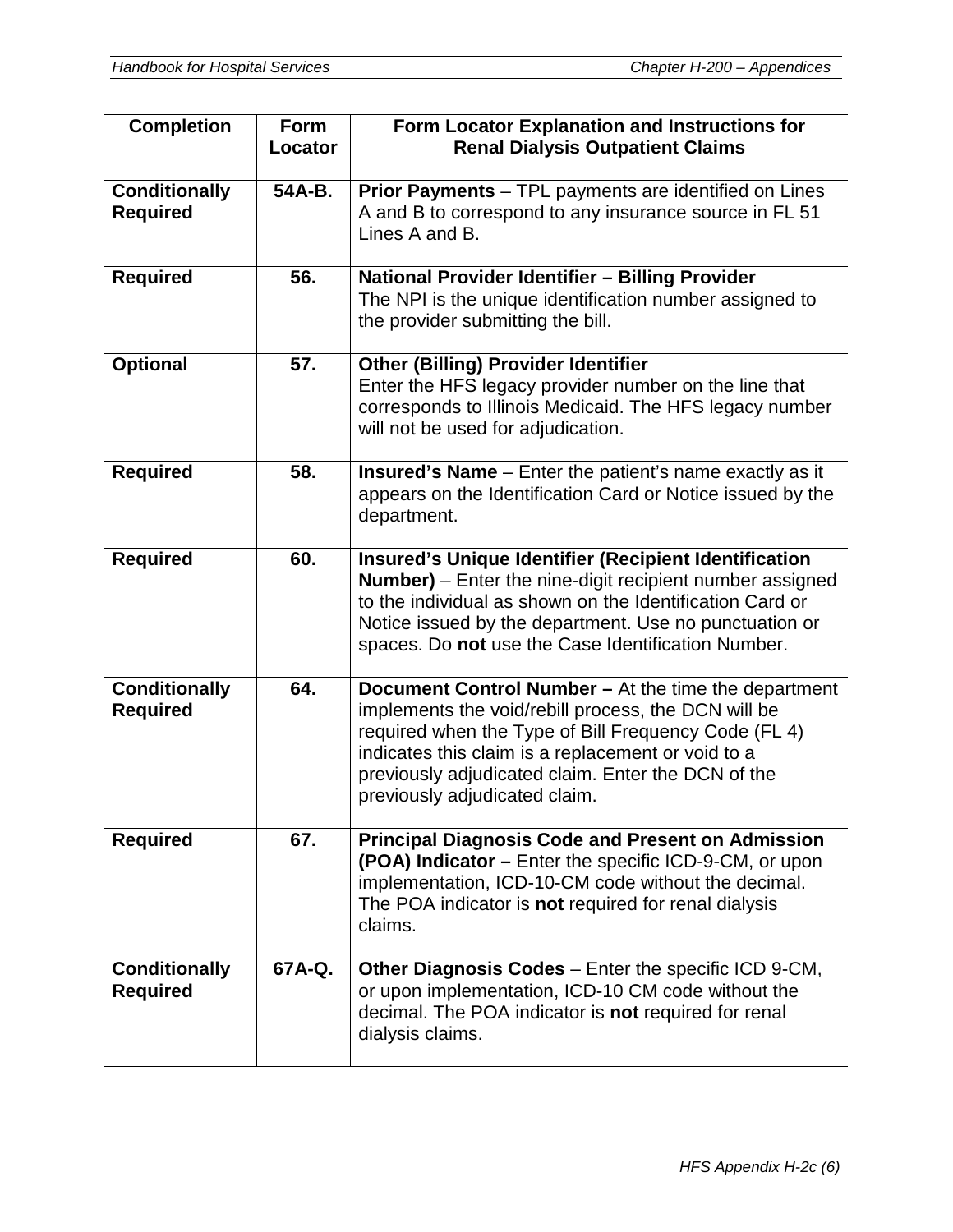| <b>Completion</b>                       | <b>Form</b><br>Locator | Form Locator Explanation and Instructions for<br><b>Renal Dialysis Outpatient Claims</b>                                                                                                                                                                                                                                                                                                                                                                                       |
|-----------------------------------------|------------------------|--------------------------------------------------------------------------------------------------------------------------------------------------------------------------------------------------------------------------------------------------------------------------------------------------------------------------------------------------------------------------------------------------------------------------------------------------------------------------------|
| <b>Conditionally</b><br><b>Required</b> | 72A-C.                 | External Cause of Injury (ECI) Code - The ICD-9-CM,<br>or upon implementation, ICD-10-CM diagnosis codes<br>pertaining to external cause of injuries, poisoning, or<br>adverse effect.                                                                                                                                                                                                                                                                                         |
| <b>Required</b>                         | 76.                    | Attending Provider Name and Identifiers - The<br>department will adjudicate claims based on the NPI.                                                                                                                                                                                                                                                                                                                                                                           |
| <b>Required</b>                         | 78-79.                 | <b>Other Provider (Individual) Names and Identifiers -</b><br>Refer to the UB-04 Data Specifications Manual for usage<br>requirements. If utilizing this field, the provider must use<br>the two-digit provider type qualifier code in conjunction<br>with the NPI.                                                                                                                                                                                                            |
| <b>Required</b>                         | 81.                    | Code-Code Field - HFS Requirement (Needed for<br>Adjudication) Qualifier "B3" - Healthcare Provider<br>Taxonomy Code. Taxonomy codes are identified in<br>Chapter 300, Handbook for Electronic Processing,<br>available on the department's website. This form locator<br>can also be used to report additional codes related to a<br>form locator (overflow) or to report externally maintained<br>codes approved by the NUBC for inclusion in the<br>institutional data set. |

#### **\*Additional notes**

FL 80 - Remarks – HFS utilizes this field to assign each claim's unique Document Control Number. Providers do not utilize this field.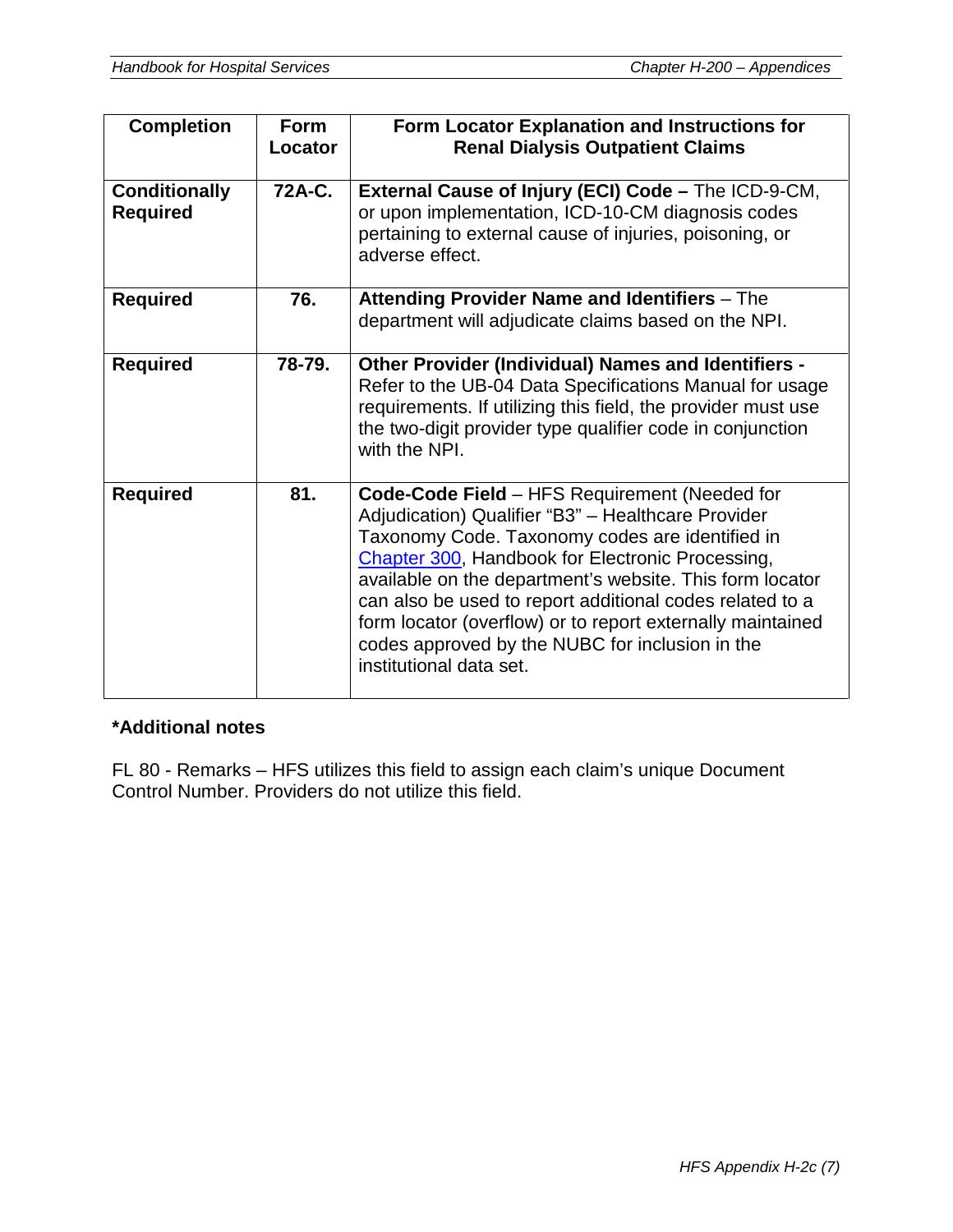# **Appendix H-2d**

## **Mailing Instructions**

The provider is to submit an original UB-04 form to the department. The pin-feed guide strip should be detached from the sides of continuous feed forms. A copy of the claim is to be retained by the provider.

UB-04 paper claims should be sent to the applicable post office box as follows:

#### **UB-04 Claims Without Attachments:**

Illinois Department of Healthcare and Family Services UB-04 Inpatient/Outpatient Invoices P.O. Box 19132 Springfield, Illinois 62794-9132

#### **UB-04 Claims With Attachments:**

Illinois Department of Healthcare and Family Services UB-04 Inpatient/Outpatient Invoices P.O. Box 19133 Springfield, Illinois 62794-9133

#### **UB-04 Claims Requiring Special Handling by the Billing Consultants:**

Illinois Department of Healthcare and Family Services Bureau of Comprehensive Health Services P.O. Box 19128 Springfield, Illinois 62794-9128

#### **Adjustments (Form HFS 2249):**

Illinois Department of Healthcare and Family Services P.O. Box 19101 Springfield, Illinois 62794-9101

#### **Forms Requisition:**

The department does not supply the UB billing form. The HFS 2249 Adjustment form is available in an electronic PDF-fillable format on the department's [Medical Programs](http://www.illinois.gov/hfs/MedicalClients/Pages/medicalprograms.aspx)  [Forms page.](http://www.illinois.gov/hfs/MedicalClients/Pages/medicalprograms.aspx) The department does supply a pre-addressed mailing envelope, the HFS 1416 envelope, which providers may use to submit their adjustment forms. These envelopes may be ordered from the [Forms Request](http://www.illinois.gov/hfs/MedicalProviders/Forms%20Request/Pages/default.aspx) page of the department's website.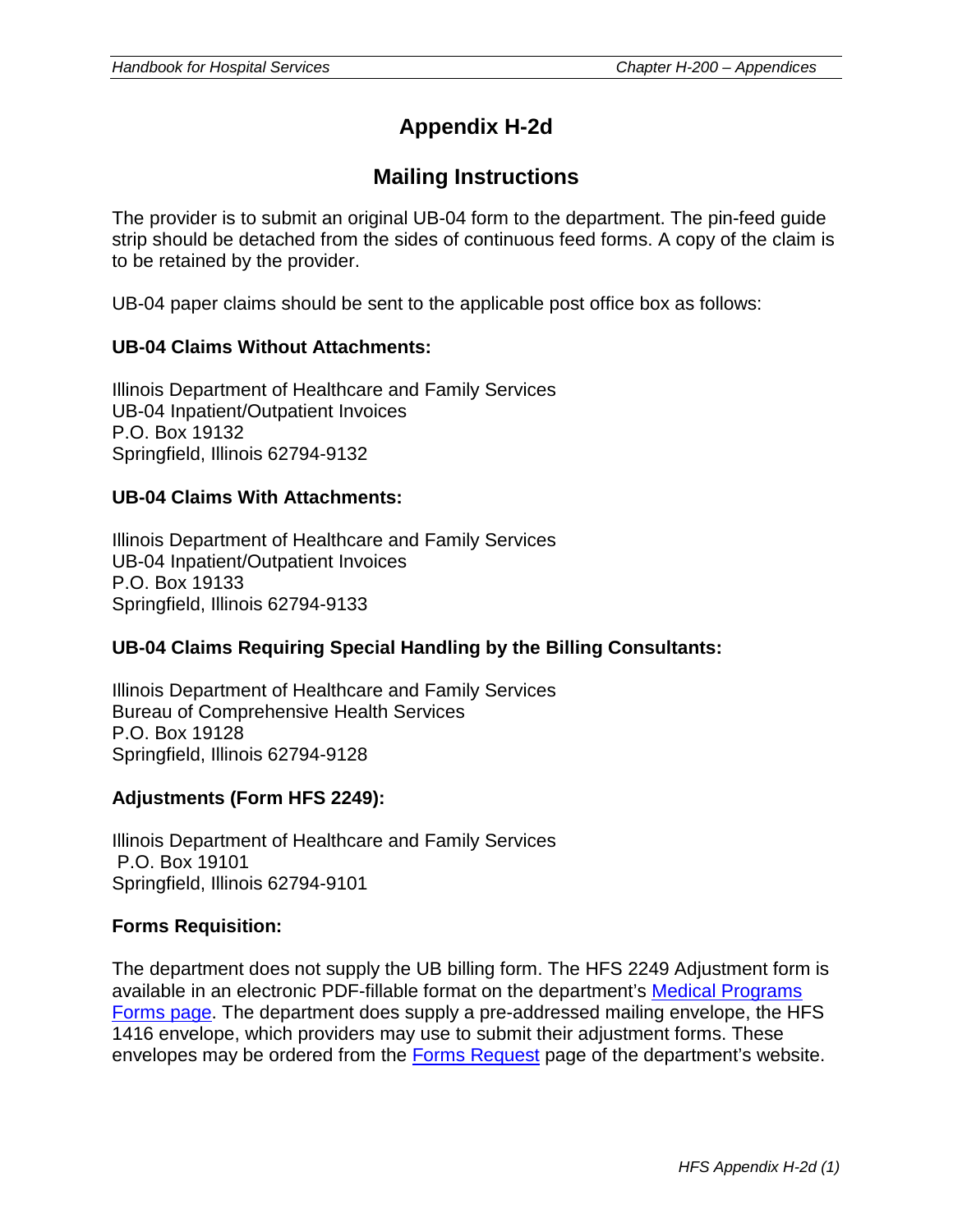# **Appendix H-2e**

## **Billing Scenarios**

This appendix contains examples of various types of hospital services that may be submitted to the department. Particular form locators affected and instructions for completion are identified with each scenario. Hospitals still need to reference Appendix K-2, Required Fields.

The following billing scenarios pertain only to institutional claims. Ambulatory Procedures Listing (APL) policy does allow a fee-for-service claim to be submitted under the name and NPI of one salaried physician involved in direct patient care. This fee-for service claim may be billed in addition to the outpatient institutional claim. For more detailed information, refer to the Handbook for Hospital Services, Topic H-270, Ambulatory Services.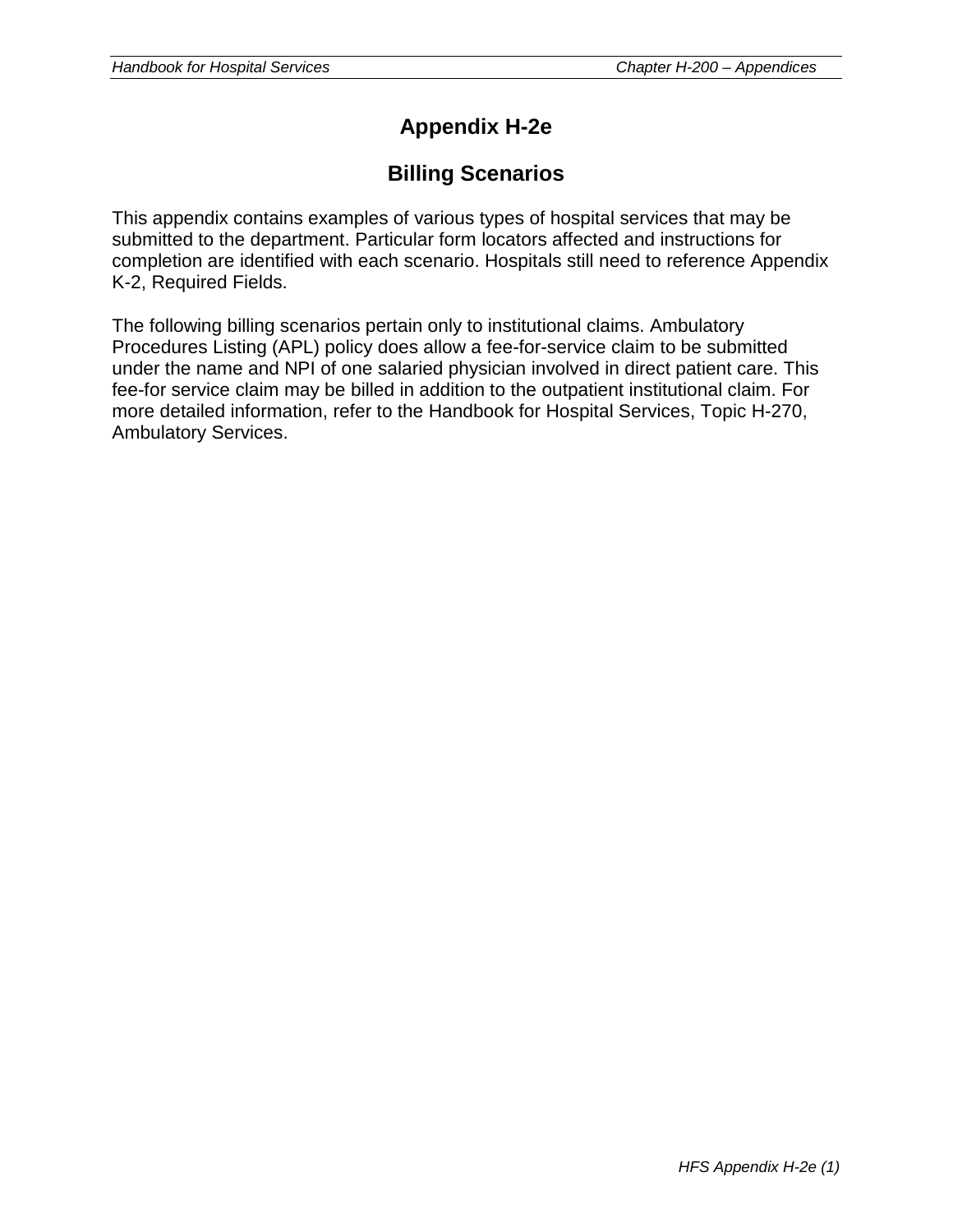#### **Billing Scenario 1 Inpatient Medicare/Medicaid Combination Claim ("Crossover")**

The patient was admitted to the hospital on June 15, 20XX and discharged on June 22, 20XX. This patient has Medicare Part A and B coverage as well as Illinois Medicaid coverage. The provider is billing for the Medicare Part A deductible.

**FL 39-41** – Value Codes. Enter Value Code A1 and the Medicare deductible amount due. (In a case when the coinsurance, not deductible, is due, enter Value code A2).

**FL 50, Line A** – Payer Name. Enter "Medicare." Illinois Medicaid is listed after all other payers.

**FL 51, Line A** – Health Plan ID. Enter "909," the department's legacy three-digit TPL code for Medicare Part A; a space; and then two-digit TPL status code "01."

**FL 54, Line A** – Prior Payment. Enter the net reimbursement amount from Medicare.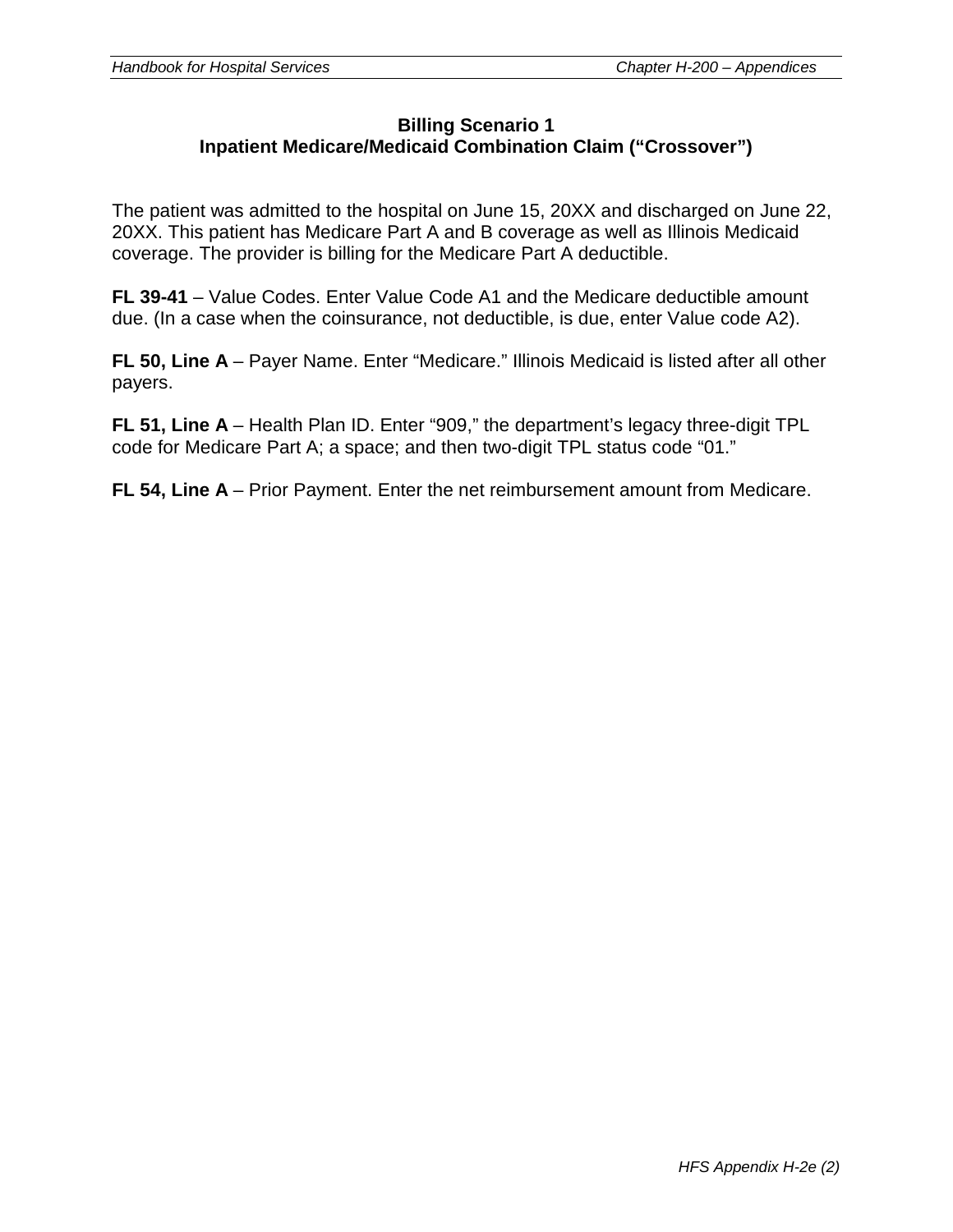#### **Billing Scenario 2 Inpatient Claim with Medicare Part B and Medicaid Coverage**

The patient was admitted as an inpatient on February 17, 20XX. On February 19<sup>th</sup>, the patient was transferred to another larger general inpatient facility. The patient has Medicare Part B only coverage, as well as Illinois Medicaid coverage.

**FL 4** – Type of Bill. For inpatient Part B only claims, enter "0121."

**FL 22** – Discharge Status – "02" (transferred to another short term hospital.)

**FL 50, Line A** – Enter "Medicare." Illinois Medicaid is listed after all other payers.

**FL 51, Line A** - Enter "910," the department's legacy three-digit TPL code for Medicare Part B; a space; and then two-digit TPL status code "01."

**FL 54, Line A** – Prior Payments. Enter the net reimbursement amount from Medicare Part B.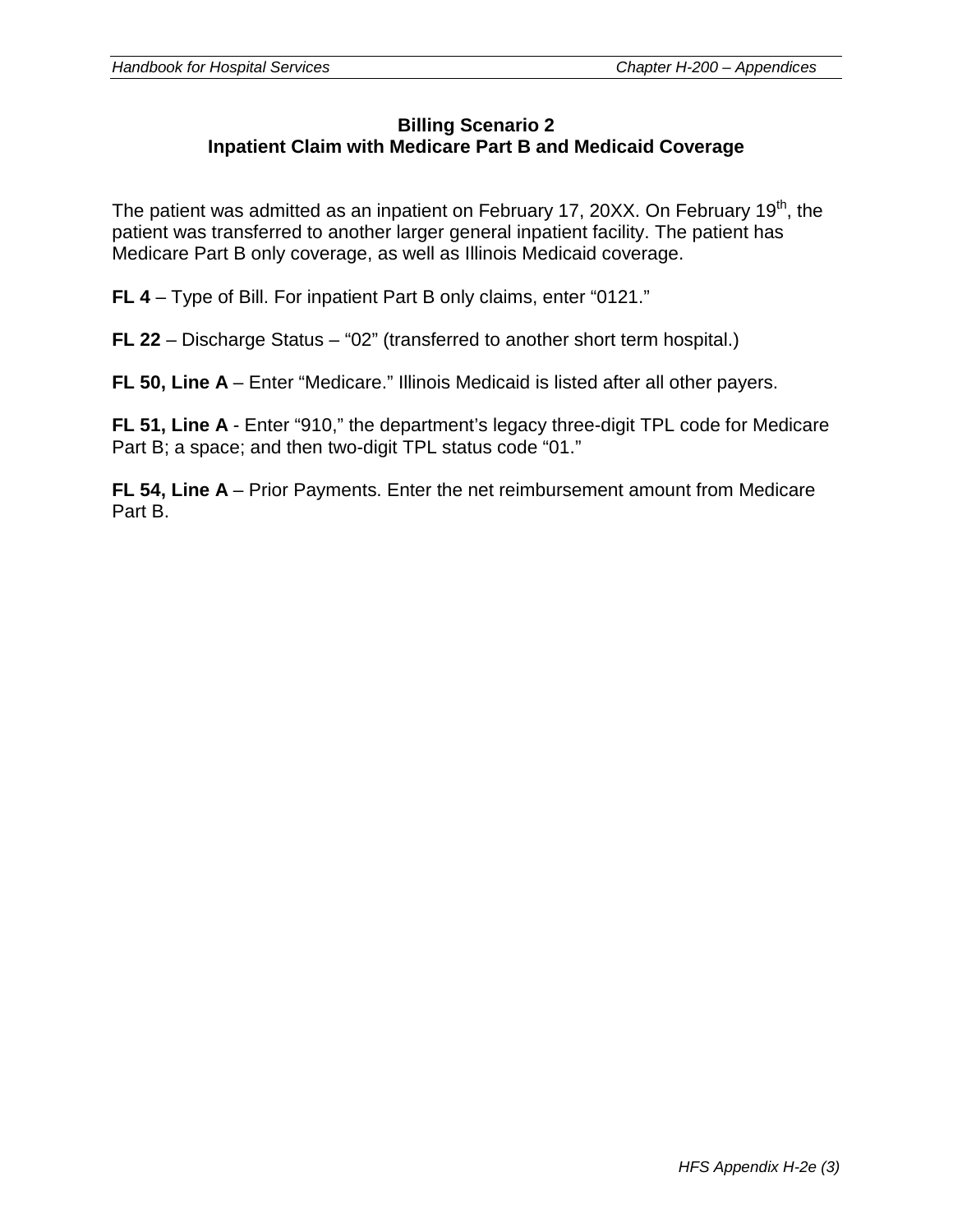#### **Billing Scenario 3 Inpatient Claim with Third Party Liability (TPL)**

The patient was admitted to the hospital on May 18, 20XX and discharged on May 21, 20XX. The patient has Blue Cross/Blue Shield insurance that paid toward her hospital stay, and also Illinois Medicaid coverage.

**FL 50, Line A** – Payer. Enter "Blue Cross/Blue Shield." Illinois Medicaid is listed after all other payers.

**FL 51, Line A** - Enter the appropriate legacy three-digit TPL code for Blue Cross/Blue Shield; a space; and then two-digit TPL status code "01."

**FL 54, Line A** – Prior Payment. Enter the actual payment received from the third party payer.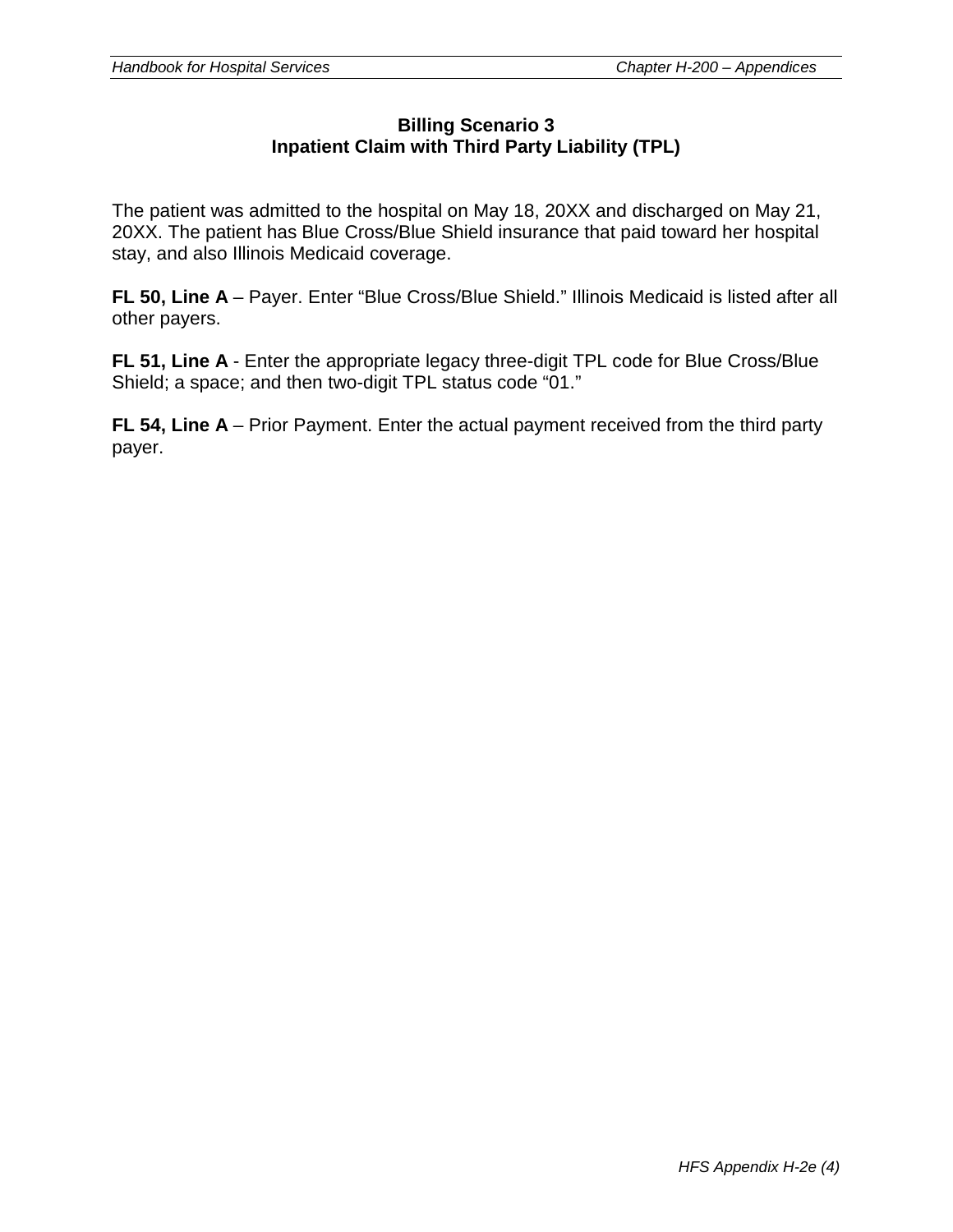#### **Billing Scenario 4 Inpatient Admission with Non-Covered Days**

The patient was admitted on November 12, 20XX and discharged the following January 6, 20XX. Effective January 1, the patient was not eligible for Illinois Medicaid.

**FL 6** – Statement Covers Period. Enter the actual admission through discharge dates.

**FL 18-28** – Condition Codes. Enter "C3."

**FL 35-36** – Occurrence Span. Line A, enter code "74" with the non-covered date span that must equal the number of non-covered days billed.

**FL 39-41** – Value Codes. Enter Value Code 80 with the number of covered days (50.) Enter Value Code 81 with the number of non-covered days (5.) The date of discharge is not counted as a non-covered day.

**FL 46** – Service Units. Enter units for the covered accommodation days.

**FL 47** – Total Charges. List the total charges for the entire admission.

**FL 48** – Non-covered Charges. Indicate charges for the non-covered days, as well as any other non-covered charges.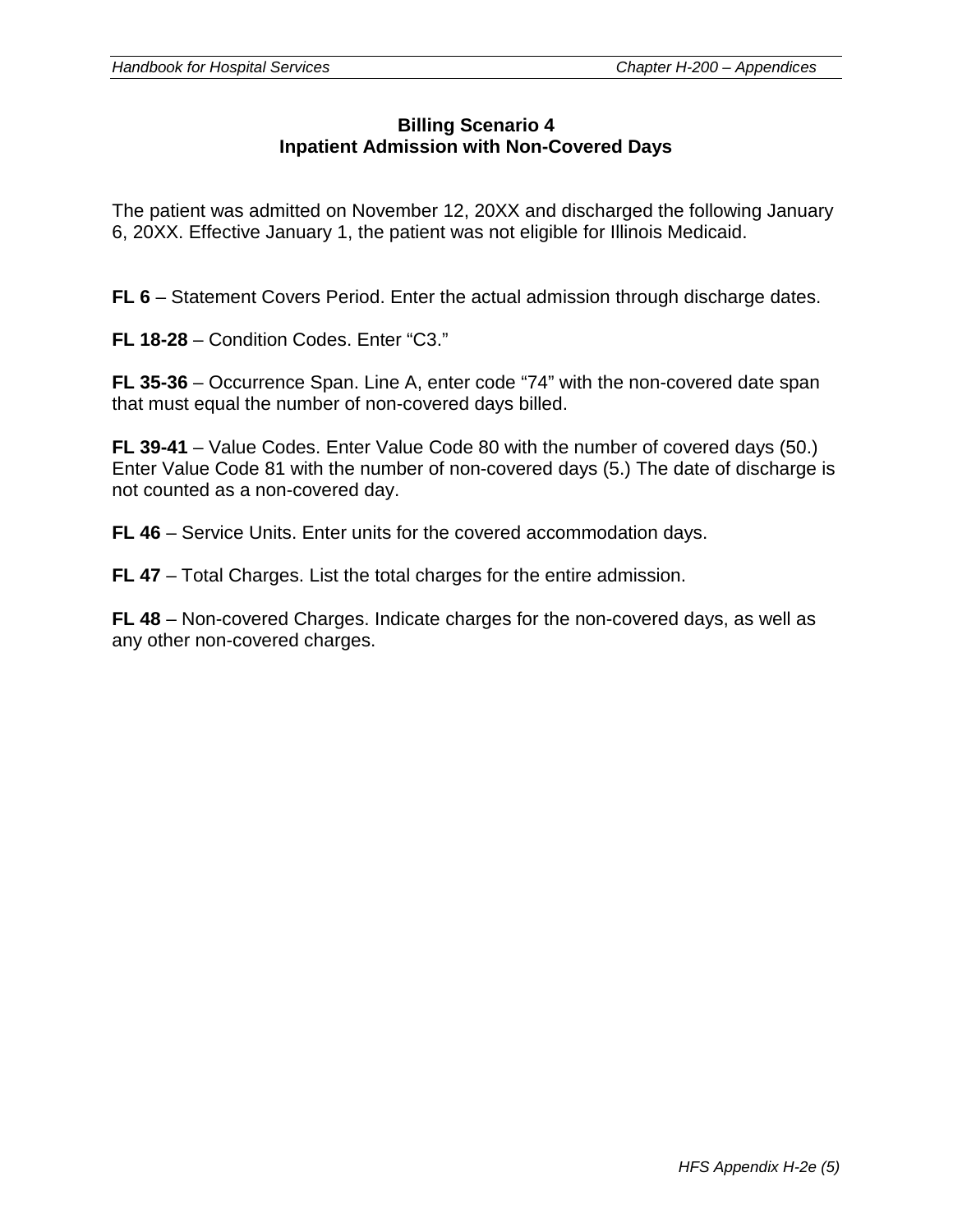#### **Billing Scenario 5 Inpatient Transfer from General Care to Psychiatric Care**

The patient was admitted on March 2, 20XX for a medical condition and was transferred to the psychiatric unit on March  $7<sup>th</sup>$ . The patient was discharged on March 15<sup>th</sup>. Two UB-04 invoices will be required.

#### **Medical Claim:**

**FL 4** – Type of bill. Enter "0111" (admission through discharge claim.)

**FL 6** – Statement Covers Period. Enter the admit date through the transfer date.

**FL 12** – Admission Date. Enter the actual date the patient was admitted to the hospital.

**FL 17** – Patient Discharge Status. Must use discharge status "65."

**FL 67** – Principal Diagnosis Code. Enter the principal diagnosis for the medical problem.

#### **Psychiatric Claim:**

**FL 4** – Type of Bill. Enter "0111" (admission through discharge claim.)

**FL 6** – Statement Covers Period. Enter the date the patient transferred to psychiatric care through the discharge date.

**FL 12** – Admission Date. Enter the date the patient was transferred from general care to psychiatric care.

**FL 17** – Patient Discharge Status. Enter actual discharge status for the psychiatric stay.

**FL 67** - Principal Diagnosis Code. Enter the principal diagnosis for the psychiatric illness.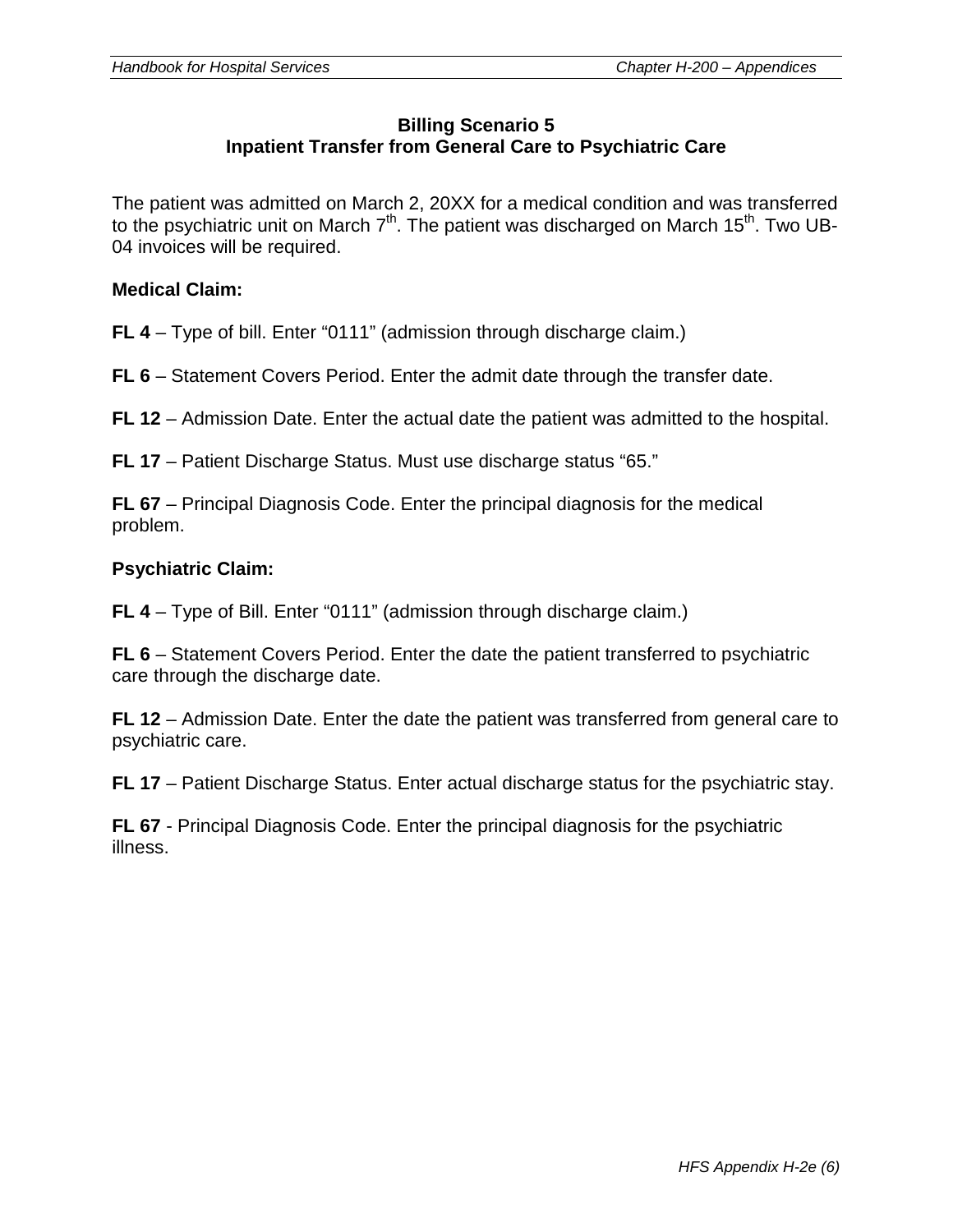## **Billing Scenario 6 Medicare Part A Exhaust During Inpatient Stay**

The patient has Medicare Part A and B. He was admitted to the hospital on March 10, 20XX and was discharged on June 24, 20XX. His Part A benefits exhausted on June 3, 20XX.

Two claims will be required for this inpatient stay.

#### **Claim 1: Medicare Claim**

**FL 4** – Type of Bill. Enter "0111."

**FL 6** – Statement Covers Period. This patient was eligible for Medicare Part A from 031020XX through 060320XX.

**FL 39-41** – Value Codes. Enter Value Code 80 – Covered Days and the number of days (85 days). Enter Value Code A2 and the coinsurance amount due.

**FL 46** – Service Units. Enter 85 covered accommodation days.

**FL 47** – Total Charges. Enter the total charges for the 85 covered days.

**FL 50, Line A** – Payer. Medicare is the primary payer.

**FL 51, Line A** – Health Plan ID. Enter "909," the department's legacy three-digit TPL code for Medicare Part A; a space; and then two-digit TPL status code "01."

**FL 54, Line A** – Prior Payment. Enter the net reimbursement amount from Medicare.

#### **Claim 2: Medicaid Claim**

**FL 4** – Type of Bill. Enter "0121."

**FL 6** – Statement Covers Period. Enter the actual date of admission through the discharge date (March 10, 20XX through June 24, 20XX).

**FL 18-28** - Condition Codes. Enter a "C1."

**FL 35-36** – Occurrence Span. Line A, enter code "74" with the non-covered date span that must equal the number of non-covered days listed as Value Code 81.

**FL 39-41** – Value Codes. Enter Value Code 80 – Covered Days and the number of days under the Medicaid coverage (21 days). Enter Value Code 81 – Non-covered Days and the number of days that were covered under Medicare (85 days).

**FL 46** – Service Units. Enter the number of covered accommodation days.

**FL 47** – Total Charges. Total charges for all 106 days of care.

**FL 48** – Non-covered Charges. Enter charges for the non-covered days of care, plus any other non-covered charges.

**FL 50, Line A** – Payer. Medicare is the primary payer.

**FL 51, Line A** – Health Plan ID. Enter "910," the department's legacy three-digit TPL code for Medicare Part B; a space; and then two-digit TPL status code "01."

**FL 54, Line A** – Prior Payment. Enter the net reimbursement amount from Medicare Part B.

Note: The Medicaid claim requires a manual override and must be submitted to the billing consultant.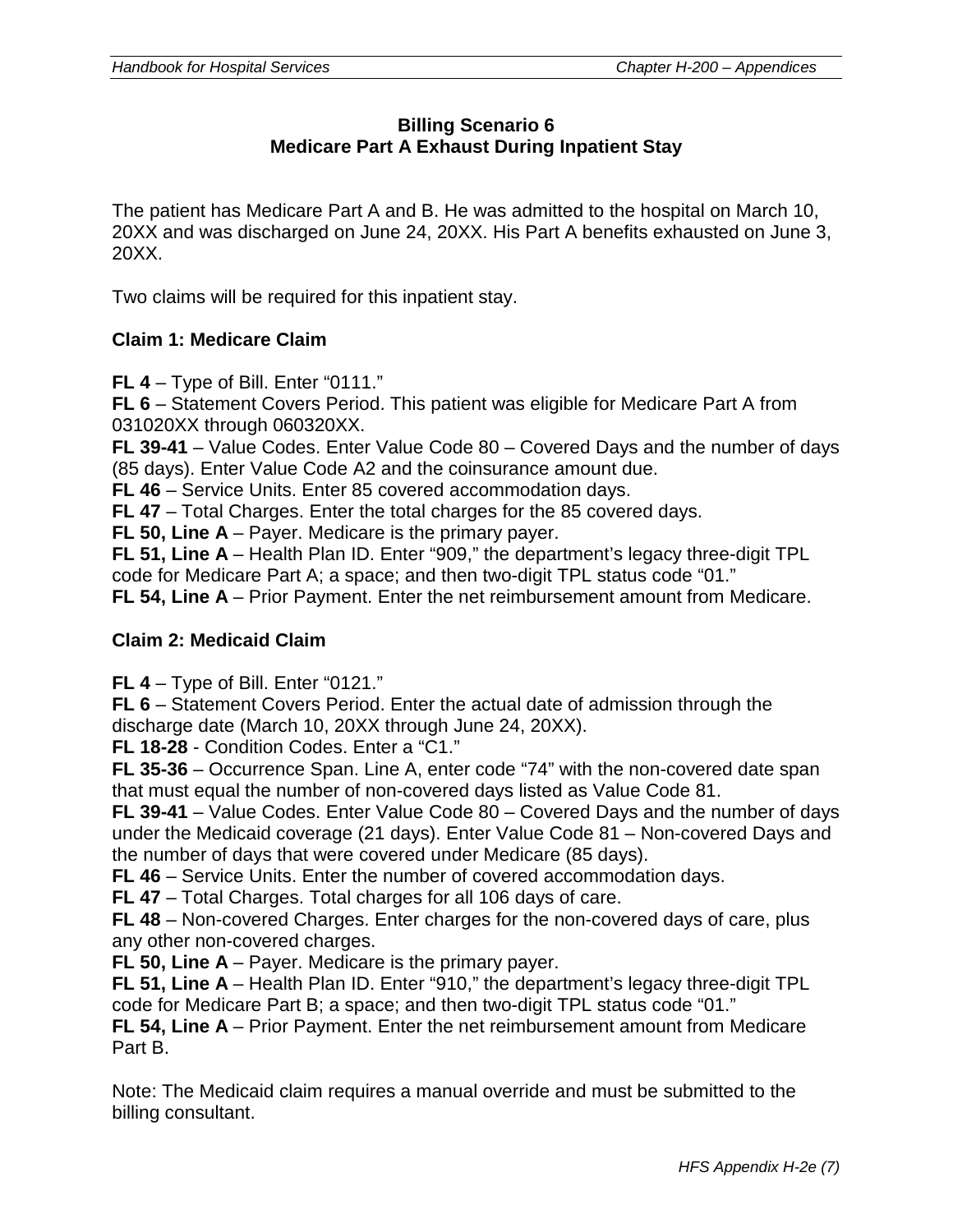#### **Billing Scenario 7 Medicare HMO Inpatient Crossovers for Disproportionate Share**

The patient has medical coverage under a Medicare HMO, as well as Illinois Medicaid. This patient was admitted on July 16, 20XX and was discharged on July 20, 20XX. The Medicare HMO covered the inpatient stay and the department has no liability for this claim, but the department allows these inpatient days to be counted as part of the hospital's disproportionate share calculation. The hospital should submit a Medicare crossover claim, paying special attention to the form locators noted.

**FL 18** – Condition Codes. Enter condition code "04" (Information Only Bill).

**FL 39-41** – Value Codes. Enter value code A1 with an associated amount of "0.00."

Aside from the additional information above, claim preparation and submittal for these claims is the same as for other Medicare/Medicaid combination claims; i.e., the payer name must be listed as "Medicare," and the TPL code "909" for Medicare Part A and the Medicare HMO payment amount must be present.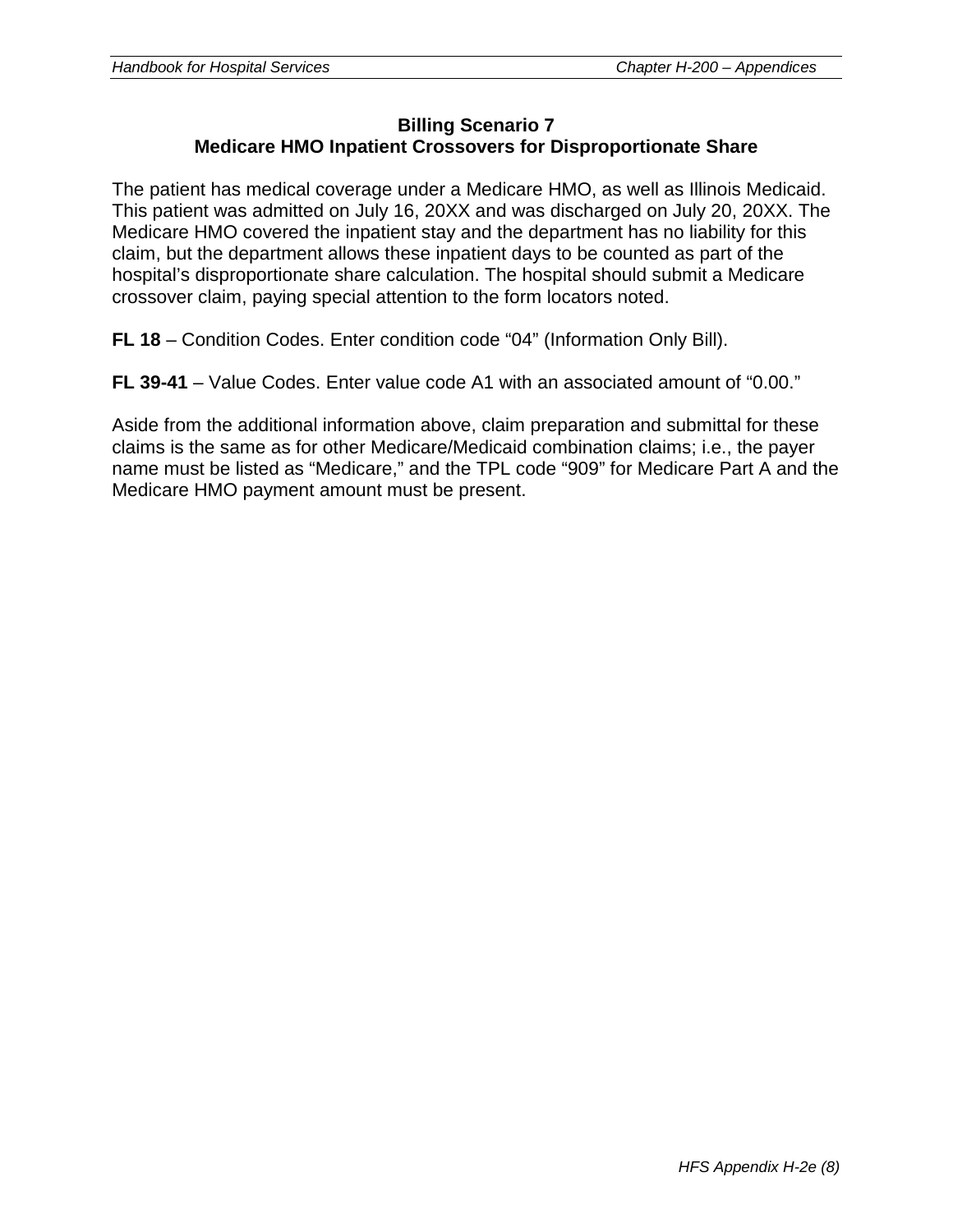#### **Billing Scenario 8 Late Ancillary Charges – Inpatient/Outpatient**

A provider submitted a claim that was approved and paid by Illinois Medicaid. The provider then discovered ancillary charges that were omitted from the bill. This claim will be submitted to identify the undercharge from the original claim.

**FL 4** – Type of Bill. The frequency digit (fourth digit) must be a "5."

**FL 6** – Statement Covers Period. Enter the date or dates of service from the original paid claim.

**FL 42** – Revenue Codes. Enter **only** the revenue code that identifies the missing ancillary service.

**FL 47** – Total Charges. Enter the charges missing from the original claim.

A late ancillary claim does not affect a previously paid claim. If the omitted charges would have affected the payment, the claim must be voided and resubmitted and include all charges.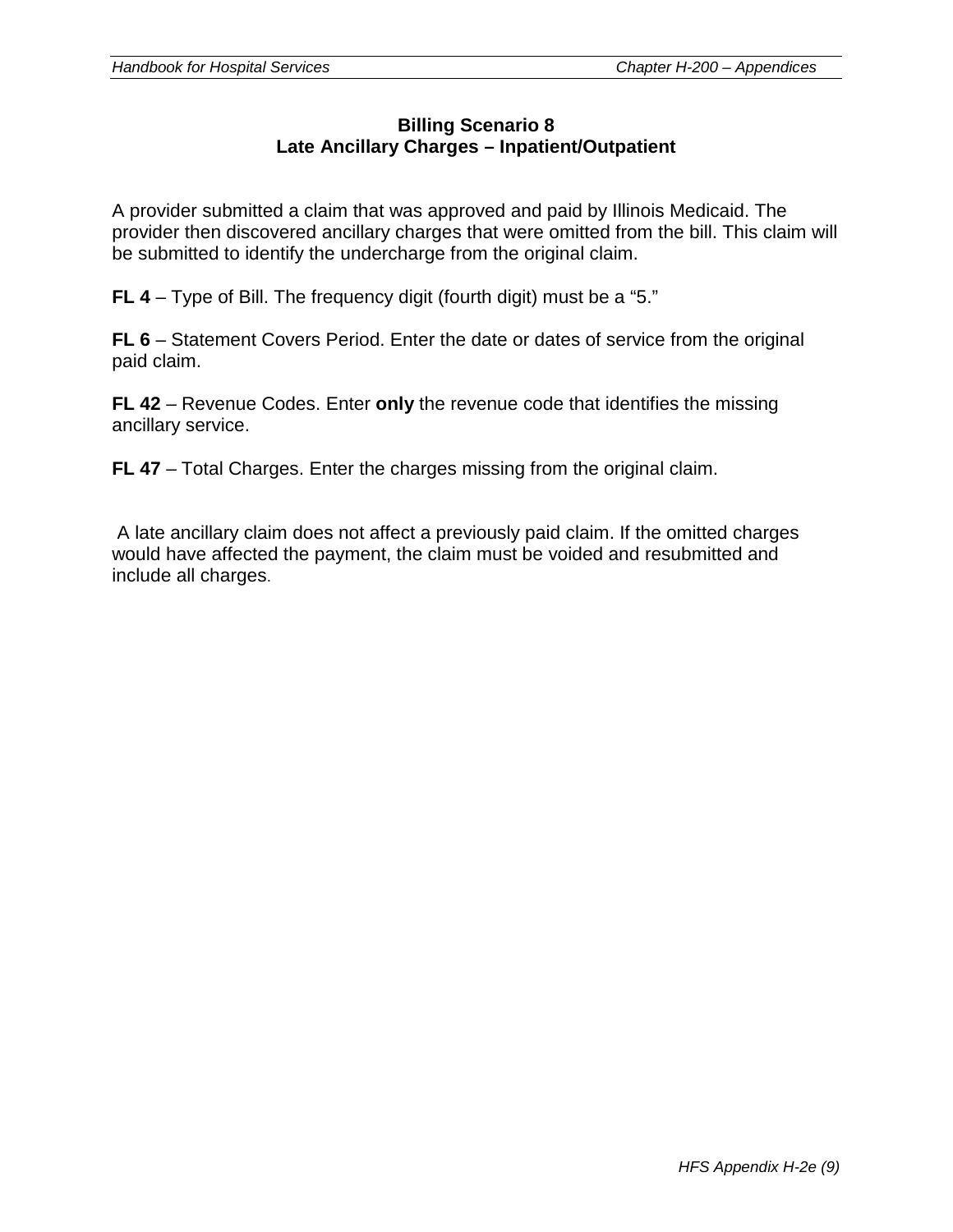#### **Billing Scenario 9 Inpatient Claim Selected for Retrospective Prepayment**

The patient was admitted on July 8, 20XX and was discharged on July 14, 20XX. The claim met the criteria for selection for retrospective prepayment review. The department's Quality Improvement Organization (QIO) denied the days of July  $12<sup>th</sup>$  and July  $13<sup>th</sup>$  as not medically necessary. The QIO sent the hospital an advisory notice informing them of the denied days.

**FL 39-41** - Value Codes. The claim must be coded according to the QIO Advisory Notice. In this case, enter Value Code 81 and the number of non-covered days.

**FL 35-36** – Occurrence Span. Line A, enter code "74" with the non-covered date span that must equal the number of non-covered days billed.

**FL 48** – Non-covered Charges. Enter charges for the non-covered days of care, plus any other non-covered charges.

The claim must be billed as a paper UB-04 with the QIO Advisory Notice attached.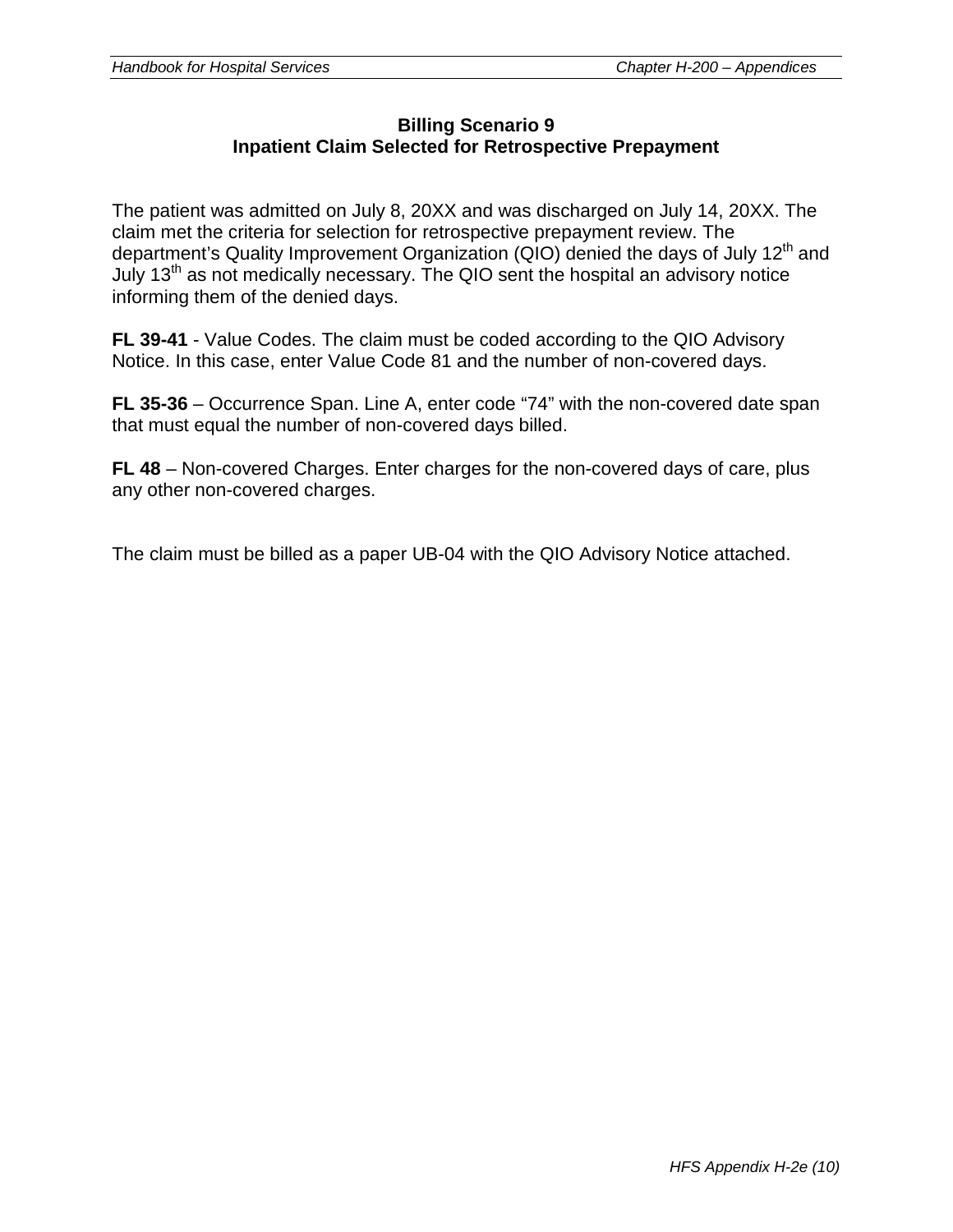#### **Billing Scenario 10 Inpatient Admission with Admission/Concurrent/Continued Stay Review**

The patient was admitted on August 11, 20XX with a medical diagnosis requiring utilization review. The diagnosis code requires the hospital to contact the department's QIO to certify the admission and assign a length of stay. (Note: If this claim is reimbursed through the DRG reimbursement system, no length of stay will be assigned). The QIO approved the admission and a length of stay through August  $16<sup>th</sup>$  (6 days).

**FL 6** - Statement Covers Period - Enter the actual admission through discharge dates. If the patient's length of stay went beyond the date approved by the QIO, those days must be shown as non-covered.

**FL 69** - Admitting Diagnosis Code – Enter the ICD-9-CM, or upon implementation, ICD-10-CM diagnosis code describing the patient's diagnosis at the time of admission. Any extension of a root code, approved as the admitting diagnosis code at the time of the certification of admission, will be acceptable on the claim submitted to the department.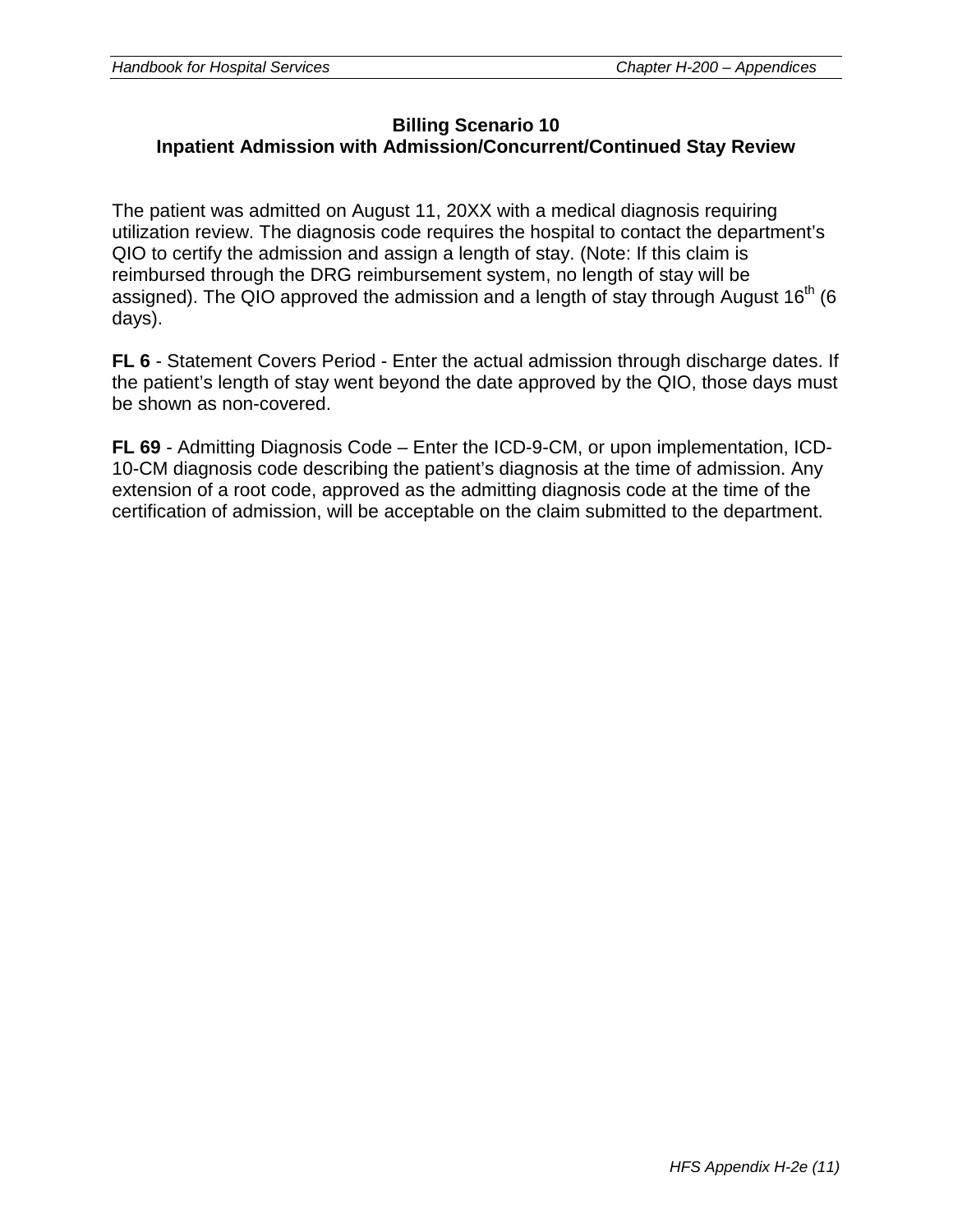#### **Billing Scenario 11 Outpatient Medicare/Medicaid Combination Claim ("Crossover")**

The patient has both Medicare and Medicaid coverage. She was treated at the hospital emergency room on February 8, 20XX and released.

**FL 39 – 41** – Value Codes. Enter Value Code "A1" and the amount of the Medicare deductible due. (In a case when the coinsurance, not deductible, is due, enter Value Code A2).

**FL 42** – Revenue Code. Enter all appropriate revenue codes.

**FL 50, Line A** – Payer Name. Enter "Medicare." Illinois Medicaid is listed after all other payers.

**FL 51, Line A** – Health Plan ID. Enter "910," the department's legacy three-digit TPL code for Medicare Part A; a space; and then two-digit TPL Status Code "01."

**FL 54, Line A** – Prior Payment. Enter the net reimbursement amount from Medicare.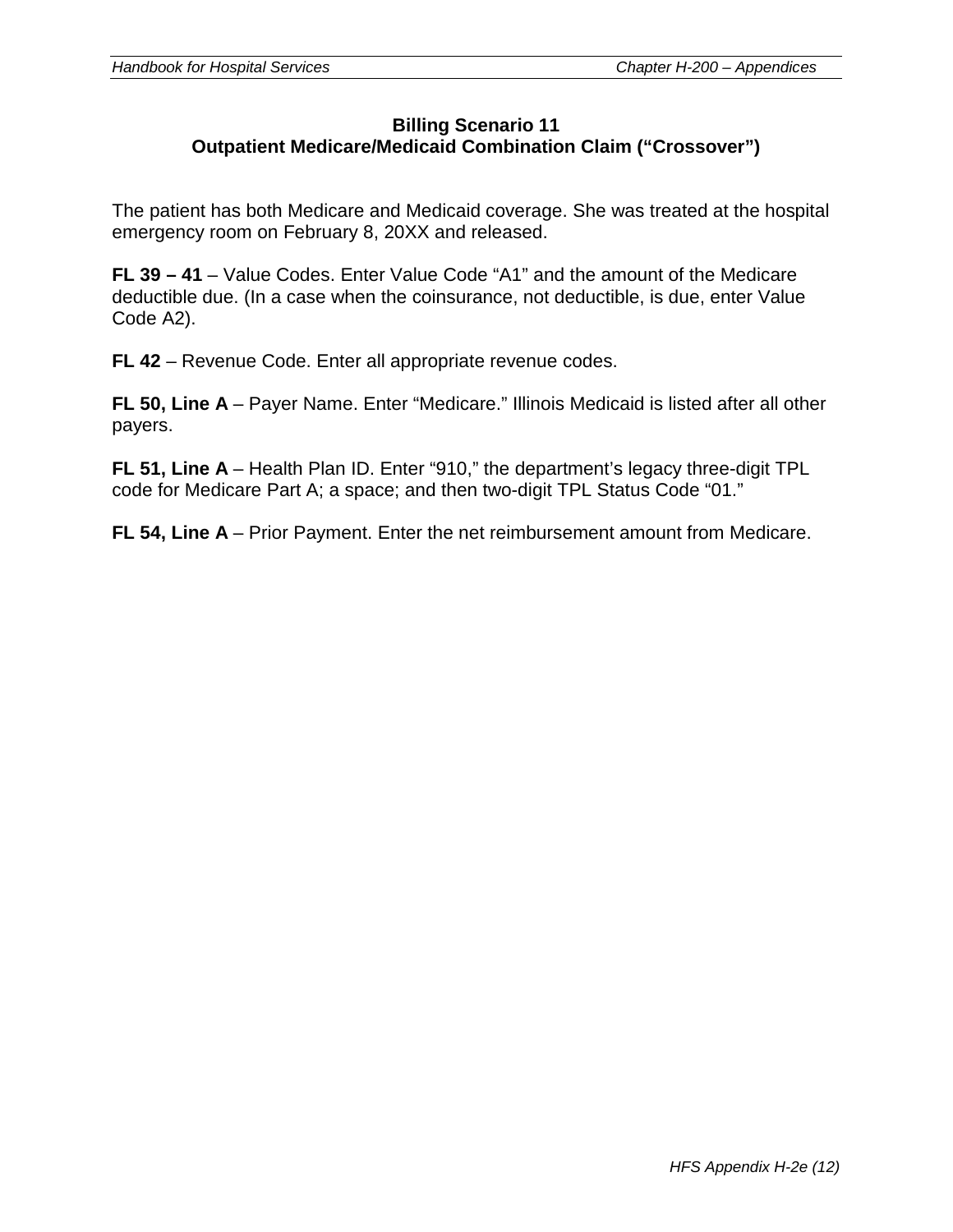#### **Billing Scenario 12 Outpatient Same Day Surgery with Spenddown**

The patient received outpatient laser surgery of the eye at a local hospital on September 2, 20XX. The procedure is listed in the Ambulatory Procedures Listing (APL). No problems arose and the patient was released the same date. Total charges on the hospital claim were \$3,582.00. The patient has a \$276.00 Spenddown to meet monthly. The hospital's bill was used to meet the Spenddown.

**FL 39-41** – Value Codes. Enter Value Code 66 and the Patient Liability Amount (\$276.00) identified on the HFS 2432, Split Billing Transmittal.

**FL 42** – Revenue Code. When a surgical procedure is used on a claim, Revenue Code 0360 must be identified.

**FL 44** – HCPCS/Rate. Use the appropriate APL code to identify the procedure.

**Note:** A claim that identifies Spenddown must be billed on the UB-04 paper claim format with the HFS 2432 Split Billing Transmittal attached. See Topic H-260.23 for additional information regarding Spenddown.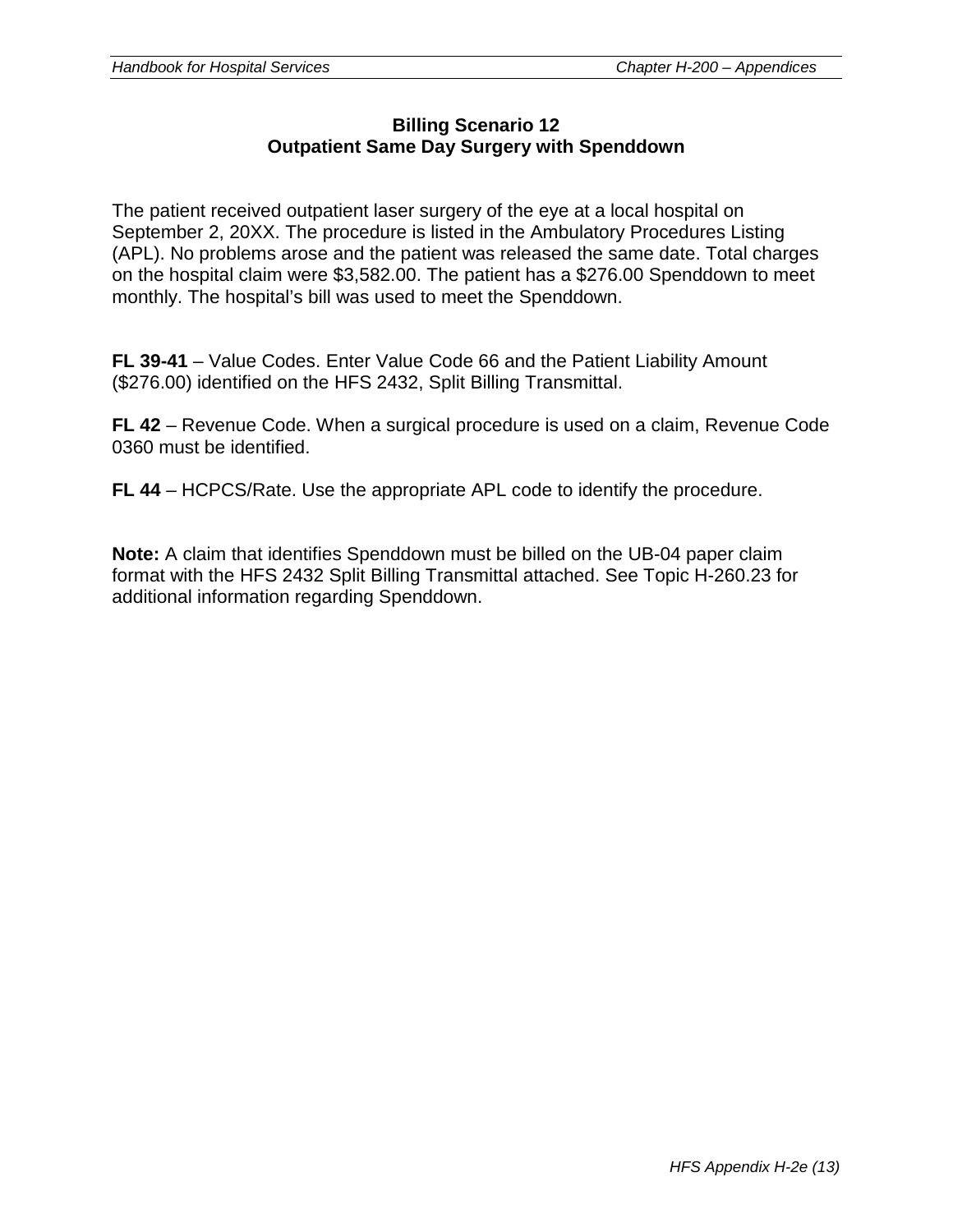## **Billing Scenario 13**

## **Emergency Department with Observation and Hospital Admission**

The patient presented to the emergency room with chest pains on April 6, 20XX at 5:00 A.M. After examination, he was admitted to observation at 7:00 A.M. At 3:30 P.M., he was admitted as an inpatient.

Two claims may be submitted:

#### **1st claim – Outpatient Claim**

The claim will reflect the emergency room charge or the observation room charge only. All ancillaries are to be reported on the inpatient claim.

#### **2nd claim – Inpatient Claim**

The claim will be for the inpatient admission and all ancillaries that were provided in the outpatient setting prior to admission.

Under APL policy, the services of one salaried physician may be billed fee-for service in addition to the outpatient institutional APL claim. The salaried physician claim must be billed under the name and NPI of the physician who rendered the service. See Topic H-270.21 for additional information.

If a patient is on a Spenddown case, please refer to Topic H-260.23 for information relating to the inpatient, outpatient, and fee-for-service charges to be submitted to the Family Community Resource Center (FCRC).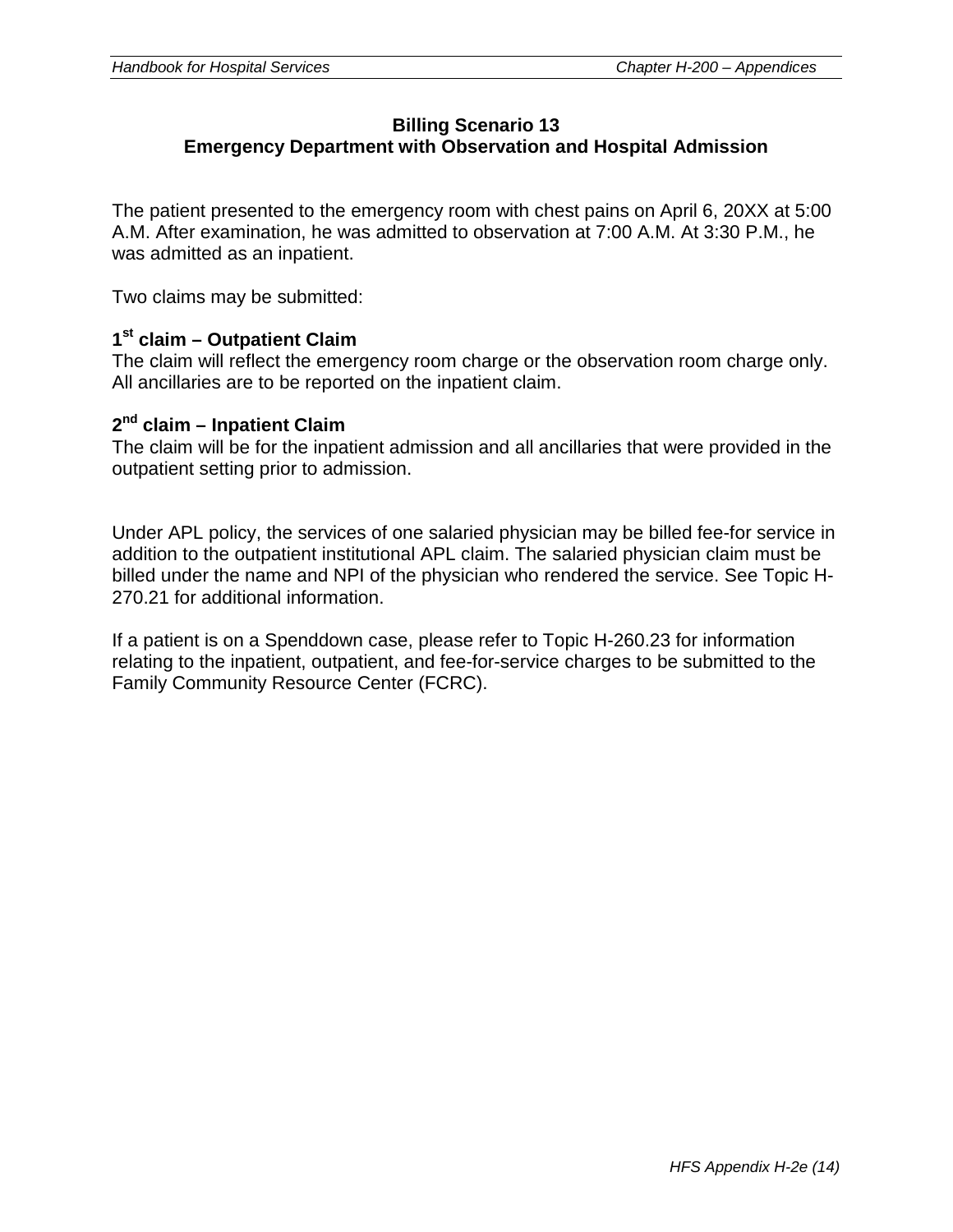### **Billing Scenario 14 National Drug Codes (NDCs) for Outpatient Series Renal Dialysis Claim**

The patient is a continuing renal dialysis patient and receives treatment at a freestanding dialysis facility. This claim is for service dates beginning July 2, 20XX through July 30, 20XX, for a total of 13 dialysis treatments. The patient received Epogen (>10, 000 units) and Iron Dextran during this period of treatment.

**FL 4** – Type of Bill. The first digit in this form locator must be a "0." The second digit must be a "7." The third digit must be a "2." The fourth digit must be a "3," to identify it as an interim continuing claim.

**FL 6** – Statement Covers Period. The From Date is "0702XX" and the Through Date is "0730XX." Do not automatically bill for the entire calendar month, if the patient's beginning and ending treatment dates are not the first and last dates of that calendar month.

**FL 39-41** – Value Codes. Enter Value Code 68 to report Epogen. Enter Value Code 80 with the number of covered days. This patient has 13 covered days.

**FL 42** – Revenue Code. Identify the appropriate revenue code for the type of dialysis utilized. Enter revenue line "0635" to denote Epogen >10,000 units. Enter revenue line "0636" to denote Iron Dextran.

**FL 43** – Revenue Description. Report the following for both revenue line 0635 (for Epogen) and 0636 (for Iron Dextran):

- Report the N4 qualifier in the first two (2) positions, left- justified
- Followed immediately by the 11-character National Drug Code (NDC), in the 5-4-2 format (no hyphens)
- Immediately following the last digit of the NDC (no delimiter) the Unit of Measurement Qualifier. The Unit of Measurement Qualifier codes are as follows:
	- F2 International Unit
	- GR Gram
	- ML Milliliter
	- UN Unit
- Immediately following the Unit of Measurement Qualifier, the unit quantity with a floating decimal for fractional units limited to 3 digits (to the right of the decimal).
- Any spaces unused for the quantity are left blank.

**Form Locator 44** – HCPCS/Rates. Enter the corresponding HCPCS code associated with revenue lines 0635 and 0636.

**Form Locator 46** – Service Units. For a series claim, an entry is required to correspond to the renal dialysis revenue code. In this case, enter "13." For revenue code 0636 for Iron Dextran, enter the number of units administered.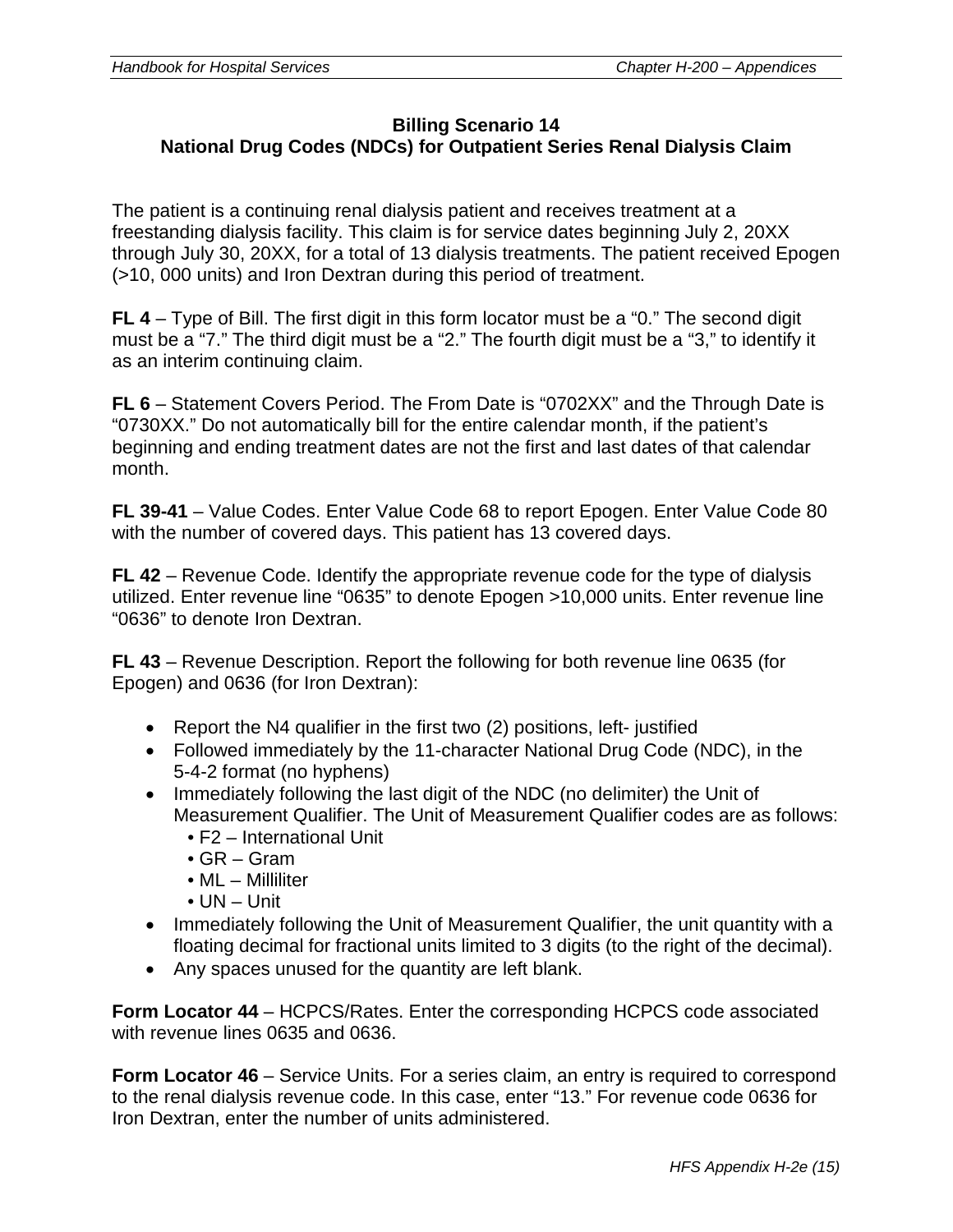## **Appendix H-3 Revenue Code Information**

| <b>Non-Covered Revenue Codes</b> |                                        |  |  |
|----------------------------------|----------------------------------------|--|--|
| <b>Revenue Code</b>              | <b>Revenue Description</b>             |  |  |
| 0115                             | Hospice/PVT                            |  |  |
| 0125                             | Hospice/2Bed                           |  |  |
| 0135                             | Hospice/3&4Bed                         |  |  |
| 0145                             | Hospice/DLX                            |  |  |
| 0155                             | Hospice/Ward                           |  |  |
| 0167                             | Room and Board/ Self Care              |  |  |
| 0180                             | Leave of Absence or LOA                |  |  |
| 0182                             | Patient Convenience - Charges Billable |  |  |
| 0183                             | <b>Therapeutic Leave</b>               |  |  |
| 0185                             | Nursing Home (for Hospitalization)     |  |  |
| 0189                             | Other Leave of Absence                 |  |  |
| 0190                             | <b>Subacute Care</b>                   |  |  |
| 0191                             | <b>Subacute Care-Level I</b>           |  |  |
| 0192                             | <b>Subacute Care-Level II</b>          |  |  |
| 0193                             | <b>Subacute Care-Level III</b>         |  |  |
| 0194                             | <b>Subacute Care-Level IV</b>          |  |  |
| 0199                             | <b>Other Subacute Care</b>             |  |  |
| 0220                             | <b>Special Charges</b>                 |  |  |
| 0221                             | <b>Admission Charge</b>                |  |  |
| 0222                             | <b>Technical Support Charge</b>        |  |  |
| 0223                             | U.R. Service Charge                    |  |  |
| 0224                             | Late Discharge, Medically Necessary    |  |  |
| 0229                             | <b>Other Special Charges</b>           |  |  |
| 0230                             | <b>Incremental Nursing Charge Rate</b> |  |  |
| 0231                             | <b>Nursing Increment/Nursery</b>       |  |  |
| 0232                             | Nursing Increment/OB                   |  |  |
| 0233                             | Nursing Increment/ICU                  |  |  |
| 0234                             | Nursing Increment/CCU                  |  |  |
| 0235                             | Nursing Increment/Hospice              |  |  |
| 0239                             | Nursing Increment/Other                |  |  |
| 0256                             | <b>Experimental Drugs</b>              |  |  |
| 0262                             | IV Therapy/Pharmacy Services           |  |  |
| 0263                             | IV Therapy/Drug/Supply Delivery        |  |  |
| 0264                             | <b>IV Therapy Supplies</b>             |  |  |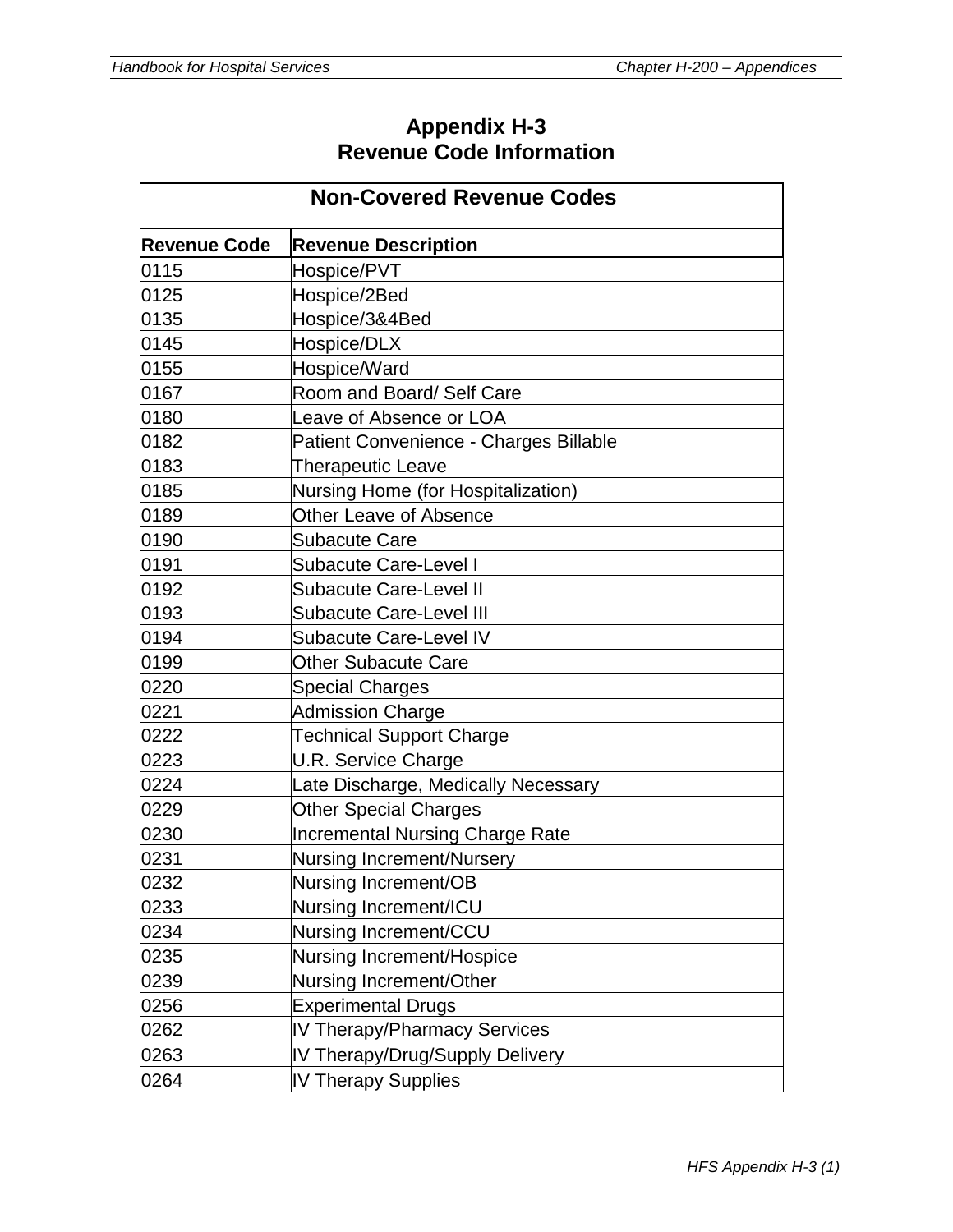|      | <b>Non-Covered Revenue Codes</b>            |
|------|---------------------------------------------|
| 0303 | Laboratory / Renal Patient (Home)           |
| 0374 | Anesthesia / Acupuncture                    |
| 0380 | <b>Blood</b>                                |
| 0381 | <b>Blood / Packed Red Cells</b>             |
| 0382 | Blood / Whole                               |
| 0383 | Blood / Plasma                              |
| 0384 | <b>Blood / Platelets</b>                    |
| 0385 | <b>Blood / Leucocytes</b>                   |
| 0386 | <b>Blood / Other Components</b>             |
| 0387 | Blood / Other Derivatives (Cryoprecipitate) |
| 0389 | Blood / Other                               |
| 0500 | <b>Outpatient Services</b>                  |
| 0509 | <b>Other Outpatient Services</b>            |
| 0512 | <b>Dental Clinic</b>                        |
| 0520 | <b>Free Standing Clinic</b>                 |
| 0521 | <b>Rural Health Clinic</b>                  |
| 0522 | <b>Rural Health Home</b>                    |
| 0523 | <b>Family Practice</b>                      |
| 0526 | Free Standing Clinic/Urgent Care            |
| 0529 | <b>Other Free Standing Clinic</b>           |
| 0550 | <b>Skilled Nursing</b>                      |
| 0551 | <b>Skilled Nursing / Visit Charge</b>       |
| 0552 | <b>Skilled Nursing / Hourly Charge</b>      |
| 0559 | <b>Other Skilled Nursing</b>                |
| 0560 | <b>Medical Social Services</b>              |
| 0561 | Medical Social Services / Visit Charge      |
| 0562 | Medical Social Services / Hourly Charge     |
| 0569 | <b>Other Medical Social Services</b>        |
| 0570 | Home Health Aide (Home Health)              |
| 0571 | Home Health Aide / Visit Charge             |
| 0572 | Home Health Aide / Hourly Charge            |
| 0579 | <b>Other Home Health Aide</b>               |
| 0580 | Other Visits (Home Health)                  |
| 0581 | Other Visits (Home Health) / Visit Charge   |
| 0582 | Other Visits (Home Health) / Hourly Charge  |
| 0589 | Other Visits (Home Health) / Other          |
| 0590 | Units Of Service (Home Health)              |
| 0600 | Oxygen/General Classification (Home Health) |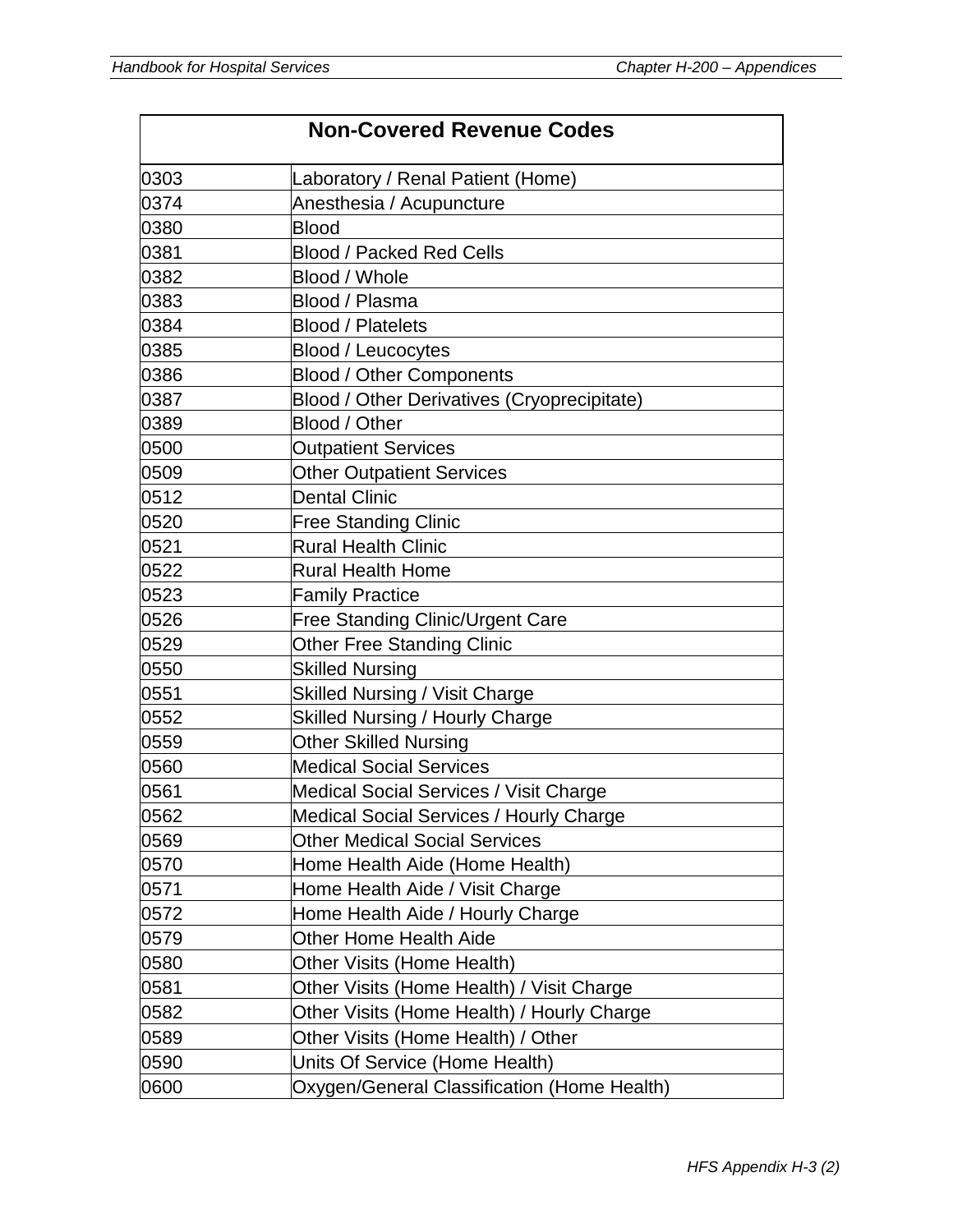|      | <b>Non-Covered Revenue Codes</b>              |
|------|-----------------------------------------------|
| 0601 | Oxygen-Stat Equipment                         |
| 0602 | Oxygen-Stat. Equip                            |
| 0603 | Oxygen-Stat. Equip                            |
| 0604 | Oxygen-Portable Add-On                        |
| 0624 | <b>FDA Invest Devices</b>                     |
| 0631 | <b>Single Source Drug</b>                     |
| 0632 | <b>Multiple Source Drug</b>                   |
| 0633 | <b>Restrictive Prescription</b>               |
| 0637 | Drugs / Self Admin                            |
| 0640 | Home IV Therapy                               |
| 0641 | Home IV Non-Routine                           |
| 0642 | <b>IV Site Care</b>                           |
| 0643 | <b>IV Start</b>                               |
| 0644 | <b>Non-Routine Nursing</b>                    |
| 0645 | <b>Training-Patient</b>                       |
| 0646 | <b>Training-Disabled Patient</b>              |
| 0647 | Training                                      |
| 0648 | Training                                      |
| 0649 | <b>Other IV Therapy Services</b>              |
| 0650 | <b>Hospice Services</b>                       |
| 0660 | <b>Respite Care</b>                           |
| 0661 | <b>Respite Care - Hourly</b>                  |
| 0662 | <b>Respite - Hourly</b>                       |
| 0770 | <b>Preventive Care Services</b>               |
| 0771 | <b>Preventive Care Services/Vaccine Admin</b> |
| 0780 | Telemedicine                                  |
| 0822 | Hemodialysis / Home Supplies                  |
| 0823 | Hemodialysis / Home Equipment                 |
| 0824 | Hemodialysis / Home Equipment                 |
| 0825 | Hemodialysis / Support Services               |
| 0832 | Peritoneal Dialysis / Home Supplies           |
| 0833 | Peritoneal Dialysis / Home Equipment          |
| 0834 | Peritoneal Dialysis / Maintenance 100%        |
| 0835 | Peritoneal Dialysis / Support Services        |
| 0842 | <b>CAPD / Home Supplies</b>                   |
| 0843 | CAPD / Home Supplies                          |
| 0844 | CAPD / Maintenance 100%                       |
| 0845 | <b>CAPD / Support Services</b>                |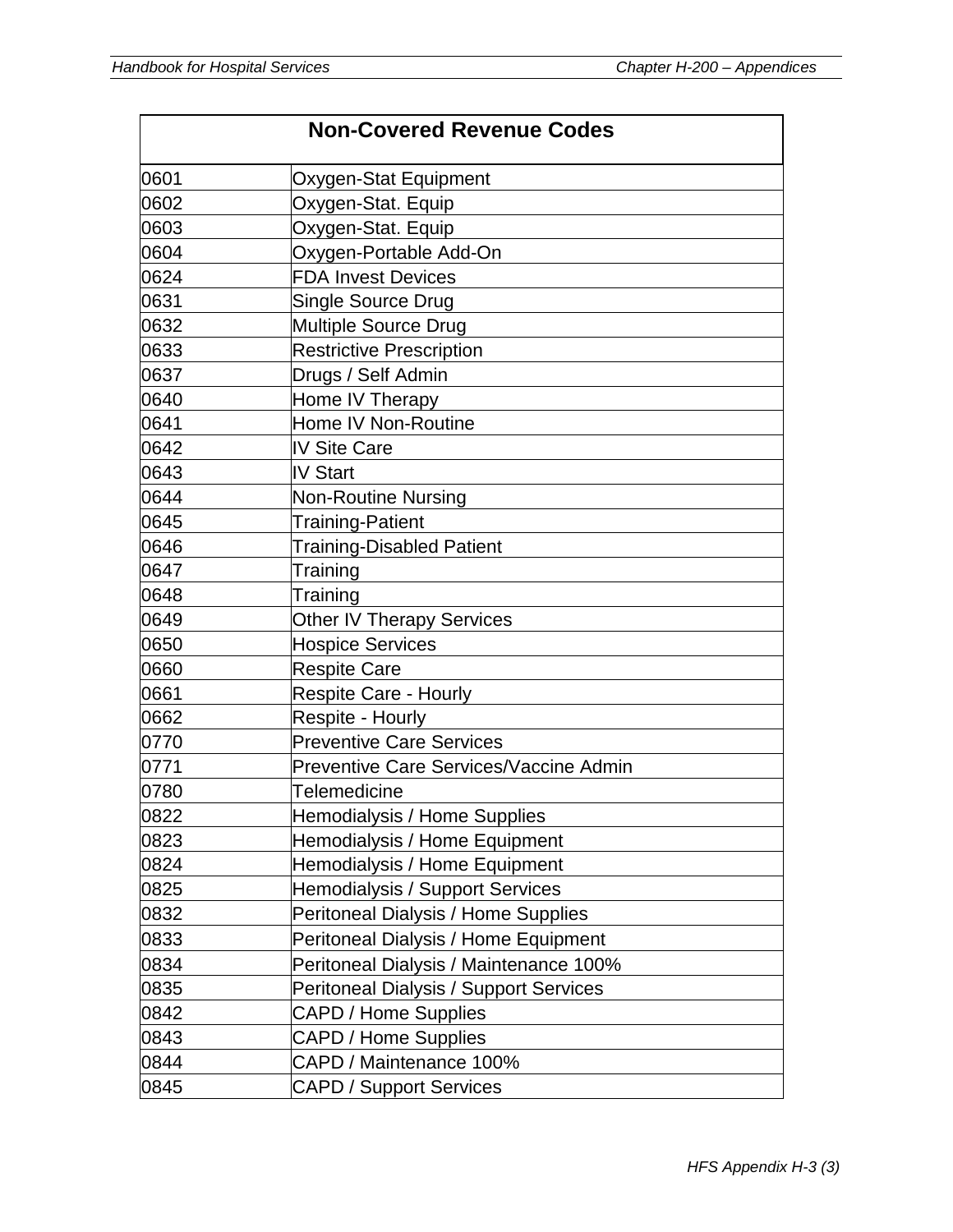|      | <b>Non-Covered Revenue Codes</b>             |
|------|----------------------------------------------|
| 0852 | <b>CCPD / Home Supplies</b>                  |
| 0853 | <b>CCPD / Home Equipment</b>                 |
| 0854 | CCPD / Maintenance 100%                      |
| 0855 | <b>CCPD / Support Services</b>               |
| 0882 | Home Dialysis Aide Visit                     |
| 0941 | <b>Recreational Therapy</b>                  |
| 0942 | Education / Training                         |
| 0943 | <b>Cardiac Rehabilitation</b>                |
| 0946 | <b>Complex Medical Equipment</b>             |
| 0947 | Complex Medical Equipment/Ancillary          |
| 0948 | <b>Pulmonary Rehabilitation</b>              |
| 0949 | <b>Additional Other Therapeutic Services</b> |
| 0989 | Professional Fees / Private Duty Nurse       |
| 0990 | <b>Patient Convenience Items</b>             |
| 0991 | Cafeteria / Guest Tray                       |
| 0992 | <b>Private Linen Service</b>                 |
| 0993 | Telephone / Telecom                          |
| 0994 | Television / Radio                           |
| 0995 | <b>Nonpatient Room Rentals</b>               |
| 0996 | Late Discharge Charge                        |
| 0997 | <b>Admission Kits</b>                        |
| 0998 | <b>Beauty Shop / Barber</b>                  |
| 0999 | <b>Other Patient Convenience Items</b>       |
| 2100 | <b>General Classification</b>                |
| 2101 | Acupuncture                                  |
| 2102 | Acupressure                                  |
| 2103 | Massage                                      |
| 2104 | Reflexology                                  |
| 2105 | <b>Biofeedback</b>                           |
| 2106 | <b>Hypnosis</b>                              |
| 2109 | <b>Other Alternative Therapy Services</b>    |
| 3101 | Adult Day Care, Medical and Social - Hourly  |
| 3102 | Adult Day Care, Social - Hourly              |
| 3103 | Adult Day Care, Medical And Social - Daily   |
| 3104 | Adult Day Care, Social - Daily               |
| 3105 | <b>Adult Foster Care - Daily</b>             |
| 3109 | <b>Other Adult Care</b>                      |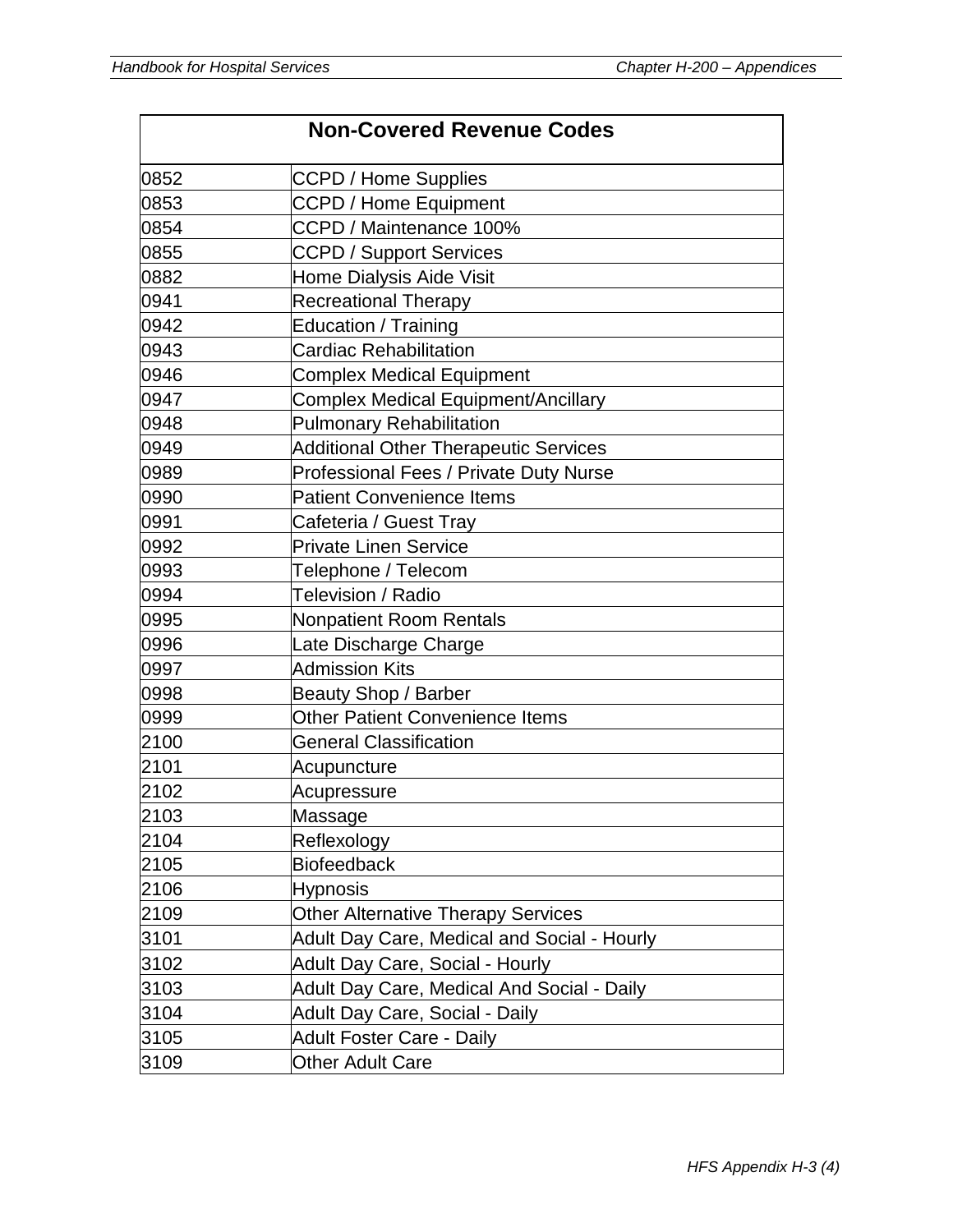|                     | <b>Series-Billable Revenue Codes</b>          |
|---------------------|-----------------------------------------------|
| <b>Revenue Code</b> | <b>Revenue Description</b>                    |
| 0260                | IV Therapy                                    |
| 0261                | IV Therapy/Infusion Pump                      |
| 0269                | Other IV Therapy                              |
| 0280                | Oncology                                      |
| 0289                | <b>Other Oncology</b>                         |
| 0330                | Radiology - Therapeutic                       |
| 0331                | Chemotherapy - Injected                       |
| 0332                | Chemotherapy - Oral                           |
| 0333                | <b>Radiation Therapy</b>                      |
| 0335                | Chemotherapy - IV                             |
| 0339                | Radiology - Therapeutic / Other               |
| 0340                | Nuclear Medicine Or (NUC Med)                 |
| 0341                | Nuclear Medicine / Diagnostic                 |
| 0342                | Nuclear Medicine / Therapeutic                |
| 0343                | <b>Diagnostic Pharmaceuticals</b>             |
| 0344                | <b>Therapeutic Radiopharmaceuticals</b>       |
| 0349                | Nuclear Medicine / Other                      |
| 0410                | <b>Respiratory Services</b>                   |
| 0412                | <b>Inhalation Services</b>                    |
| 0413                | Hyperbaric Oxygen Therapy                     |
| 0419                | <b>Other Respiratory Services</b>             |
| 0820                | Hemodialysis - Outpatient or Home             |
| 0821                | Hemodialysis / Composite or Other Rate        |
| 0829                | Hemodialysis / Other Outpatient Hemodialysis  |
| 0830                | Peritoneal Dialysis / Outpatient or Home      |
| 0831                | Peritoneal Dialysis / Composite or Other Rate |
| 0839                | <b>Other Outpatient Peritoneal Dialysis</b>   |
| 0840                | <b>CAPD / Outpatient or Home</b>              |
| 0841                | CAPD / Composite or Other Rate                |
| 0849                | <b>Other Outpatient CAPD</b>                  |
| 0850                | <b>CCPD / Outpatient or Home</b>              |
| 0851                | CCPD / Composite or Other Rate                |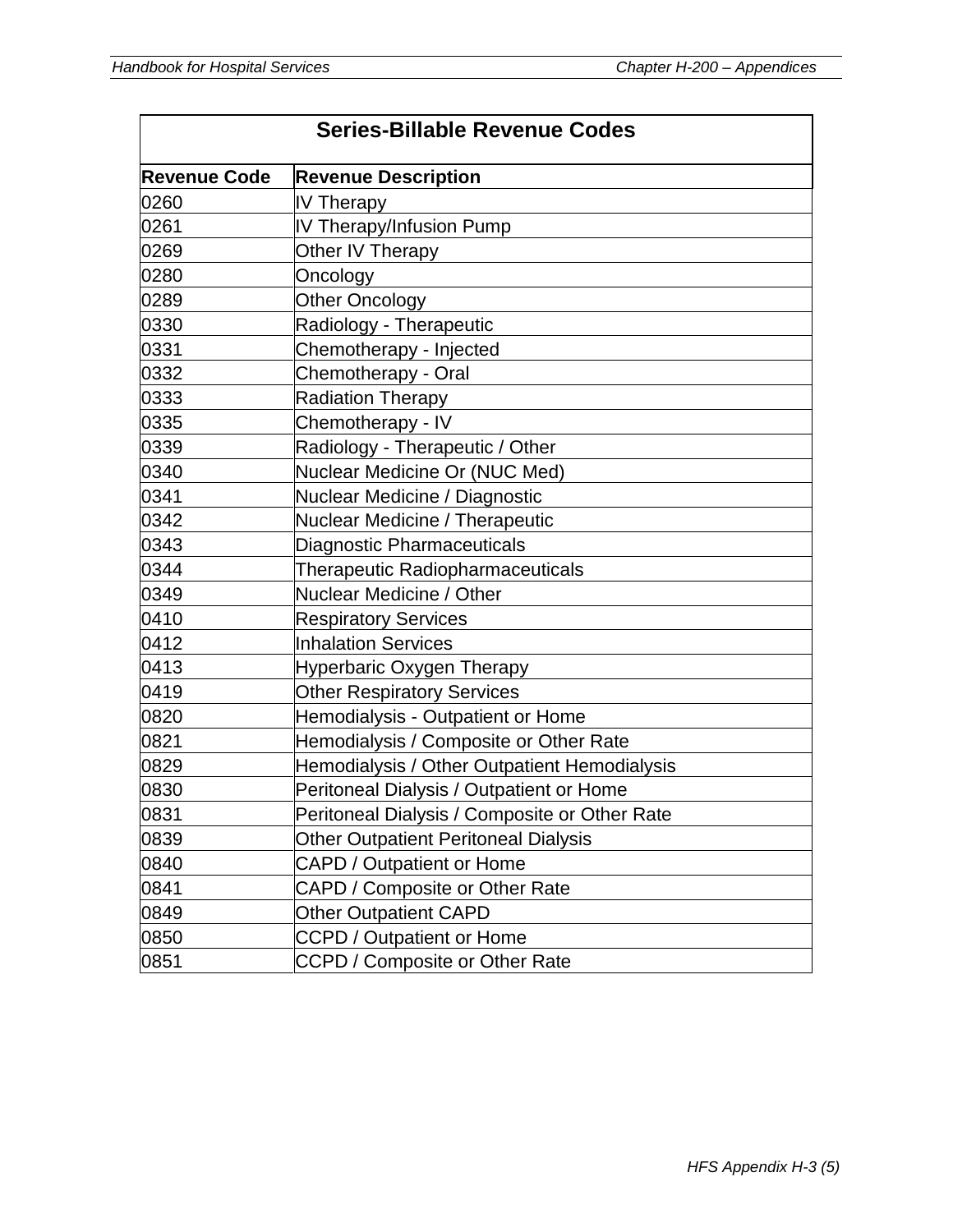|      | <b>Series-Billable Revenue Codes</b>          |  |
|------|-----------------------------------------------|--|
| 0859 | <b>Other Outpatient CCPD</b>                  |  |
| 0900 | Psychiatric / Psychological Treatments        |  |
| 0901 | <b>Electroshock Treatment</b>                 |  |
| 0902 | Milieu Therapy                                |  |
| 0903 | <b>Play Therapy</b>                           |  |
| 0904 | <b>Activity Therapy</b>                       |  |
| 0911 | <b>Rehabilitation</b>                         |  |
| 0912 | <b>Partial Hospitalization-Less Intensive</b> |  |
| 0913 | <b>Partial Hospitalization-Intensive</b>      |  |
| 0914 | Individual Therapy                            |  |
| 0915 | <b>Group Therapy</b>                          |  |
| 0916 | <b>Family Therapy</b>                         |  |
| 0917 | <b>Bio Feedback</b>                           |  |
| 0918 | Testing                                       |  |
| 0919 | Other Psychiatric/Psychological Services      |  |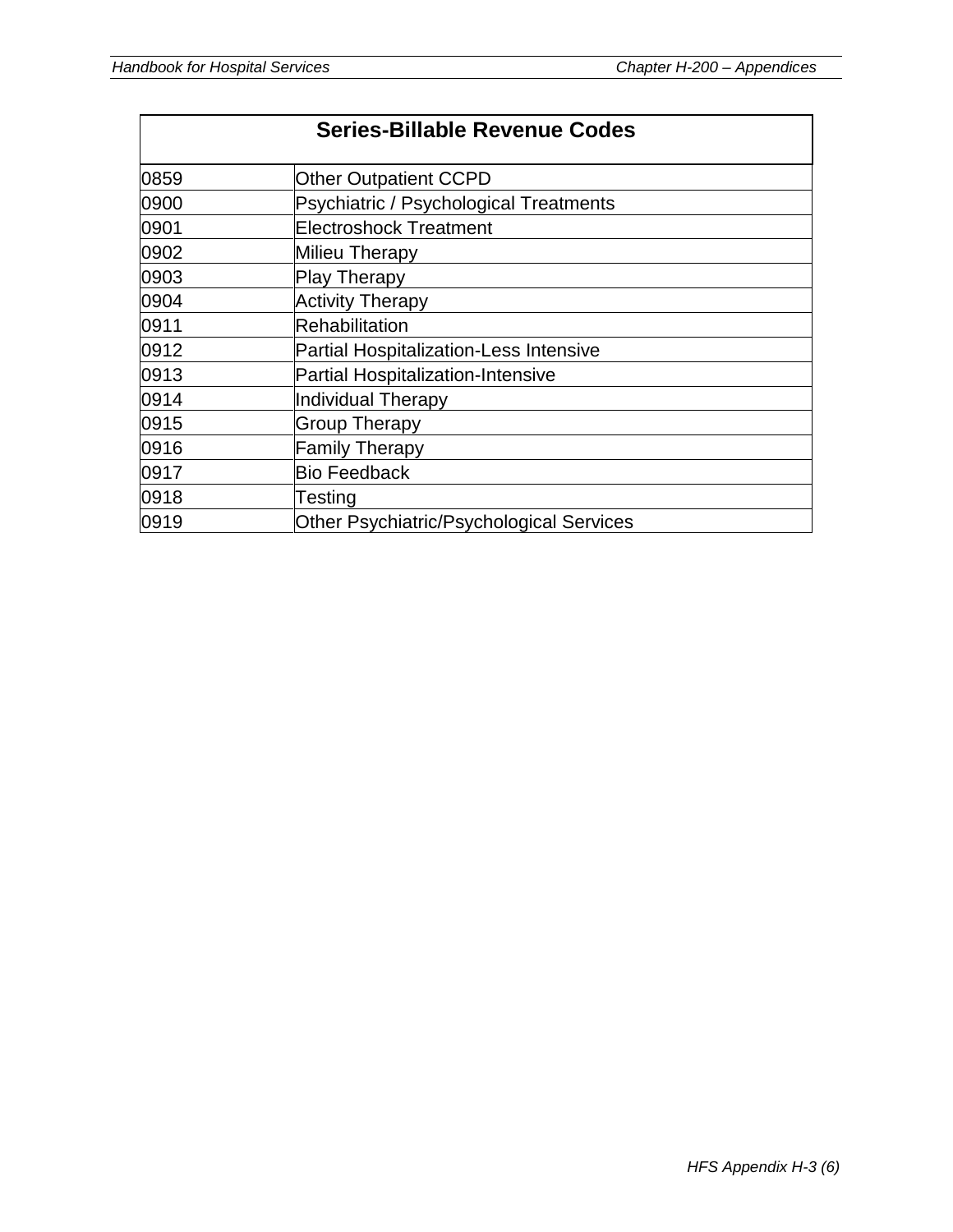| <b>Age-Restricted Revenue Codes</b> |                  |                                 |
|-------------------------------------|------------------|---------------------------------|
| <b>Revenue</b>                      | <b>Covered</b>   | <b>Revenue Description</b>      |
| Code                                | <b>Age Range</b> |                                 |
| 0112                                | 10 and up        | OB/PVT                          |
| 0113                                | $0 - 16$         | Pediatric/PVT                   |
| 0122                                | 10 and up        | OB/2Bed                         |
| 0123                                | $0 - 16$         | Pediatric /2- Bed               |
| 0132                                | 10 and up        | Medical-Surgical-GYN/3&4 Bed    |
| 0133                                | $0 - 16$         | Pediatric/3 & 4- Bed            |
| 0142                                | 10 and up        | <b>OB/DLX</b>                   |
| 0143                                | $0 - 16$         | Pediatric/DLX                   |
| 0152                                | 10 and up        | OB/Ward                         |
| 0153                                | $0 - 16$         | Pediatric/Ward                  |
| 0170                                | $0 - 2$          | <b>Nursery</b>                  |
| 0171                                | $0 - 2$          | Nursery/Level I                 |
| 0172                                | $0 - 2$          | Nursery/Level II                |
| 0173                                | $0 - 2$          | Nursery/Level III               |
| 0174                                | $0 - 2$          | Nursery Level IV                |
| 0179                                | $0 - 2$          | Nursery/Other                   |
| 0203                                | $0 - 16$         | <b>Intensive Care/Pediatric</b> |
| 0515                                | $0 - 16$         | <b>Pediatric Clinic</b>         |
| 0720                                | 10 and up        | Delivery Room/Labor             |
| 0721                                | 10 and up        | Labor                           |
| 0722                                | 10 and up        | <b>Delivery Room</b>            |
| 0729                                | 10 and up        | Other Delivery Room/Labor       |
| 0925                                | 10 and up        | <b>Pregnancy Test</b>           |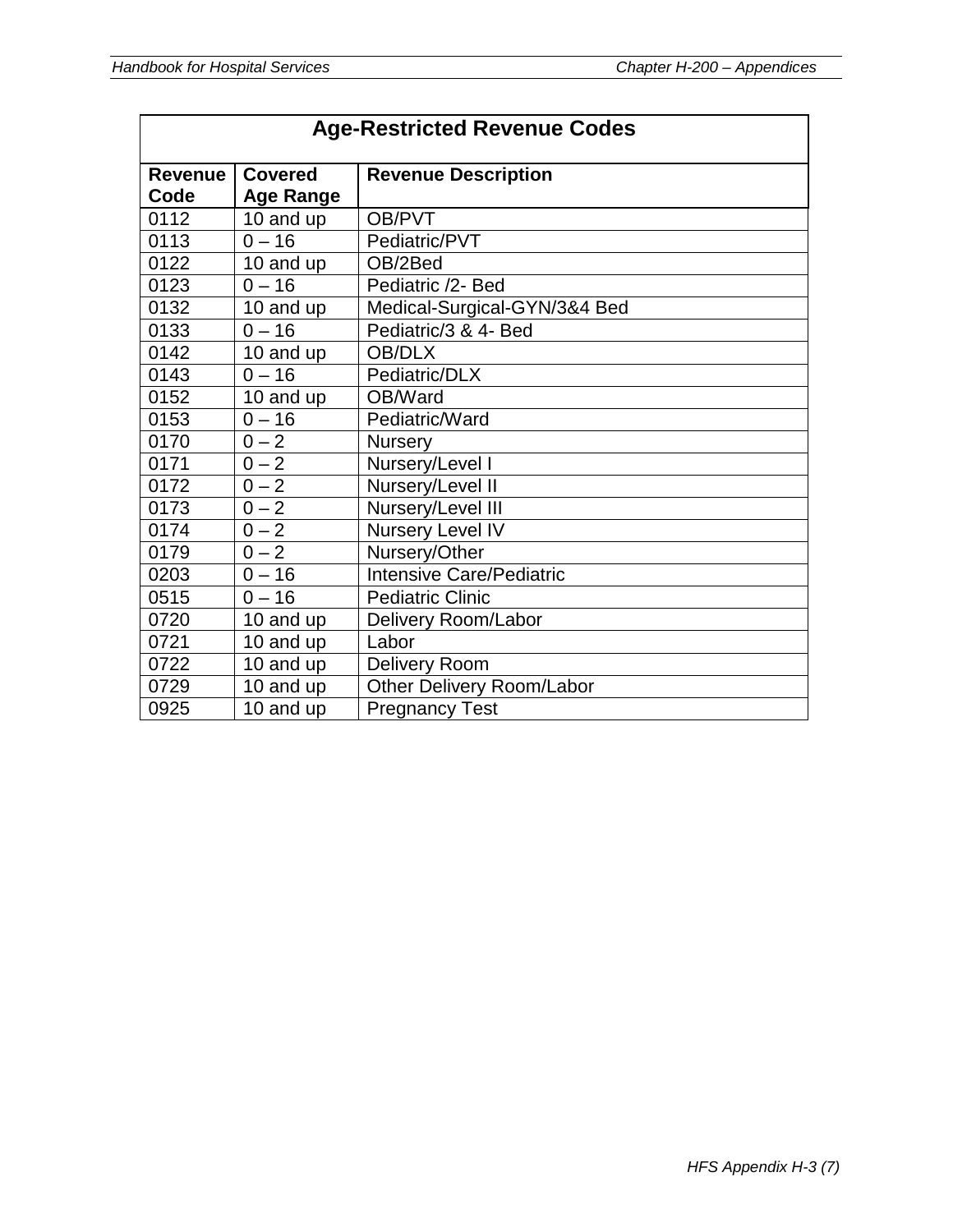| <b>Sex-Restricted Revenue Codes</b> |                                   |                                  |
|-------------------------------------|-----------------------------------|----------------------------------|
| <b>Revenue</b><br>Code              | <b>Covered</b><br><b>Sex Code</b> | <b>Revenue Description</b>       |
| 0112                                | F                                 | OB-PVT                           |
| 0122                                | F                                 | OB/2-Bed                         |
| 0132                                | F                                 | Medical-Surgical-GYN/3 & 4-Bed   |
| 0142                                | F                                 | OB/DLX                           |
| 0152                                | F                                 | OB/Ward                          |
| 0403                                | F                                 | <b>Screening Mammography</b>     |
| 0514                                | F                                 | <b>OB/GYN Clinic</b>             |
| 0720                                | F                                 | Delivery Room/Labor              |
| 0721                                | F                                 | Labor                            |
| 0722                                | F                                 | Delivery Room                    |
| 0729                                | F                                 | <b>Other Delivery Room/Labor</b> |
| 0923                                | F                                 | <b>PAP Smear</b>                 |
| 0925                                | F                                 | <b>Pregnancy Test</b>            |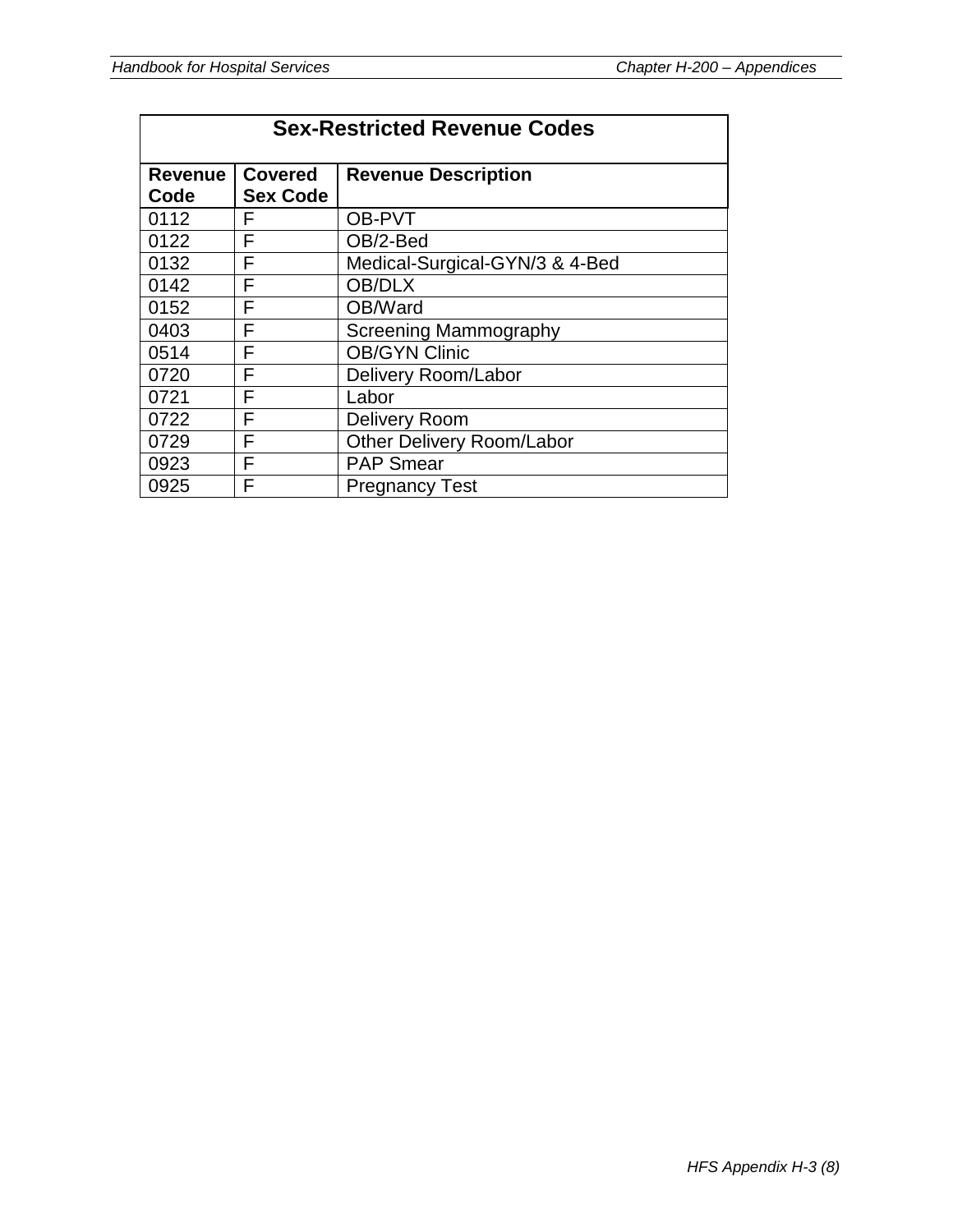# **Appendix H-4**

# **Pricing Calculators for APR DRG and EAPG Reimbursement**

For inpatient discharges on and after July 1, 2014, and outpatient dates of service on and after July 1, 2014, [APR DRG and EAPG pricing calculator spreadsheets](http://www.illinois.gov/hfs/MedicalProviders/hospitals/hospitalratereform/Pages/default.aspx) are available on the department's website.